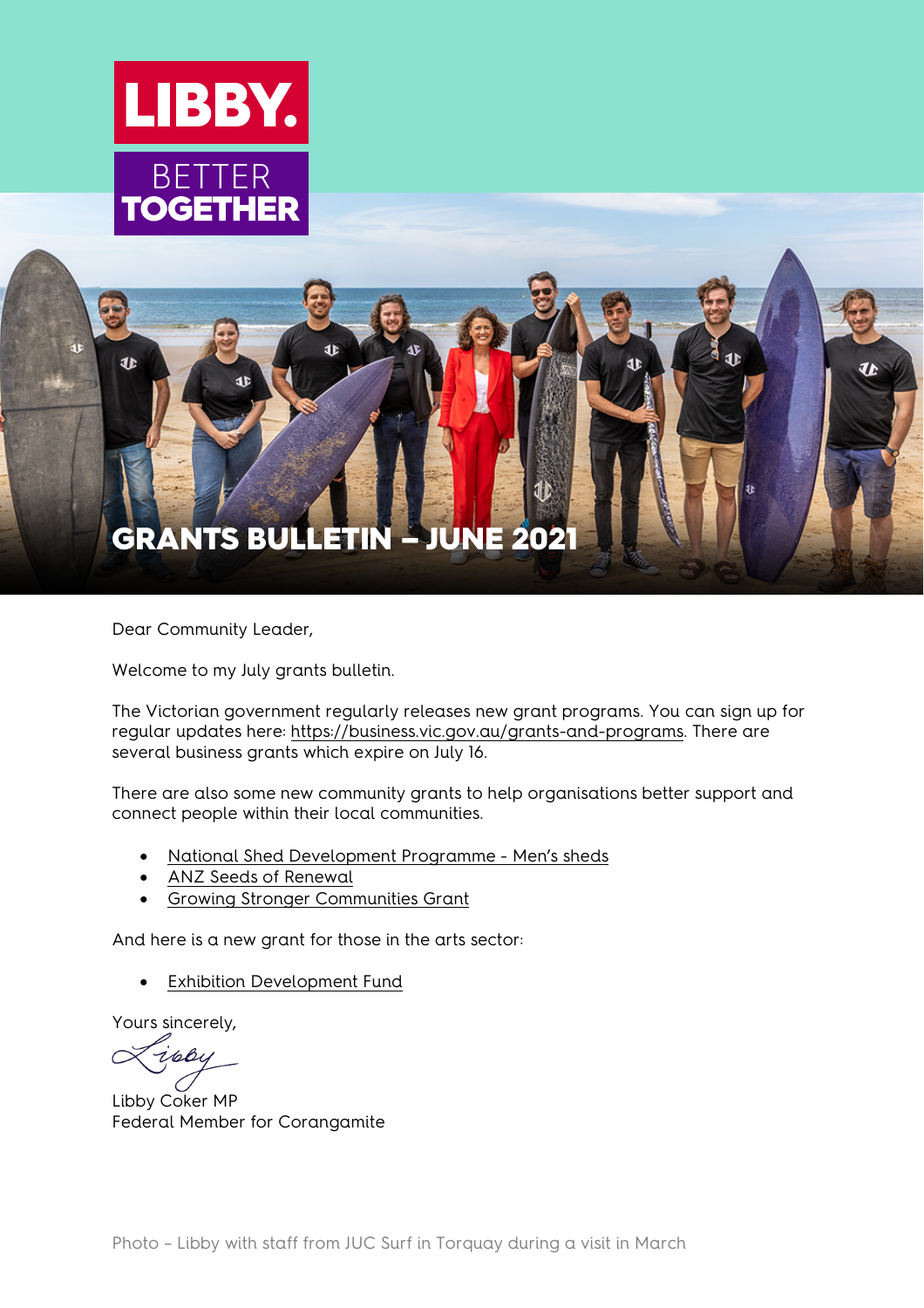# <span id="page-1-0"></span>**TABLE OF CONTENTS**

| Residential Aged Care COVID-19 Employee Vaccination Support Grant NEW  8                                                                                |  |
|---------------------------------------------------------------------------------------------------------------------------------------------------------|--|
|                                                                                                                                                         |  |
|                                                                                                                                                         |  |
|                                                                                                                                                         |  |
|                                                                                                                                                         |  |
|                                                                                                                                                         |  |
|                                                                                                                                                         |  |
|                                                                                                                                                         |  |
|                                                                                                                                                         |  |
|                                                                                                                                                         |  |
|                                                                                                                                                         |  |
|                                                                                                                                                         |  |
| Grants supporting regional artistic programming. Provides seed funding to<br>research and develop new, curated exhibitions of contemporary visual arts, |  |
|                                                                                                                                                         |  |
|                                                                                                                                                         |  |
|                                                                                                                                                         |  |
|                                                                                                                                                         |  |
|                                                                                                                                                         |  |
|                                                                                                                                                         |  |
|                                                                                                                                                         |  |
|                                                                                                                                                         |  |
|                                                                                                                                                         |  |
|                                                                                                                                                         |  |
|                                                                                                                                                         |  |
|                                                                                                                                                         |  |
|                                                                                                                                                         |  |
|                                                                                                                                                         |  |
|                                                                                                                                                         |  |
|                                                                                                                                                         |  |
|                                                                                                                                                         |  |
|                                                                                                                                                         |  |
|                                                                                                                                                         |  |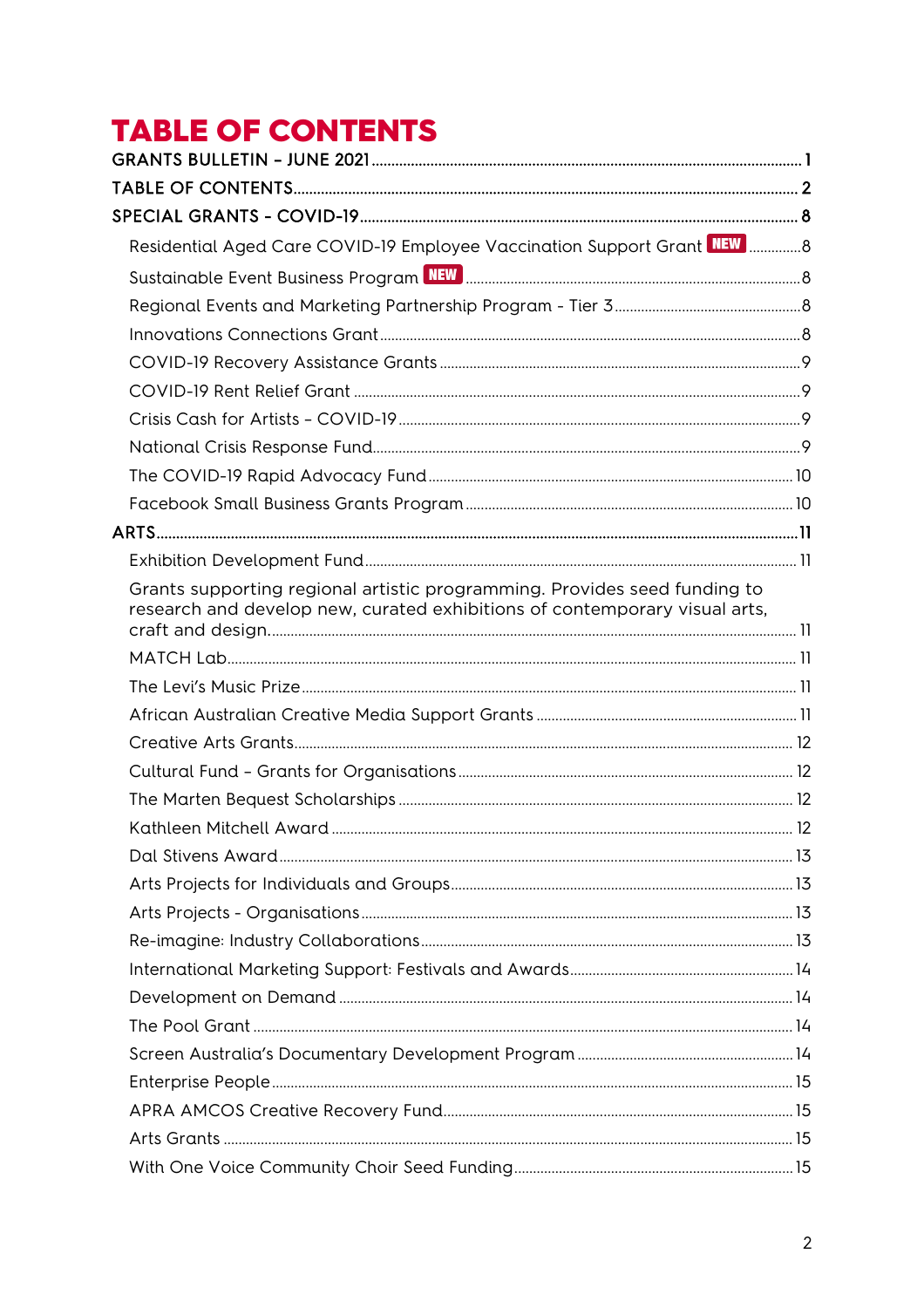| ANZ Seeds of Renewal Program NEW <b>Resonance and Contract Contract Contract Contract Contract Contract Contract</b> 18 |  |
|-------------------------------------------------------------------------------------------------------------------------|--|
|                                                                                                                         |  |
|                                                                                                                         |  |
|                                                                                                                         |  |
|                                                                                                                         |  |
|                                                                                                                         |  |
| Healthy and Connected Communities Program NEW MARCH MANAGEM MARKET 19                                                   |  |
| Rural, Regional and Other Special Needs Building Fund Multi- Purpose Services                                           |  |
|                                                                                                                         |  |
| Smartgroup Foundation Grants NEW <b>REW 2000 COVERTS 20</b>                                                             |  |
|                                                                                                                         |  |
|                                                                                                                         |  |
|                                                                                                                         |  |
|                                                                                                                         |  |
|                                                                                                                         |  |
|                                                                                                                         |  |
|                                                                                                                         |  |
|                                                                                                                         |  |
|                                                                                                                         |  |
|                                                                                                                         |  |
|                                                                                                                         |  |
|                                                                                                                         |  |
|                                                                                                                         |  |
|                                                                                                                         |  |
|                                                                                                                         |  |
|                                                                                                                         |  |
|                                                                                                                         |  |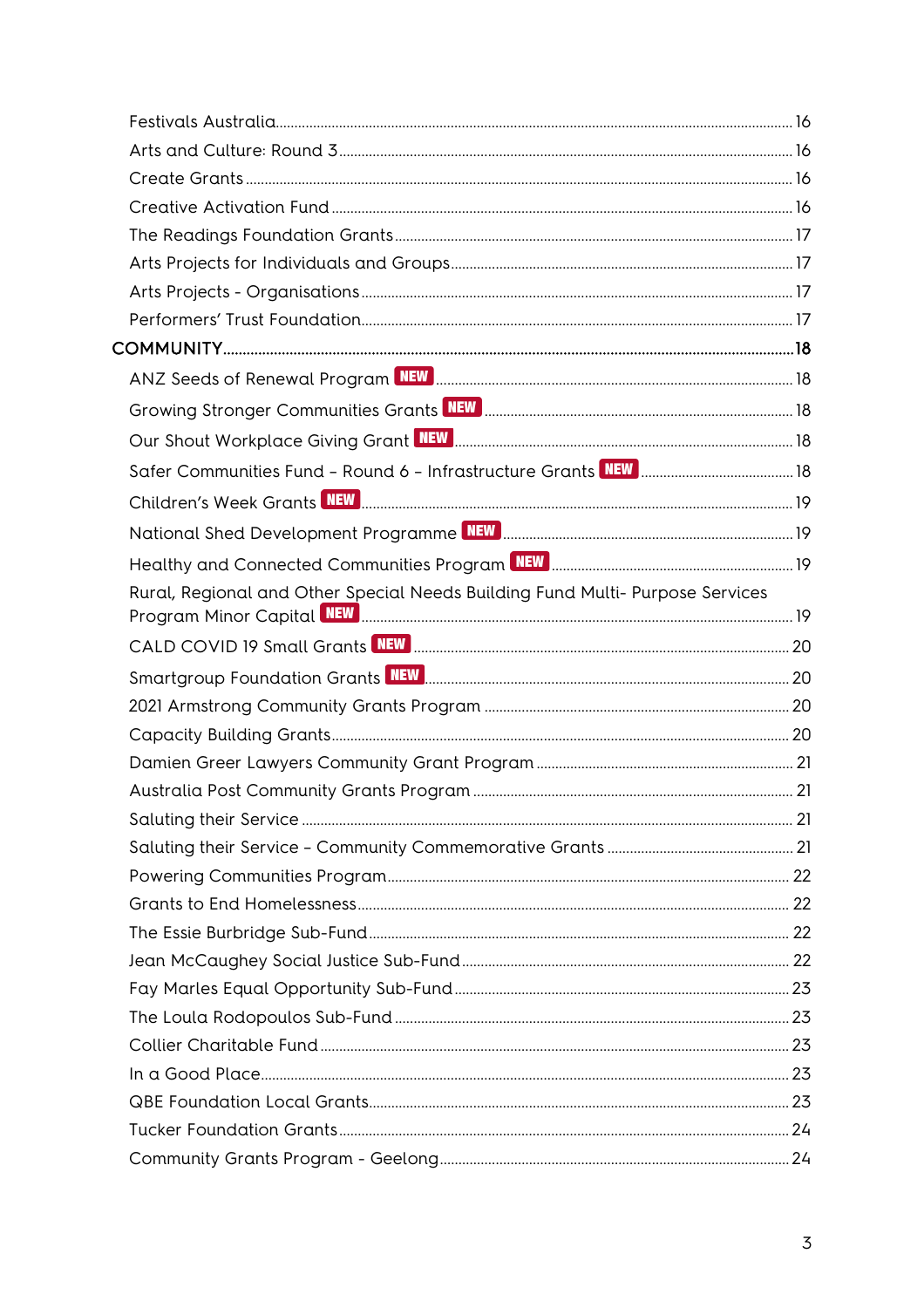| The Andrews Foundation - Small Grants for Smaller Community Organisations 28 |  |
|------------------------------------------------------------------------------|--|
| The Andrews Foundation - Social Disadvantage, Needs and Problems 28          |  |
|                                                                              |  |
|                                                                              |  |
| Stronger Regional Communities Plan: Community Capacity Building Program  29  |  |
|                                                                              |  |
|                                                                              |  |
|                                                                              |  |
|                                                                              |  |
|                                                                              |  |
|                                                                              |  |
|                                                                              |  |
|                                                                              |  |
|                                                                              |  |
|                                                                              |  |
|                                                                              |  |
|                                                                              |  |
|                                                                              |  |
|                                                                              |  |
|                                                                              |  |
|                                                                              |  |
|                                                                              |  |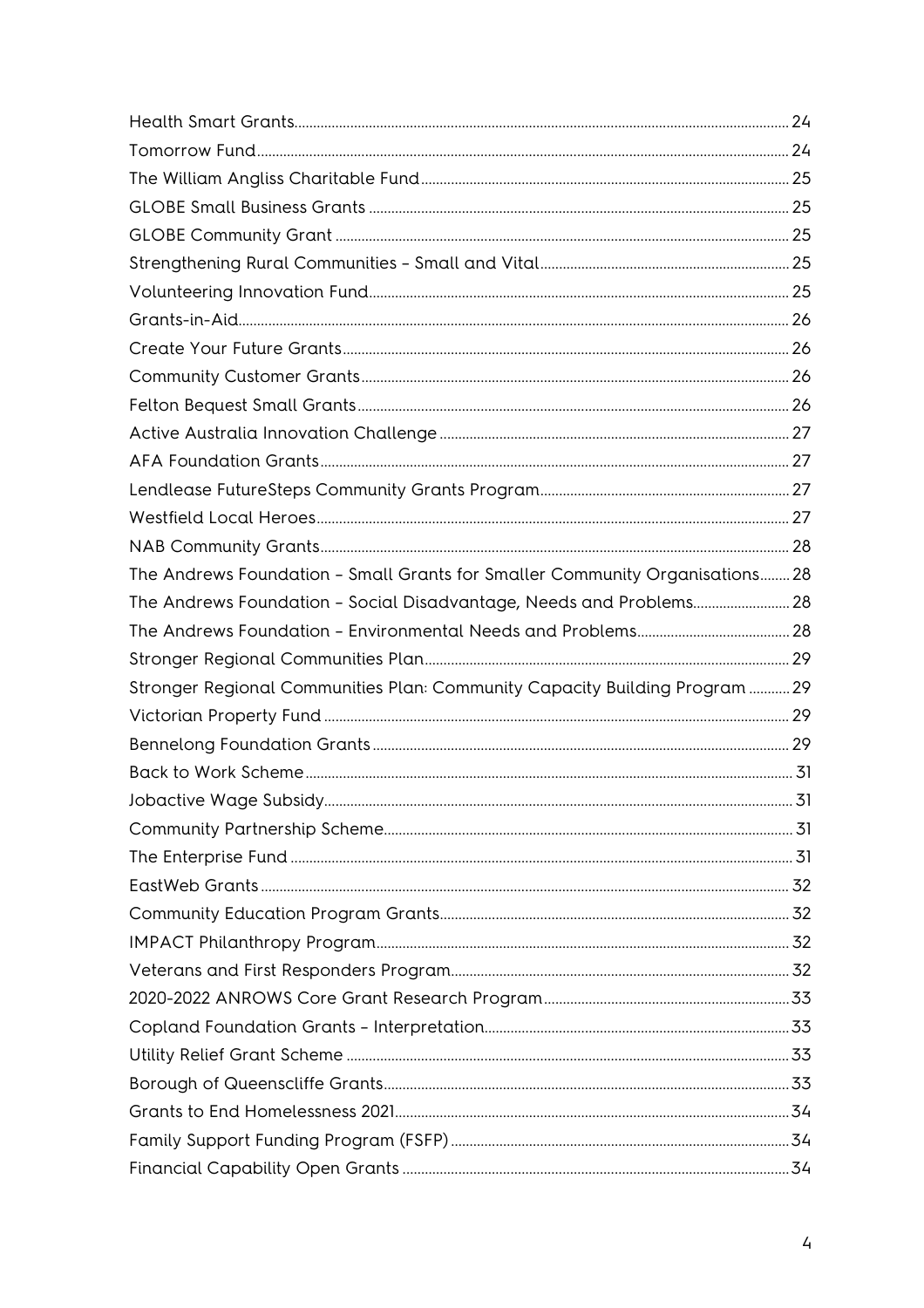|                                                                                  | 41 |
|----------------------------------------------------------------------------------|----|
|                                                                                  |    |
|                                                                                  |    |
|                                                                                  |    |
|                                                                                  |    |
|                                                                                  |    |
|                                                                                  |    |
|                                                                                  |    |
|                                                                                  |    |
|                                                                                  |    |
|                                                                                  |    |
| Sponsorship Grants for Student Science Engagement and International Competitions |    |
|                                                                                  |    |
|                                                                                  |    |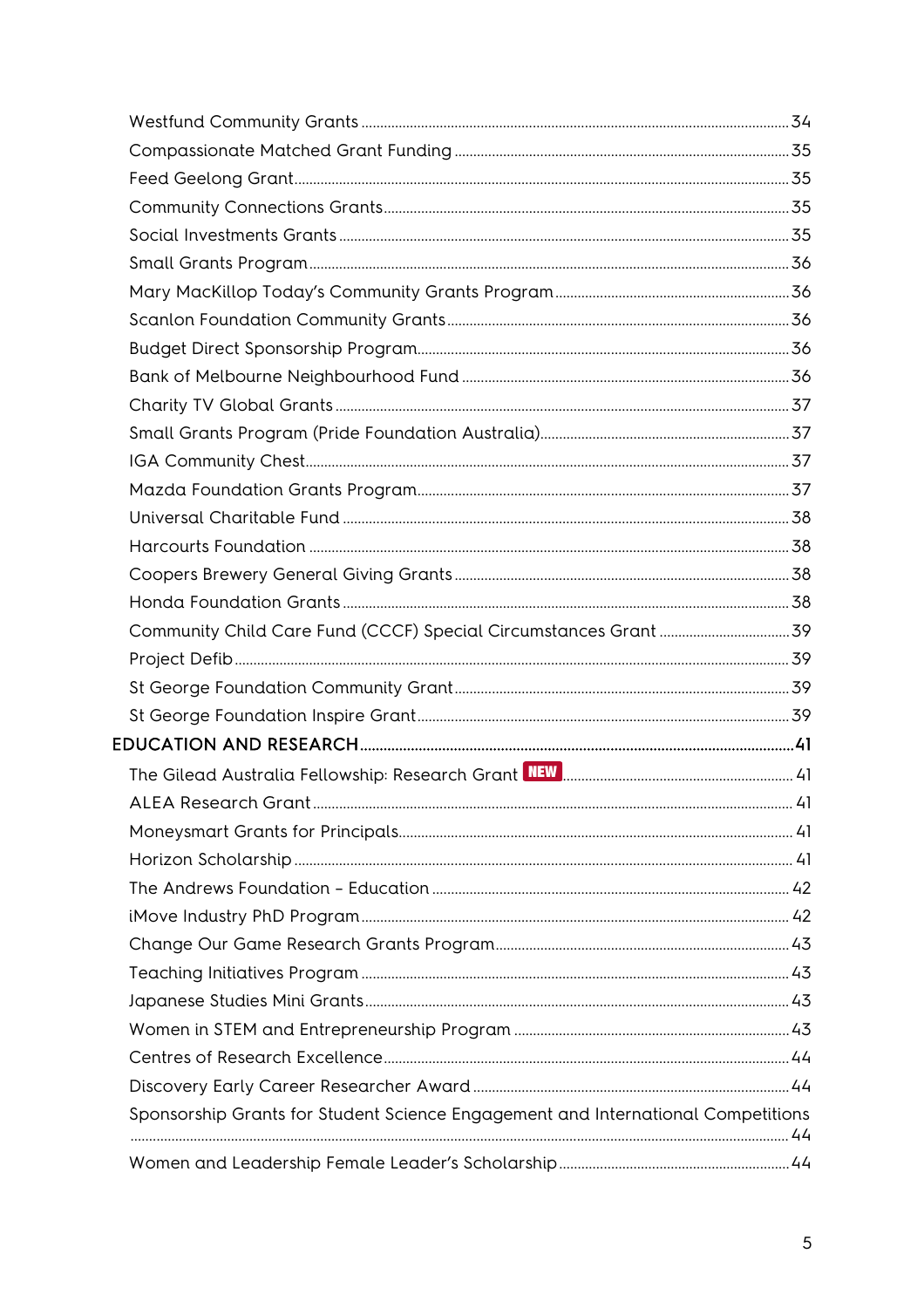| Recycling Victoria Research and Development Fund - Organics NEW  46 |  |
|---------------------------------------------------------------------|--|
|                                                                     |  |
|                                                                     |  |
|                                                                     |  |
|                                                                     |  |
|                                                                     |  |
|                                                                     |  |
|                                                                     |  |
|                                                                     |  |
|                                                                     |  |
|                                                                     |  |
|                                                                     |  |
|                                                                     |  |
|                                                                     |  |
|                                                                     |  |
|                                                                     |  |
|                                                                     |  |
|                                                                     |  |
| NABS (National Auslan Interpreter Booking and Payment Service)50    |  |
|                                                                     |  |
|                                                                     |  |
|                                                                     |  |
|                                                                     |  |
|                                                                     |  |
|                                                                     |  |
|                                                                     |  |
|                                                                     |  |
|                                                                     |  |
|                                                                     |  |
|                                                                     |  |
|                                                                     |  |
|                                                                     |  |
|                                                                     |  |
|                                                                     |  |
|                                                                     |  |
|                                                                     |  |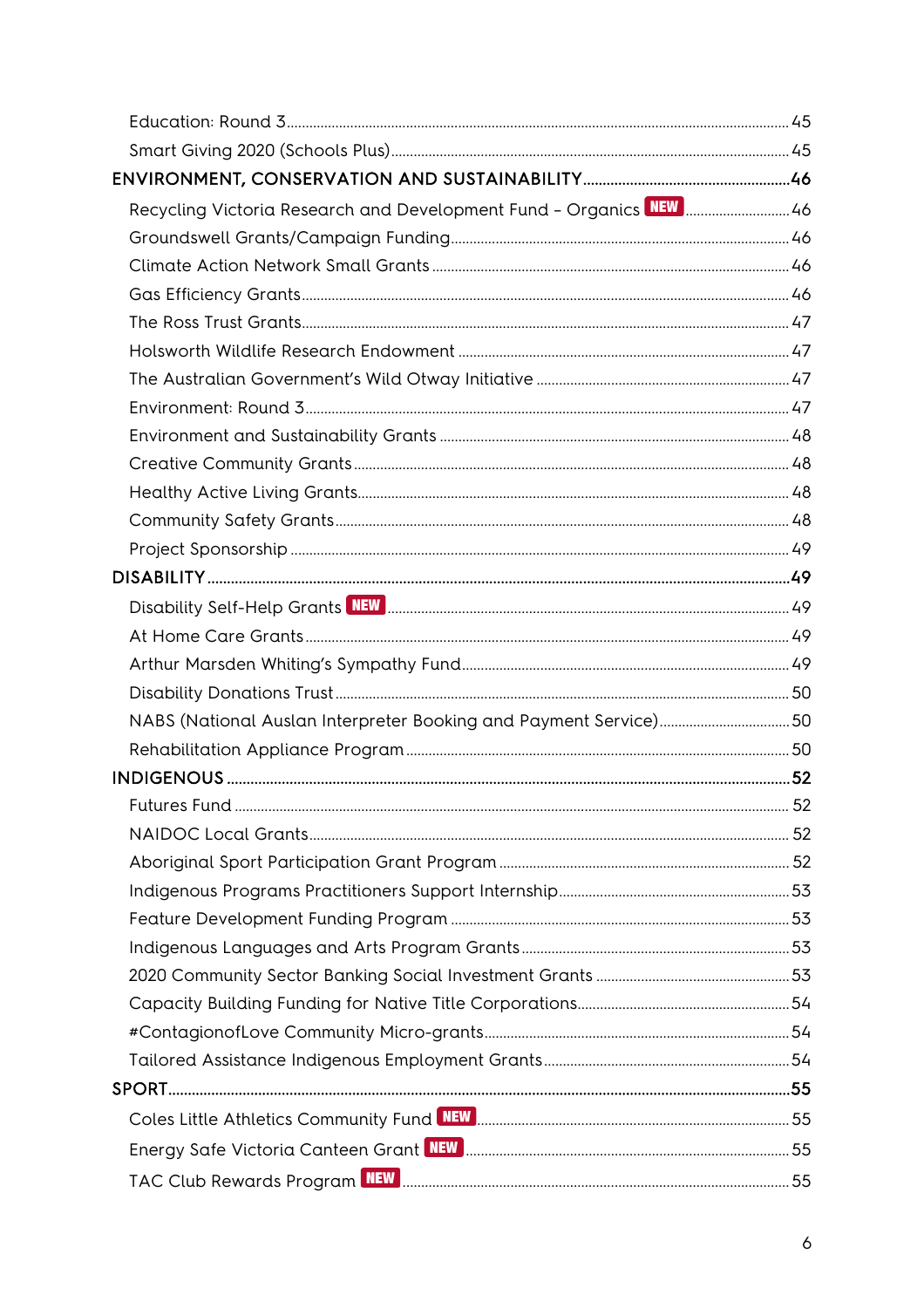| YOUTH |  |
|-------|--|
|       |  |
|       |  |
|       |  |
|       |  |
|       |  |
|       |  |
|       |  |
|       |  |
|       |  |
|       |  |
|       |  |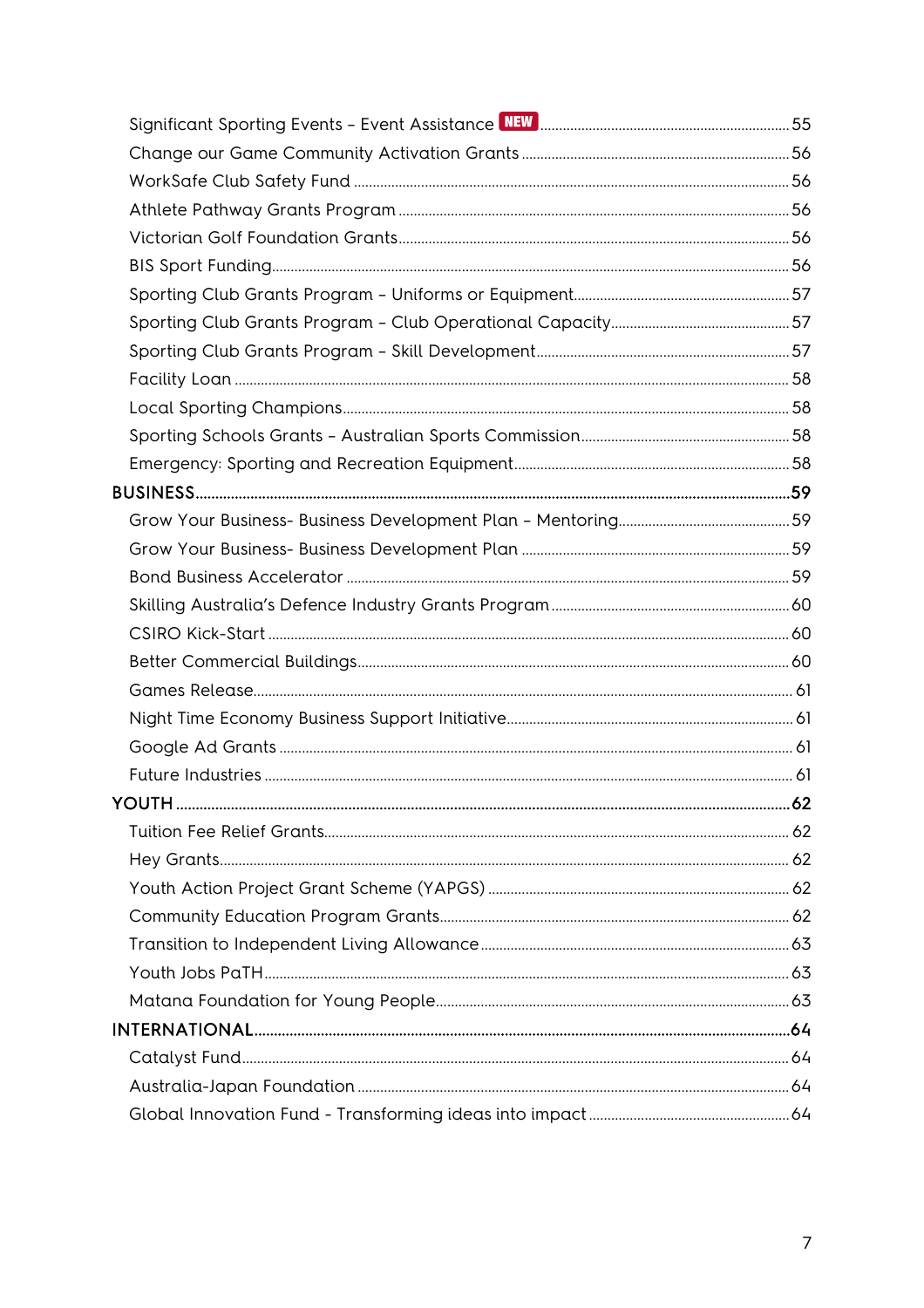# <span id="page-7-0"></span>SPECIAL GRANTS - COVID-19

#### **NEW**

<span id="page-7-1"></span>Funding Provider: Department of Health Amount: varies depending on application Closes: October 29, 2021 Apply: [https://www.grants.gov.au/Go/Show?GoUuid=df941169-b2ab-43d6-8b3f-](https://www.grants.gov.au/Go/Show?GoUuid=df941169-b2ab-43d6-8b3f-58e61545f60a)[58e61545f60a](https://www.grants.gov.au/Go/Show?GoUuid=df941169-b2ab-43d6-8b3f-58e61545f60a)

This grants program seeks to support the Residential Aged Care sector in ensuring that all staff within a residential aged care facility are able to receive the COVID 19 vaccine whilst minimising the financial impact on the provider and employee.

**NEW** 

<span id="page-7-2"></span>Funding provider: Business Victoria Amount: up to \$250,000 Closes: July 16, 2021 Apply: [https://business.vic.gov.au/about-us/subscribe/business-victoria-update](https://business.vic.gov.au/about-us/subscribe/business-victoria-update-subscription-confirmation)[subscription-confirmation](https://business.vic.gov.au/about-us/subscribe/business-victoria-update-subscription-confirmation)

Supports major events organisers, hosts and suppliers who have had the ongoing viability of their event or business significantly affected as a result of the restrictions that began in late May in Victoria.

# <span id="page-7-3"></span>**Regional Events and Marketing Partnership Program - Tier 3**

Funding provider: Visit Victoria & the Dept of Economic Development, Jobs, Transport & Resources Amount: up to \$20,000 Closes: Ongoing Apply: [Regional-Events-Guidelines.pdf \(tourismnortheast.com.au\)](https://www.tourismnortheast.com.au/wp-content/uploads/sites/54/Regional-Events-Guidelines.pdf)

Funds new or established, preferably ongoing, medium to large scale events that have the capacity to attract intrastate and interstate visitation, and which are of regional or local significance.

#### <span id="page-7-4"></span>**Innovations Connections Grant**

Funding provider: Australian Department of Industry, Science, Energy and Resources Amount: up to \$50,000 Closes: no close date announced Apply: [https://www.csiro.au/en/Do-business/Solutions-for-SMEs/Our-Funding](https://www.csiro.au/en/Do-business/Solutions-for-SMEs/Our-Funding-programs/Innovation-connections)[programs/Innovation-connections](https://www.csiro.au/en/Do-business/Solutions-for-SMEs/Our-Funding-programs/Innovation-connections)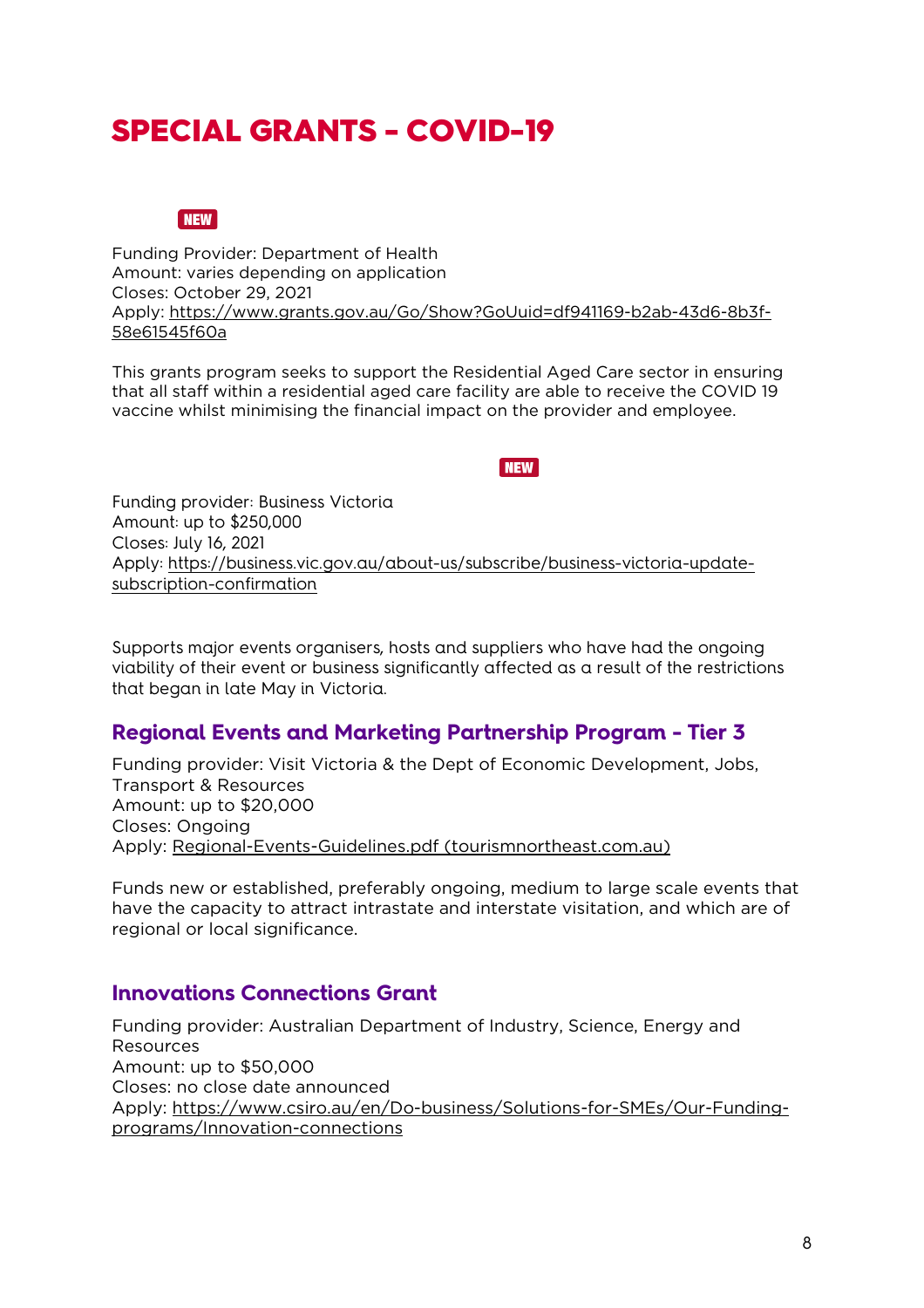Provides small and medium sized businesses with access to expert technology advice to address technology and knowledge gaps and collaborate with the research sector in developing new ideas with commercial potential.

# <span id="page-8-0"></span>**COVID-19 Recovery Assistance Grants**

Funding provider: Surf Coast Council Amount: \$5,000 Closes: no close date announced Apply: [https://www.surfcoast.vic.gov.au/Community/Grants/COVID-19-Recovery-](https://www.surfcoast.vic.gov.au/Community/Grants/COVID-19-Recovery-Assistance-Grants)[Assistance-Grants](https://www.surfcoast.vic.gov.au/Community/Grants/COVID-19-Recovery-Assistance-Grants)

These grants are open to groups, businesses or organisations affected by the COVID-19 pandemic to aid recovery and benefit the Surf Coast Shire community.

# <span id="page-8-1"></span>**COVID-19 Rent Relief Grant**

Funding provider: Housing Victoria Amount: \$2,000 Closes: Ongoing Apply:<https://www.housing.vic.gov.au/help-renting/rentrelief>

The Victorian Government has recently announced rent relief grants for Victorians experiencing rental hardship as a result of the coronavirus (COVID-19) crisis.

This grant provides a one- off grant to help Victorian renters maintain safe, secure and stable accommodation.

#### <span id="page-8-2"></span>**Crisis Cash for Artists – COVID-19**

Funding Provider: Theatre Network Australia Amount: \$1000 Closes: ongoing Apply:<https://www.tna.org.au/1000-x-1000-crisis-cash-for-indies/>

Independent artists, production crew and producers in the performing arts who have been significantly affected by COVID-19 can apply for a one-off emergency payment.

#### <span id="page-8-3"></span>**National Crisis Response Fund**

Funding provider: Australian Communities Foundation Amount: \$5,000 to \$10,000 Closes: No closing date Apply: [Seeking Funding](https://communityfoundation.org.au/making-a-difference/seeking-funding/)

The National Crisis Response Fund has been established to enable effective granting to lesser-known organisations with a strong track record of delivering services that address stress points in our current system.

These grants will be dispersed on an as-needed basis – priority will be given to those who are especially vulnerable to the health and economic repercussions of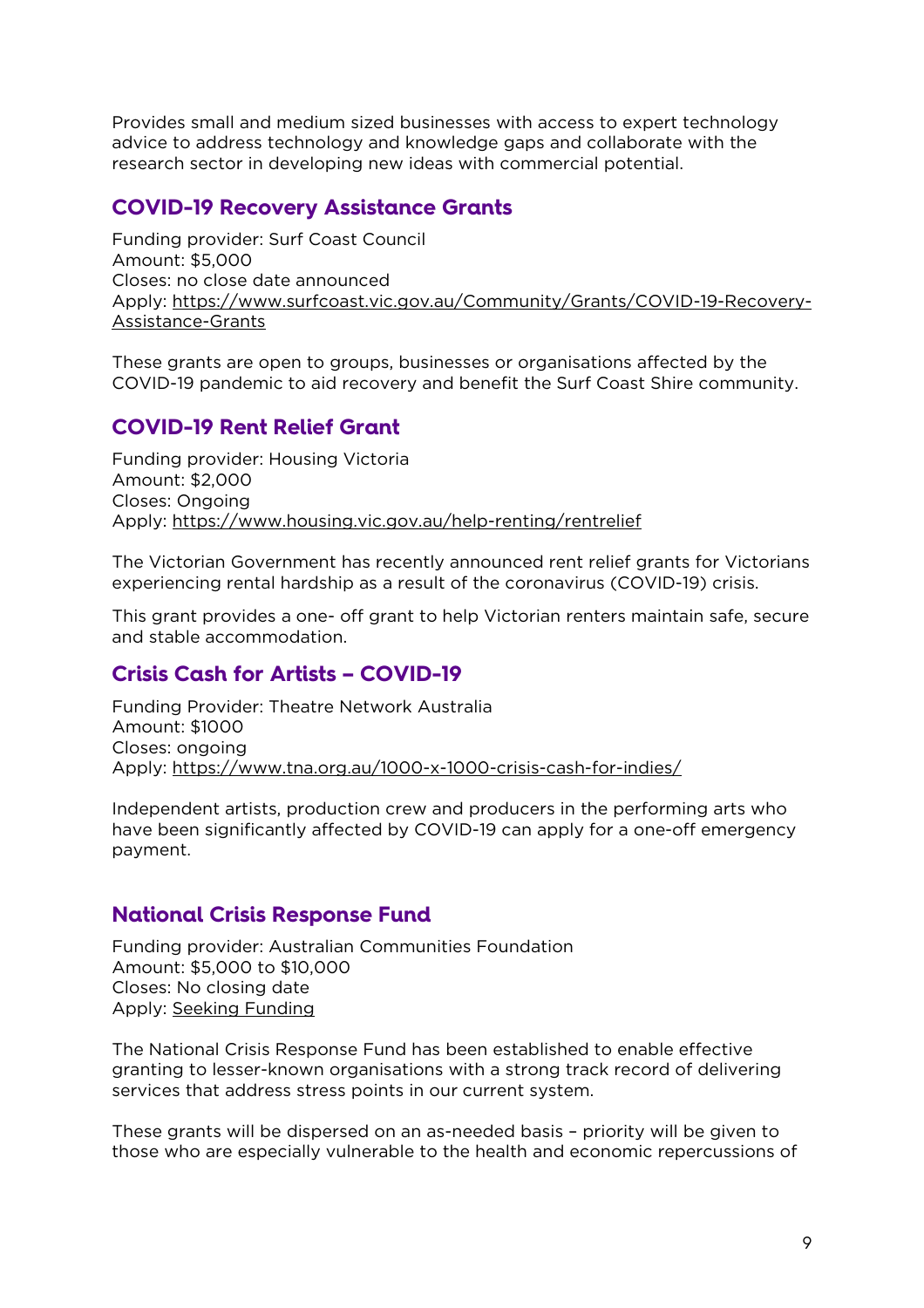COVID-19: First Nations communities, LGBTQIA+ people seeking peer support, and women exiting prison.

# <span id="page-9-0"></span>**The COVID-19 Rapid Advocacy Fund**

Funding provider: Australian Communities Foundation and Australian Council of Social Services (ACOSS) Amount: \$3,000 to \$10,000 Closes: No closing date announced yet Apply: [The COVID-19 Rapid Advocacy Fund –](https://www.qcoss.org.au/grant/the-covid-19-rapid-advocacy-fund/) QCOSS

The Australian Communities Foundation & Australian Council Social Services (ACOSS) has just opened a new fund to provide funding for strategic advocacy campaigns demanding ambitious policies in response to the pandemic in Australia. It aims to support campaigns that seek to put communities at the heart of the response to the pandemic and to address injustices and inequalities.

# <span id="page-9-1"></span>**Facebook Small Business Grants Program**

Funding provider: Facebook Amount: TBC Closes: TBC Apply: To register your interest go to Facebook Small Business Grants Program | [Boost with Facebook](https://www.facebook.com/business/boost/grants?content_id=KKf6RWdyo87L7QO)

Facebook is offering grants to small businesses with between 2 and 50 employees that have been affected by COVID-19. The funding is to assist businesses with rent and operational costs. It is still under development for Australian businesses, but you can find more information here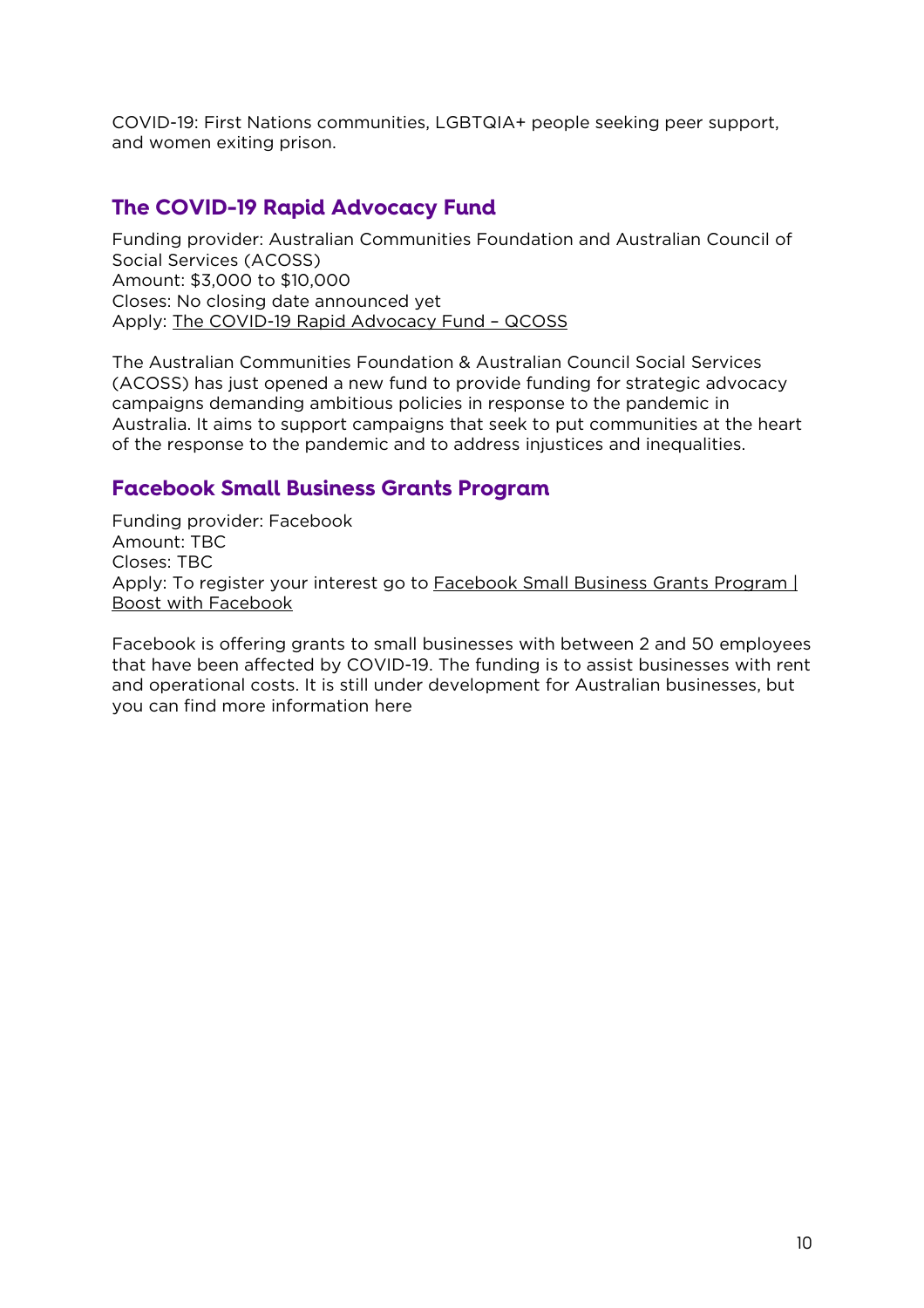# <span id="page-10-0"></span>ARTS

# <span id="page-10-1"></span>**Exhibition Development Fund**

Funding provider: NETS Victoria Amount: \$5,000 to \$30,000 Closes: July 22, 2021 Apply:<https://netsvictoria.org.au/opportunities/exhibition-development-fund/>

<span id="page-10-2"></span>Grants supporting regional artistic programming. Provides seed funding to research and develop new, curated exhibitions of contemporary visual arts, craft and design.

# <span id="page-10-3"></span>**MATCH Lab** NEW

Funding provider: Creative Partnerships Australia Amount: up to \$5,000 Closes: July 31, 2021 Apply: [https://www.creativepartnershipsaustralia.org.au/for-artists-and-arts](https://www.creativepartnershipsaustralia.org.au/for-artists-and-arts-organisations/funding-programs/match/)[organisations/funding-programs/match/](https://www.creativepartnershipsaustralia.org.au/for-artists-and-arts-organisations/funding-programs/match/)

MATCH Lab is a matched funding program for independent artists and groups. It's for artists looking to build their fundraising and arts business skills and run a fundraising campaign.

#### <span id="page-10-4"></span>**The Levi's Music Prize**

Funding provider: Levi's Amount: \$15,000 Closes: June 4, 2021 \*further rounds TBA Apply:<https://www.bigsound.org.au/music-festival/levis-music-prize>

Enables Australian bands and artists to maximise that next opportunity to get them to the next stage of their careers. With the hardships experienced by the music industry since the onset of COVID-19, this cash boost can help artists create opportunities to help turn their dreams into reality.

#### <span id="page-10-5"></span>**African Australian Creative Media Support Grants**

Funding Provider: Scanlon Foundation Amount: \$5,000-\$10,000 Closes: May 21, 2021 \*new grant round TBA Apply: [https://scanlonfoundation.org.au/african-australian-creative-media](https://scanlonfoundation.org.au/african-australian-creative-media-support-grants/)[support-grants/](https://scanlonfoundation.org.au/african-australian-creative-media-support-grants/)

Supports African Australian creatives and platforms. This program is open to individuals and organisations that operate in visual media, podcast and radio and written media.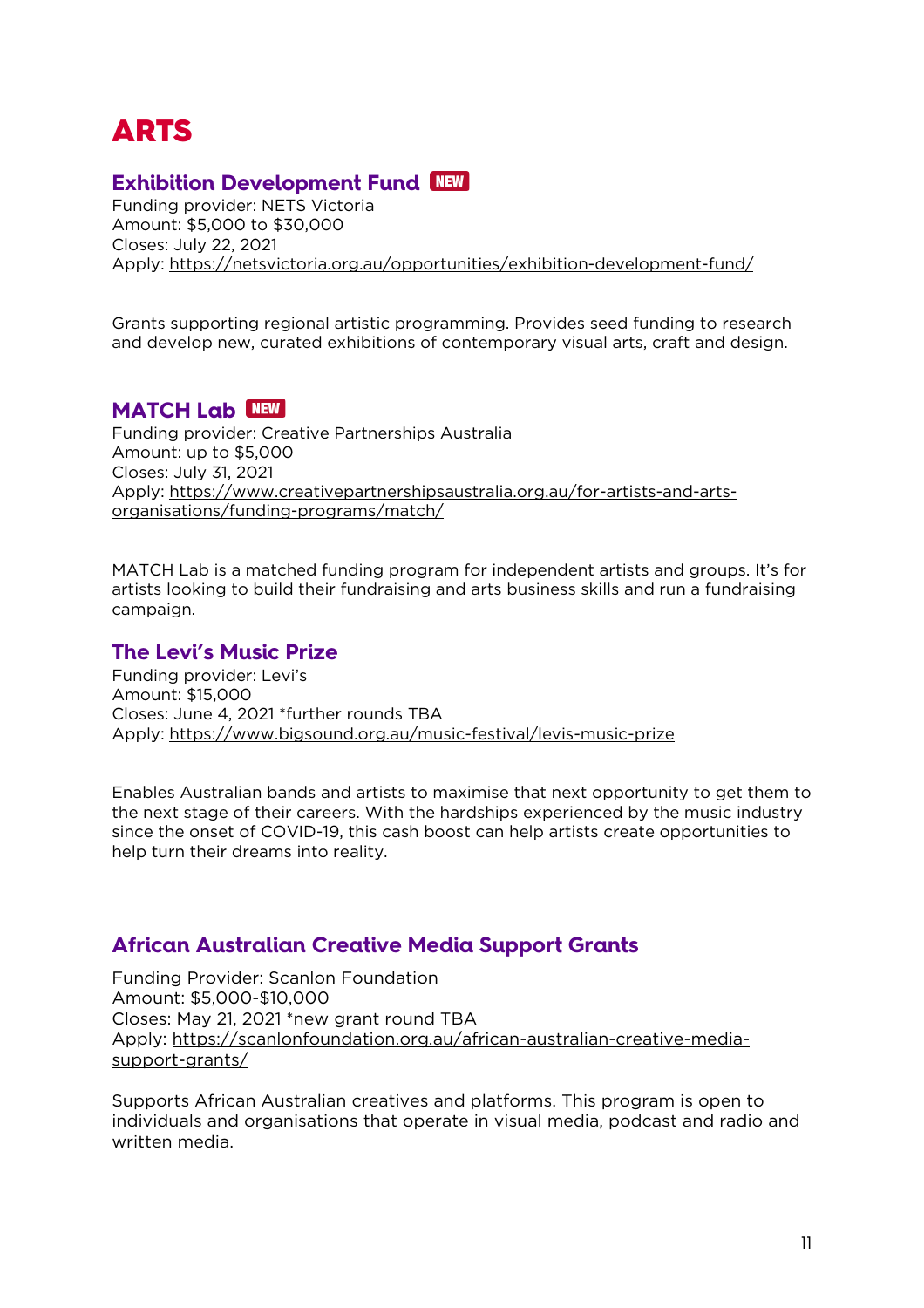# <span id="page-11-0"></span>**Creative Arts Grants**

Funding Provider: University of Melbourne Amount: up to \$500 Closes: May 21, 2021 \*new grant round TBA Apply:<https://umsu.unimelb.edu.au/studentlife/arts/grants/>

Whether you're directing a musical, curating an exhibition or creating a piece of art, you can apply for funding through this grants program.

#### <span id="page-11-1"></span>**Cultural Fund – Grants for Organisations**

Funding provider: Copyright Agency Cultural Fund Amount: \$5,000-\$20,000 Closes: October 11, 2021 Apply:<https://www.copyright.com.au/culturalfund/grants-for-organisations/>

Provides support to organisations for projects that deliver opportunities for authors, journalists, artists and key industry stakeholders in the writing, publishing, education and visual arts sectors.

#### <span id="page-11-2"></span>**The Marten Bequest Scholarships**

Funding Provider: Australia Council for the Arts Amount: \$50,000 Closes: \*new grant round TBA Apply: [The Marten Bequest Scholarships | Australia Council](https://www.australiacouncil.gov.au/funding/funding-index/the-marten-bequest-scholarships/)

The Marten Bequest Scholarships offer talented young artists the chance to explore, study and develop their artistic gifts through travelling either interstate or overseas. The scholarships provide financial support under the categories of acting, architecture, ballet, instrumental music, painting, poetry, prose, sculpture and singing to help talented Australian artists achieve their dreams.

#### <span id="page-11-3"></span>**Kathleen Mitchell Award**

Funding Provider: Australia Council for the Arts Amount: \$15,000 Closes: \*new grant round TBA Apply: [Kathleen Mitchell Award | Australia Council](https://www.australiacouncil.gov.au/funding/funding-index/kathleen-mitchell-award/)

The Kathleen Mitchell Award is presented biennially to the author, aged 30 or under, of an outstanding novel or novella to encourage advancement of their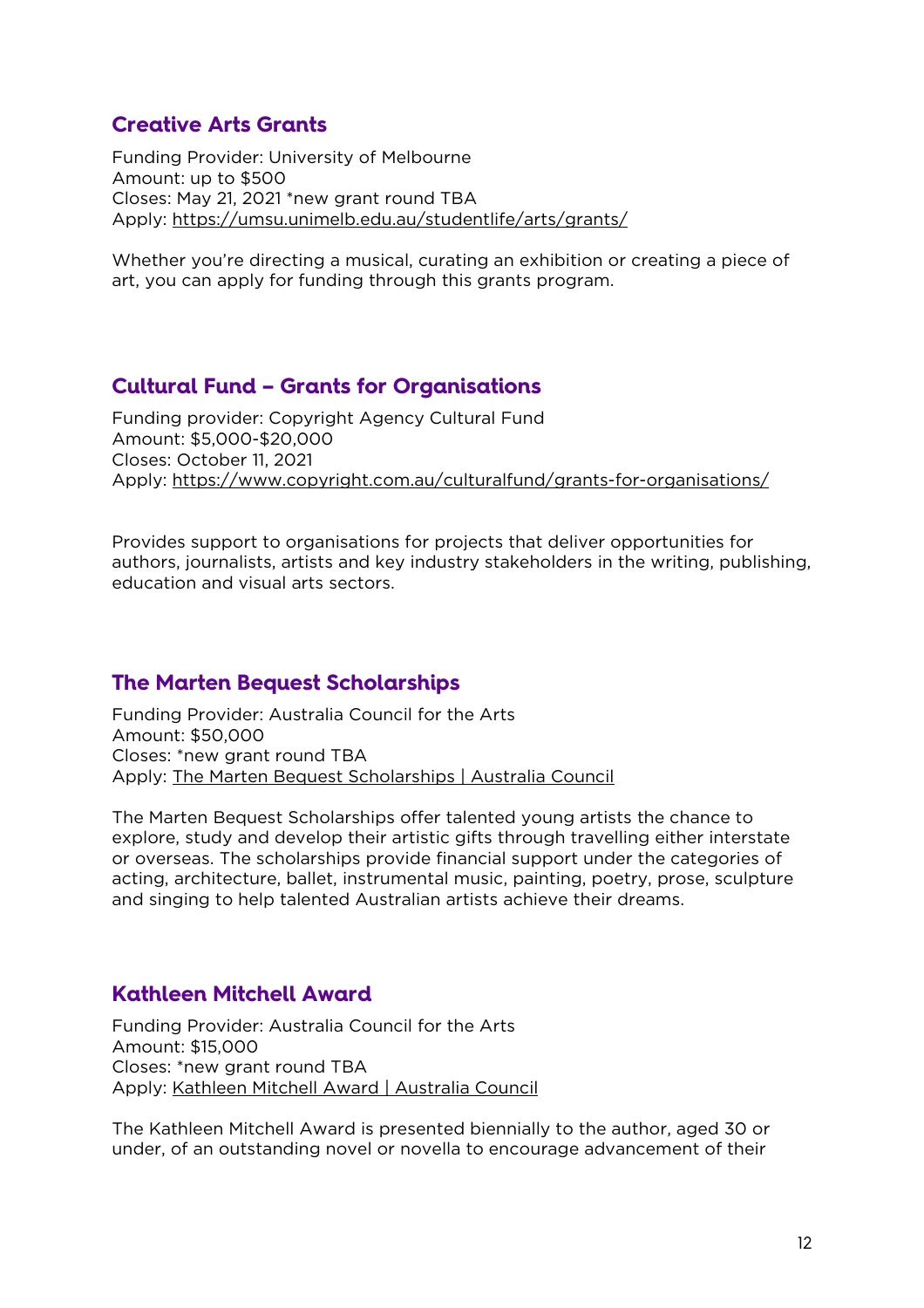literary career. The novel or novella must have been published or accepted for publication within the 2 years prior to the award closing date.

#### <span id="page-12-0"></span>**Dal Stivens Award**

Funding Provider: Australia Council for the Arts Amount: \$15,000 Closes: \*new grant round TBA Apply: [Dal Stivens Award | Australia Council](https://www.australiacouncil.gov.au/funding/funding-index/dal-stivens-award/)

The Dal Stivens Award is presented biennially to the author, aged 30 or under, of a short story or essay of the highest literary merit. The short story or essay must be between 3,000 and 10,000 words and published or accepted for publication within the 12 months prior to the award closing date.

#### <span id="page-12-1"></span>**Arts Projects for Individuals and Groups**

Funding Provider: Australia Council for the Arts Amount: \$10,000 to \$50,000 Closes: September 7, 2021 Apply: [Arts Projects for Individuals and Groups](https://www.australiacouncil.gov.au/funding/funding-index/arts-projects-for-individuals-and-groups/)

This program funds a range of activities that deliver benefits to the arts sector and wider public, including national and international audiences.

#### <span id="page-12-2"></span>**Arts Projects - Organisations**

Funding Provider: Australia Council for the Arts Amount: \$20,000 to \$100,000 Closes: September 7, 2021 Apply: [Arts Projects for Individuals and Groups](https://www.australiacouncil.gov.au/funding/funding-index/arts-projects-for-individuals-and-groups/)

This program funds a range of activities that deliver benefits to the arts sector and wider public, including national and international audiences. Organisations can propose a single project, a suite of projects or annual programs of activity.

#### <span id="page-12-3"></span>**Re-imagine: Industry Collaborations**

Funding provider: The Australia Council for the Arts Amount: up to \$100,000 Closes: \*new grant round TBA Apply here: [Re-imagine: Industry Collaborations | Australia Council](https://www.australiacouncil.gov.au/funding/funding-index/re-imagine-industry-collaborations/)

The Industry Collaborations stream supports future-focused, cross-industry collaborations across and beyond the cultural and creative industries. Individuals, groups or organisations working within the cultural and creative industries may apply.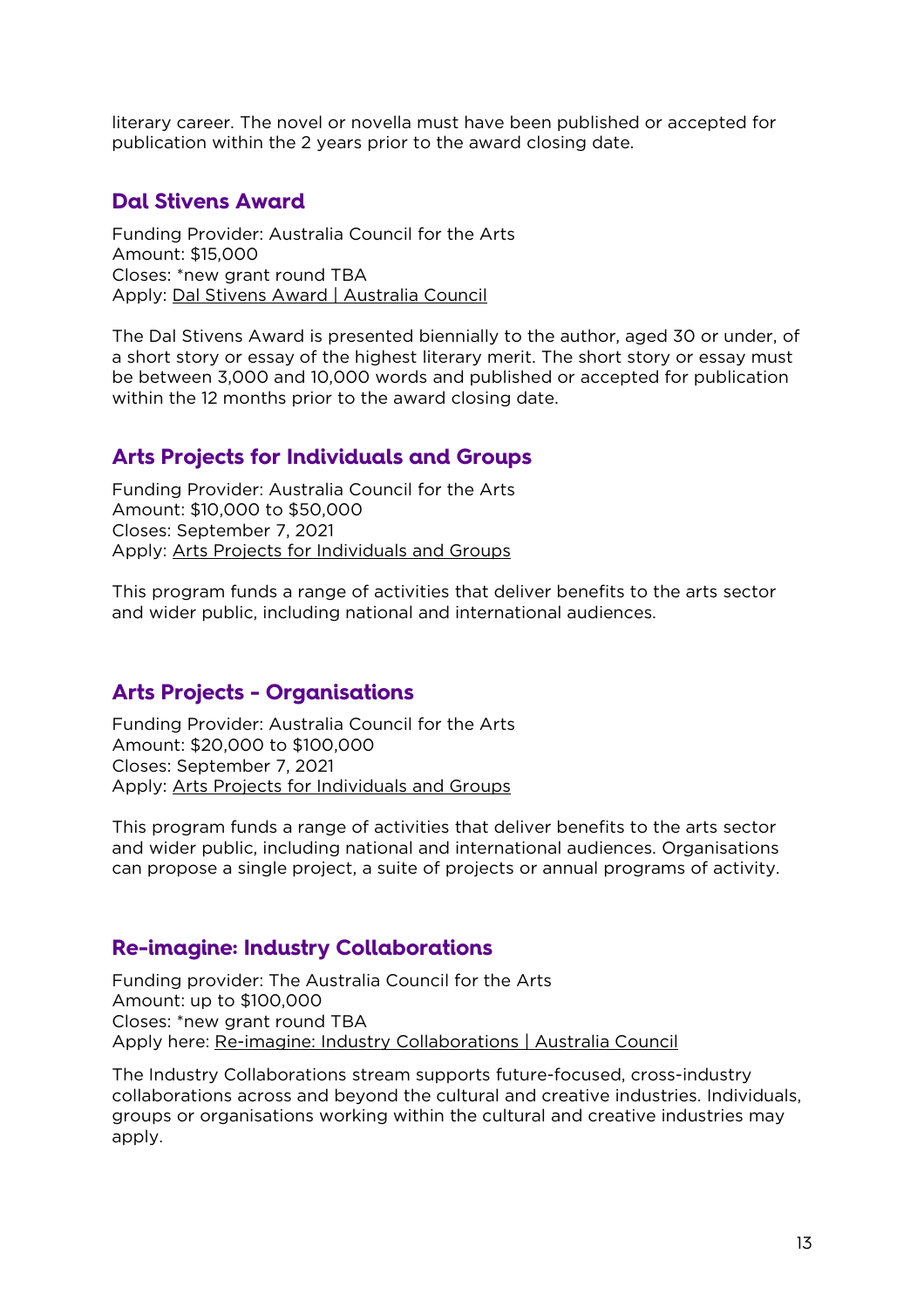# <span id="page-13-0"></span>**International Marketing Support: Festivals and Awards**

Funding provider: Screen Australia Amount: up to \$20,000 Closes: ongoing Apply: https://www.screenaustralia.gov.au/funding-and-support/featurefilms/festivals-events-awards/festivals-and-awards

Supports the promotion of Australian content and talent at the key festivals and awards events. Screen Australia will contribute to the promotional budget for eligible events: \$20,000 for feature films and \$10,000 for short films.

# <span id="page-13-1"></span>**Development on Demand**

Funding provider: Film Victoria Amount: up to \$50,000 Closes: ongoing Apply:<https://www.film.vic.gov.au/funding/funding-for-development/>

Supports experiences Victorian producers and writers to develop narrative fiction or documentary projects for any release platform, including cinema, TV, online and virtual reality.

# <span id="page-13-2"></span>**The Pool Grant**

Funding provider: The Pool Collective Amount: \$15,000 Closes: May 31, 2021 \*new grant round TBA Apply:<https://www.thepoolcollective.com/the-pool-grant>

Provides \$15,000 and a year of mentorship to an emerging photographer to produce a solo exhibition.

#### <span id="page-13-3"></span>**Screen Australia's Documentary Development Program**

Funding provider: Screen Australia Amount: up to \$30,000 Closes: ongoing Apply: [https://www.screenaustralia.gov.au/funding-and](https://www.screenaustralia.gov.au/funding-and-support/documentary/development/documentary-development)[support/documentary/development/documentary-development](https://www.screenaustralia.gov.au/funding-and-support/documentary/development/documentary-development)

Assists documentary makers in achieving planned outcomes for the development of their projects.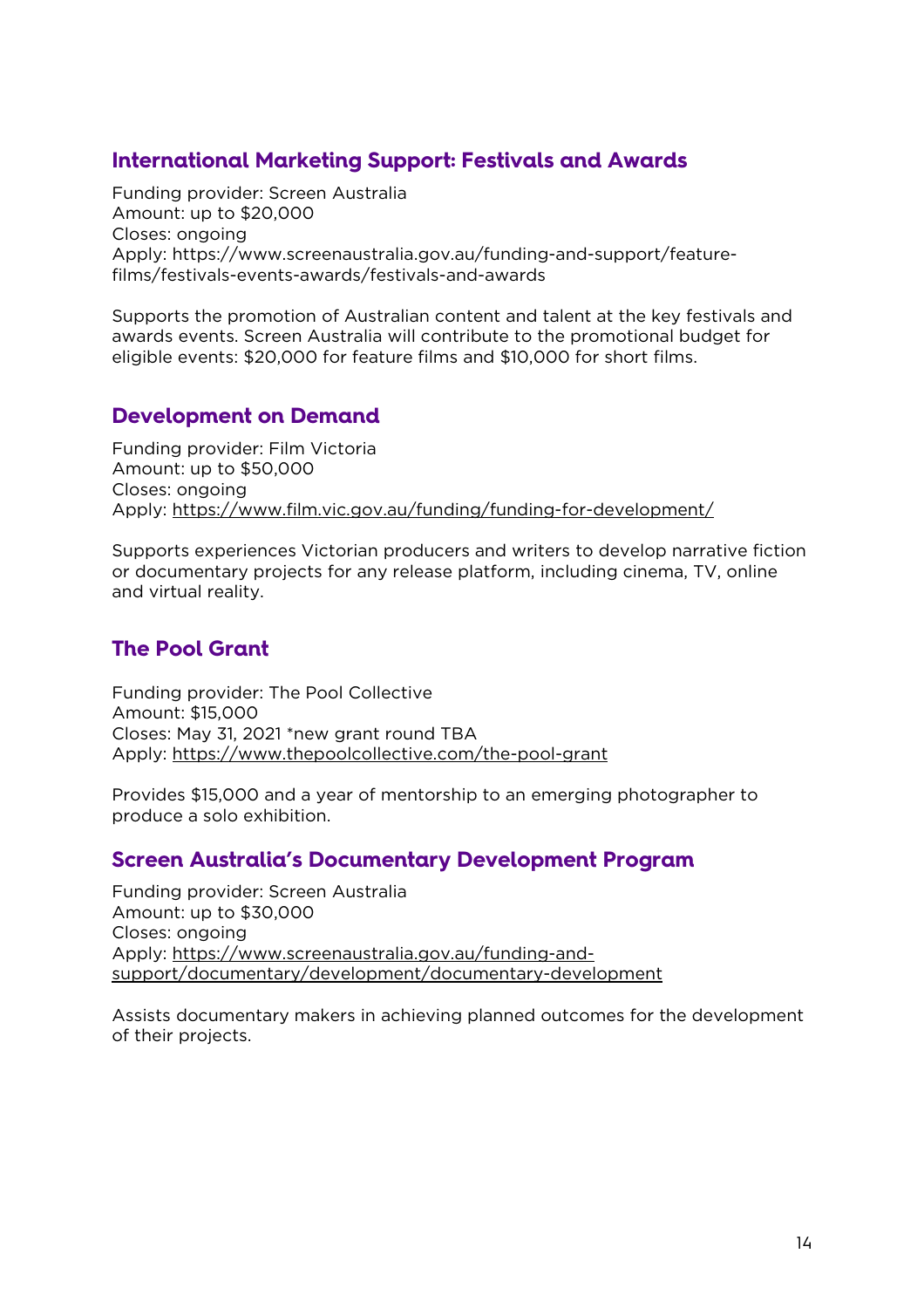# <span id="page-14-0"></span>**Enterprise People**

Funding provider: Screen Australia Amount: up to \$70,000 Closes: ongoing Apply: [https://www.screenaustralia.gov.au/funding-and-support/industry](https://www.screenaustralia.gov.au/funding-and-support/industry-development/people/enterprise-people)[development/people/enterprise-people](https://www.screenaustralia.gov.au/funding-and-support/industry-development/people/enterprise-people)

Supports established and emerging creative professionals in any stage of their career to take advantage of a placement or professional development opportunity.

# <span id="page-14-1"></span>**APRA AMCOS Creative Recovery Fund**

Funding provider: APRA AMCOS Amount: up to \$1,000 Closes: new grant rounds round TBA Apply: [https://apraamcos.com.au/news/2020/october/apply-for-a-1000](https://apraamcos.com.au/news/2020/october/apply-for-a-1000-creative-recovery-fund-grant/) [creative-recovery-fund-grant/](https://apraamcos.com.au/news/2020/october/apply-for-a-1000-creative-recovery-fund-grant/)

Provides a financial contribution to APRA AMCOS song writers and composer members to support the creation of new works and the development of new projects.

# <span id="page-14-2"></span>**Arts Grants**

Funding provider: The Ian Potter Foundation Amount: from \$100,000 Closes: \*new round begins on March 29, 2021 Apply:<https://www.ianpotter.org.au/what-we-support/arts/>

Aims to help build the calibre and capacity of Australia's arts organisations and support them to raise the bar of aspiration and achievement in the sector.

# <span id="page-14-3"></span>**With One Voice Community Choir Seed Funding**

Funding provider: Creativity Australia Amount: up to \$10,000 Closes: May 31, 2021 \*new grant round TBA Apply: https://www.creativityaustralia.org.au/choirs/start/

Provides seed funding grants for communities to start their own "With One Voice" choir in the community. If you have a passion for bringing people together, for nurturing community connection, for celebrating diversity, for being inclusive, for singing and for changing the world one voice at a time, then this could be the opportunity you have been waiting for!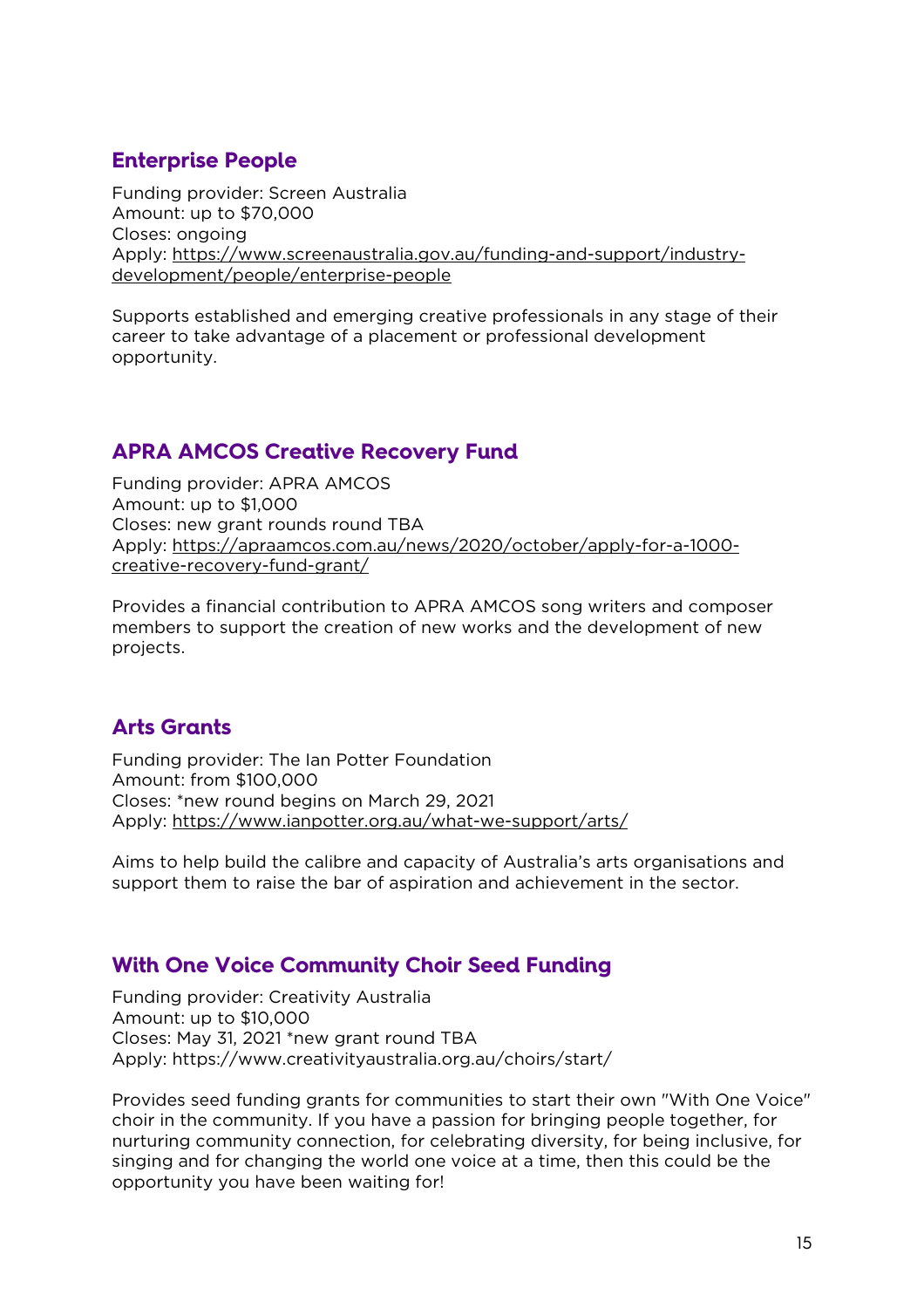# <span id="page-15-0"></span>**Festivals Australia**

Funding provider: Australian Department of Infrastructure, Transport, Regional Development and Communications Amount: \$5,000 up to \$100,000 Closes: ongoing \*two rounds each year Apply:<https://www.arts.gov.au/funding-and-support/festivals-australia>

Supports community participation in and access to the arts and aims to support partnerships and collaborations. Grants will be awarded to high-quality arts and cultural heritage projects that invite community participation and audience engagement.

# <span id="page-15-1"></span>**Arts and Culture: Round 3**

Funding provider: Helen Macpherson Smith Trust Amount: \$91,000 up to \$200,000 Closes: \* new grant rounds TBA Apply:<https://hmstrust.org.au/applying-for-a-grant/>

Aims to increase local participation, encourage public engagement and develop a sense of place through creative initiatives. Some focus areas include: building social inclusion and access, developing digital capability and supporting arts workers and artists.

# <span id="page-15-2"></span>**Create Grants**

Funding provider: Copyright Agency Cultural Fund Amount: \$10,000 to \$20,000 Closes: September 13, 2021 Apply: Create Grants - [Copyright Agency](https://www.copyright.com.au/culturalfund/individual-grants/create-grants/)

Grants that provide a living allowance to mid-career and established creative writers and visual artists to create and develop new work.

# <span id="page-15-3"></span>**Creative Activation Fund**

Funding provider: Creative Victoria Amount: \$40,000 to \$300,000 Closes: new grant round TBA Apply: [https://creative.vic.gov.au/grants-and-support/programs/creative](https://creative.vic.gov.au/grants-and-support/programs/creative-activation-fund)[activation-fund](https://creative.vic.gov.au/grants-and-support/programs/creative-activation-fund)

Funding to support the development of creative projects that have potential to become cultural tourist attractions. Examples of projects could include but are not limited to: public art that responds to the natural landscape, large-scale murals or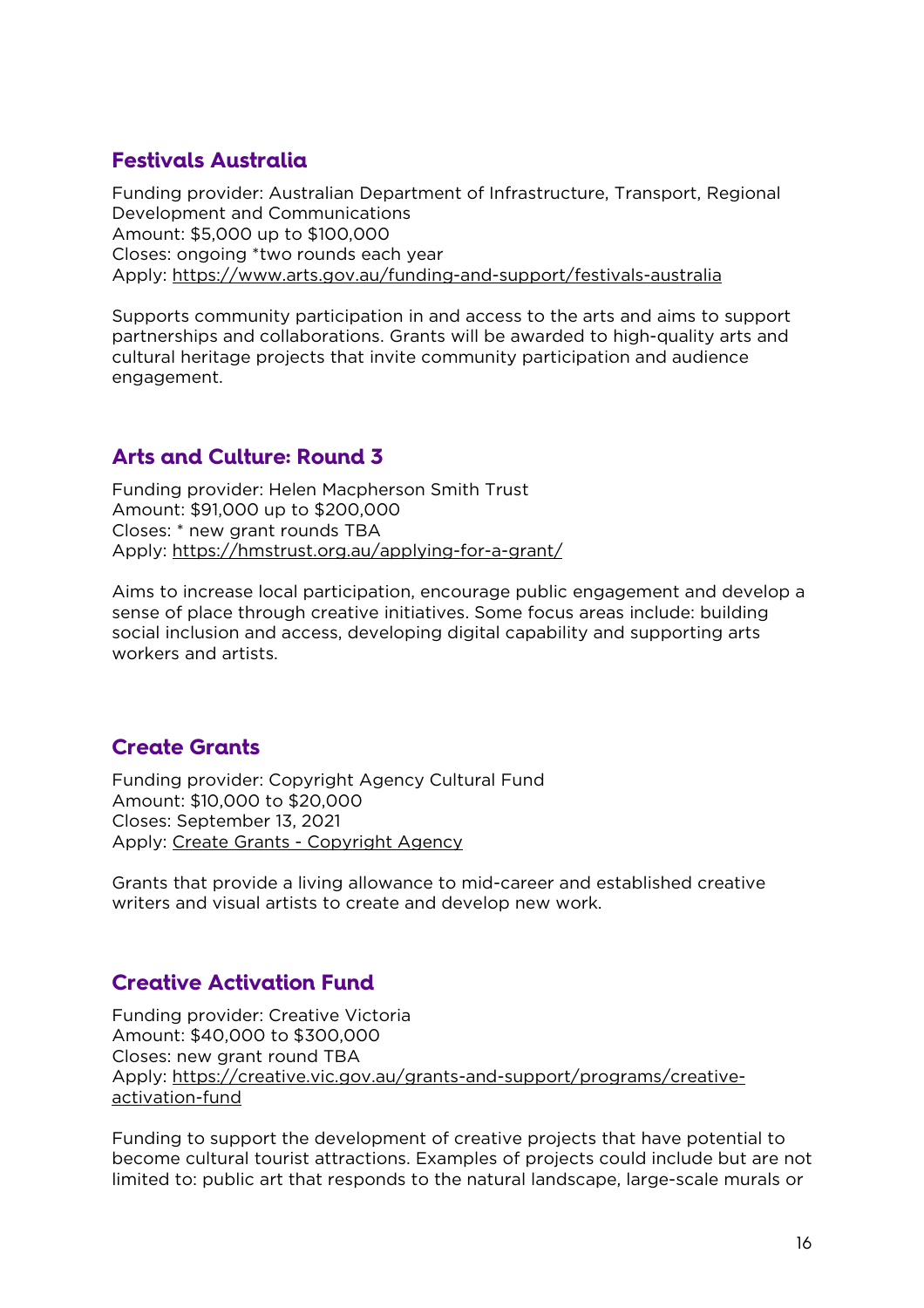sculptures or digital activation that could bring sites to life using cutting edge technology.

#### <span id="page-16-0"></span>**The Readings Foundation Grants**

Funding provider: The Readings Foundation Amount: \$1,000 to \$20,000 Closes: \*new round to be announced in September 2021 Apply:<https://www.readings.com.au/the-readings-foundation>

Assists organisations that support the development of literacy, community integration and the arts. The aims of the foundation include: aiding the work of organisations that respond to the needs of disadvantaged groups, increasing the community's enjoyment of screenwriting, music, theatre, art and the written word.

#### <span id="page-16-1"></span>**Arts Projects for Individuals and Groups**

Funding provider: Australia Council for the Arts Amount: \$10,000 to \$50,000 Closes: March 2, 2021 \*new grant rounds TBA Apply: [Arts Projects for Individuals and Groups](https://www.australiacouncil.gov.au/funding/funding-index/arts-projects-for-individuals-and-groups/)

This program funds a range of activities that deliver benefits to the arts sector and wider public, including national and international audiences.

#### <span id="page-16-2"></span>**Arts Projects - Organisations**

Funding provider: Australia Council for the Arts Amount: \$20,000 to \$100,000 Closes: \*new rounds TBA Apply: [Funding | Australia Council](https://www.australiacouncil.gov.au/funding/)

This program funds a range of activities that deliver benefits to the arts sector and wider public, including national and international audiences.

#### <span id="page-16-3"></span>**Performers' Trust Foundation**

Funding provider: Phonographic Performance Company of Australia (PPCA) Amount: \$3,000 to \$5,000 Closes: Ongoing Apply: [Linking Business to Music Makers -](http://www.ppca.com.au/ppca-about-us/ppca-performers-trust-foundation/) Performers' Trust Foundation

These grants are to promote and encourage music and the music-related performing arts. Applications can be made for a variety of purposes including performances, scholarships, promotion, tuition fees, travel, accommodation, etc.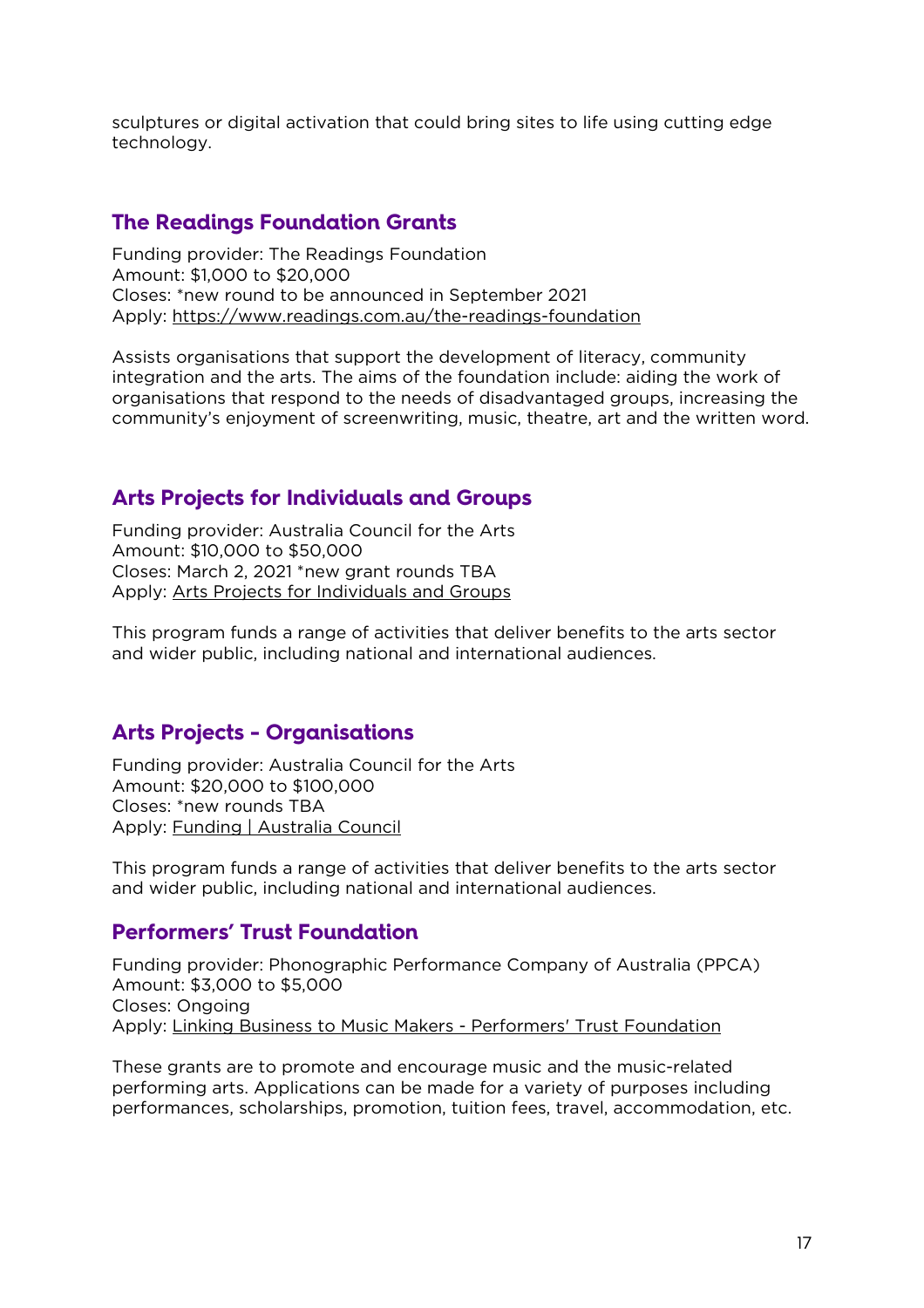# <span id="page-17-0"></span>COMMUNITY

<span id="page-17-1"></span>Funding Provider: ANZ and Foundation for Rural and Regional Renewal Amount: up to \$15,000 Closes: August 6, 2021 Apply: <https://frrr.org.au/funding/people-grants/anz-seeds-of-renewal/>

Provides grants to community groups for projects that support environmental sustainability; improve access to housing; or promote financial wellbeing in regional or rural communities.

<span id="page-17-2"></span>Funding Provider: Heritage Bank Charitable Foundation Amount: up to \$15,000 Closes: July 30, 2021 Apply: <https://www.heritagecharitablefoundation.org.au/apply>

This grant aims to assist programs that assist at-risk children and teenagers; health care services for vulnerable Australians and support for the economic and social wellbeing of people in regional, rural and remote communities.

<span id="page-17-3"></span>Funding Provider: Heritage Bank Charitable Foundation Amount: up to \$25,000 Closes: July 30, 2021 Apply: <https://www.heritagecharitablefoundation.org.au/apply>

This grant aims to assist programs that focus on positive education and alternative pathways to help at-risk children and teenagers.

<span id="page-17-4"></span>Funding Provider: Department of Home Affairs Amount: up to \$500,000 Closes: August 5, 2021 Apply: [https://www.grants.gov.au/Go/Show?GoUuid=b361ca0a-d2b1-4120-84a5](https://www.grants.gov.au/Go/Show?GoUuid=b361ca0a-d2b1-4120-84a5-ea36c7cc72fe) [ea36c7cc72fe](https://www.grants.gov.au/Go/Show?GoUuid=b361ca0a-d2b1-4120-84a5-ea36c7cc72fe)

This fund gives schools, pre-schools, places of worship, community organisations and local councils grants of up to \$500,000 for crime prevention initiatives aimed at reducing crime, violence, anti-social behaviour and/or other security risks driven by racial and/or religious intolerance.

#### **NEW**

**NEW** 

#### **NEW**

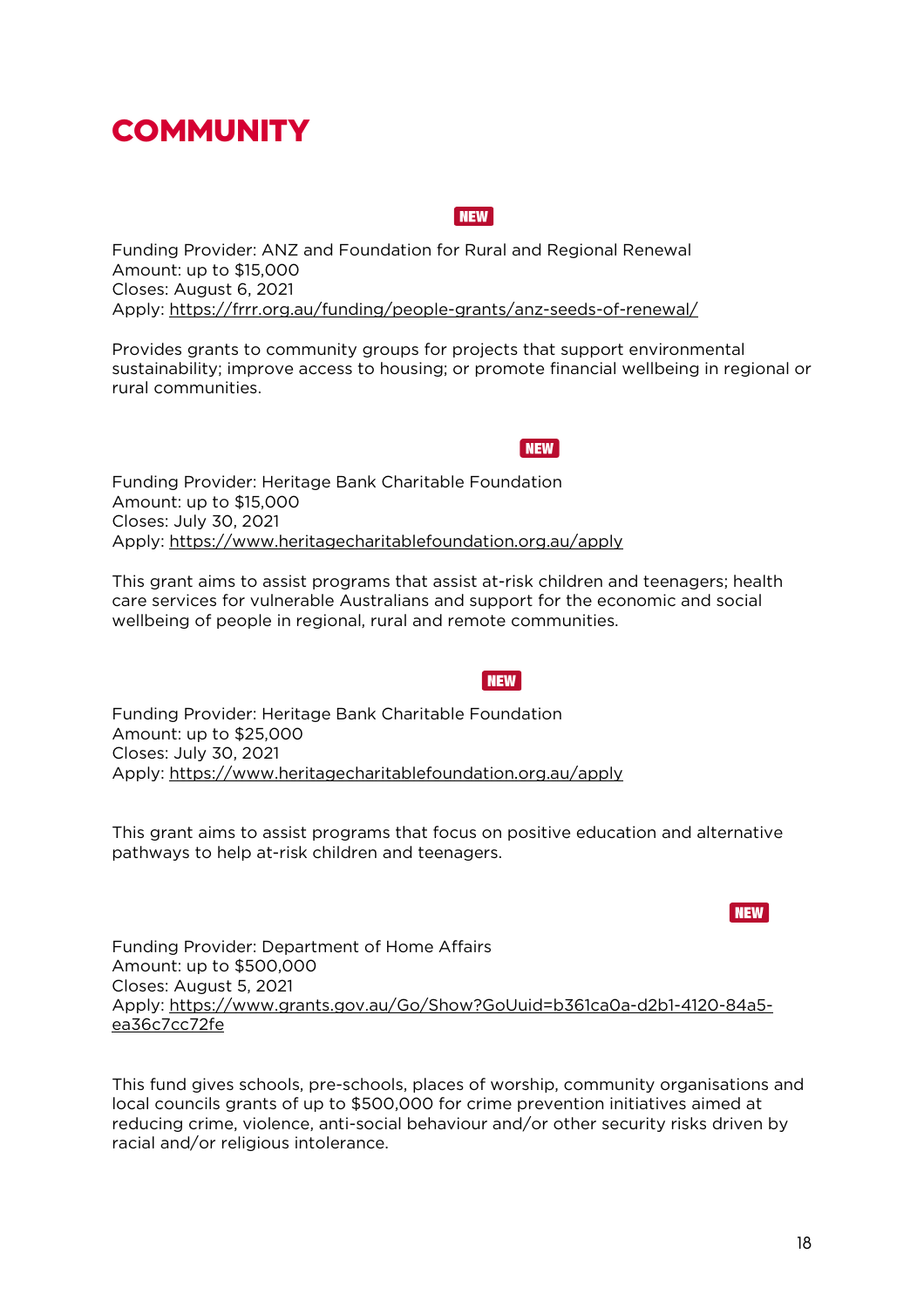#### NEW

<span id="page-18-0"></span>Funding Provider: Victorian Department of Education and Training Amount: up to \$1,000 Closes: July 14, 2021 Apply[:https://www.education.vic.gov.au/about/events/Pages/childrensweek.aspx?Re](https://www.education.vic.gov.au/about/events/Pages/childrensweek.aspx?Redirect=1) [direct=1](https://www.education.vic.gov.au/about/events/Pages/childrensweek.aspx?Redirect=1)

Provides grants to Local Government Councils or eligible not-for-profit organisations to contribute to the cost of hosting a Children's Week activity to be held from October 23 to October 31.

NEW

**NEW** 

<span id="page-18-1"></span>Funding Provider: Australian Men's Sheds Association Amount: up to \$8,000 Closes: July 26, 2021 Apply: <https://mensshed.org/development-grants/>

Provides financial assistance to men's sheds across Australia. This round prioritises events/improvements/equipment with a strong health, wellbeing or safety emphasis.

<span id="page-18-2"></span>Funding Provider: City of Greater Geelong Amount: up to \$10,000 Closes: July 12, 2021 Apply: <https://www.geelongaustralia.com.au/grants/article/item/8cb908930b66779.aspx>

Supports projects, programs, activities and small community forums or events that respond to community needs and improve the health, wellbeing and capacity of the Geelong community.

**NEW** 

<span id="page-18-3"></span>Funding Provider: Department of Health Amount: \$50,000 up to \$600,000 Closes: August 11, 2021 Apply: [https://www.grants.gov.au/Go/Show?GoUuid=af492036-0a53-4263-9168-](https://www.grants.gov.au/Go/Show?GoUuid=af492036-0a53-4263-9168-9c2b027c2e3f) [9c2b027c2e3f](https://www.grants.gov.au/Go/Show?GoUuid=af492036-0a53-4263-9168-9c2b027c2e3f)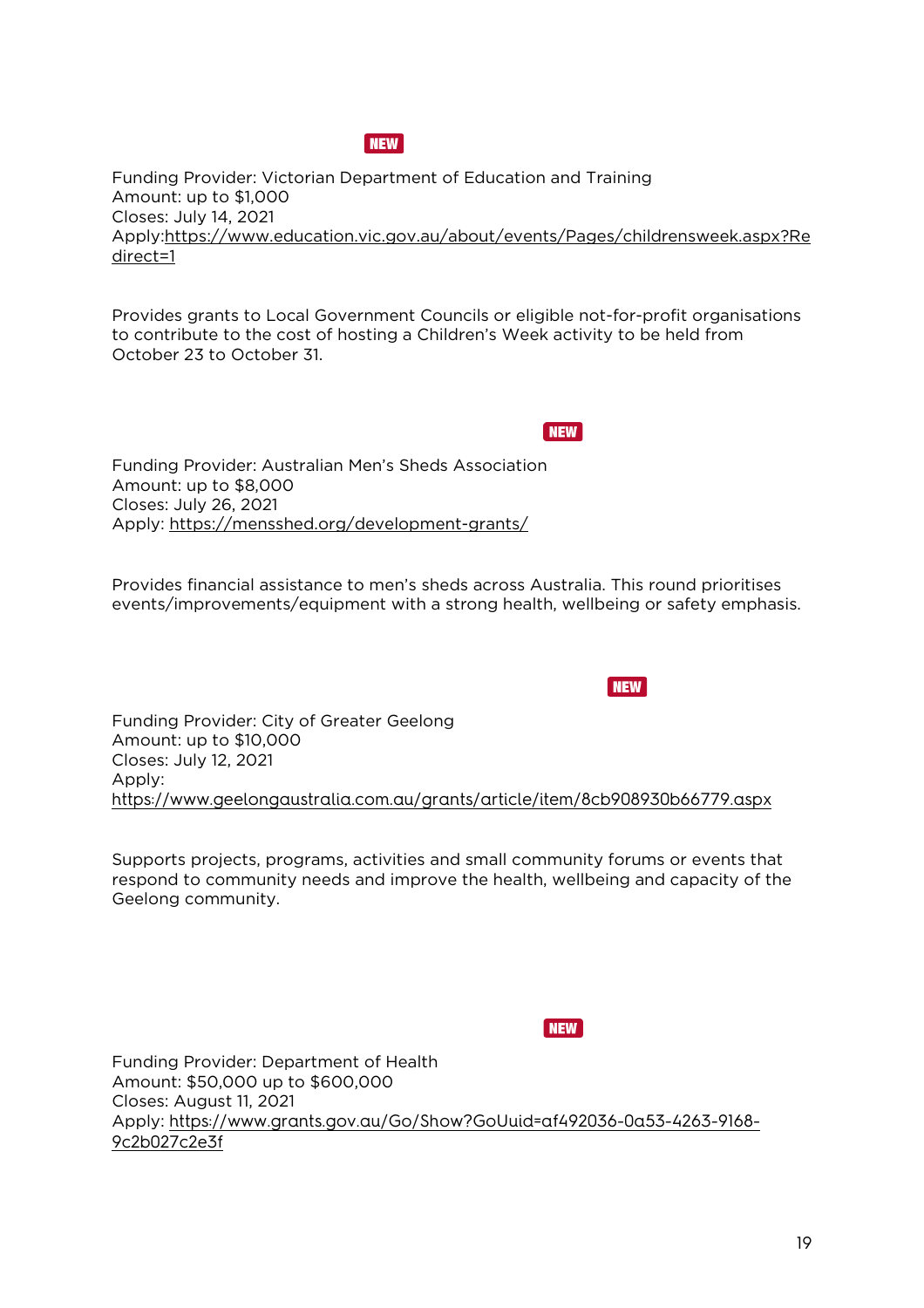Funds minor capital works projects which improve the service environment to support older people diagnosed with dementia to remain in their communities. The objectives of this grants program are to provide access to a mix of health and aged care services to meet community needs, deliver flexible integrated health and aged care services and provide quality and safe care for clients.

#### NEW

<span id="page-19-0"></span>Funding Provider: Federation of Ethnic Communities' Councils of Australia (FECCA) Amount: \$2,500 up to \$5,000 Closes: January 31, 2022 Apply: <http://fecca.org.au/grants/>

Helps multicultural community groups to lead grassroots communication activities around COVID 19 and the vaccination rollout, targeting CALD communities.

#### **NEW**

<span id="page-19-1"></span>Funding Provider: Smartgroup Foundation Amount: \$5,000 up to \$15,000 Closes: August 30, 2021 Apply: <https://www.smartgroup.com.au/smartgroup-foundation>

Focuses on projects that support animal welfare, children's illnesses and disabilities, mental illness, children and families at risk, cancer, or the environment.

#### <span id="page-19-2"></span>**2021 Armstrong Community Grants Program**

Funding Provider: Villawood Amount: \$500, \$1,000 and \$5,000 Closes: \*new grant round TBA Apply: [https://villawoodproperties.com.au/community/armstrong/community](https://villawoodproperties.com.au/community/armstrong/community-grants/)[grants/](https://villawoodproperties.com.au/community/armstrong/community-grants/)

Grants for cultural, recreation, community, not-for-profit organisations, sporting clubs and schools in the Armstrong Creek and surrounding areas.

#### <span id="page-19-3"></span>**Capacity Building Grants**

Funding Provider: Helen McPherson Smith Trust Amount: \$20,000 to \$50,000 Closes: Round 1: June 9, 2021 Round 2: August 11, 2021 Round 3: December 15, 2021 Apply:<https://hmstrust.org.au/grantseekers/grant-rounds/>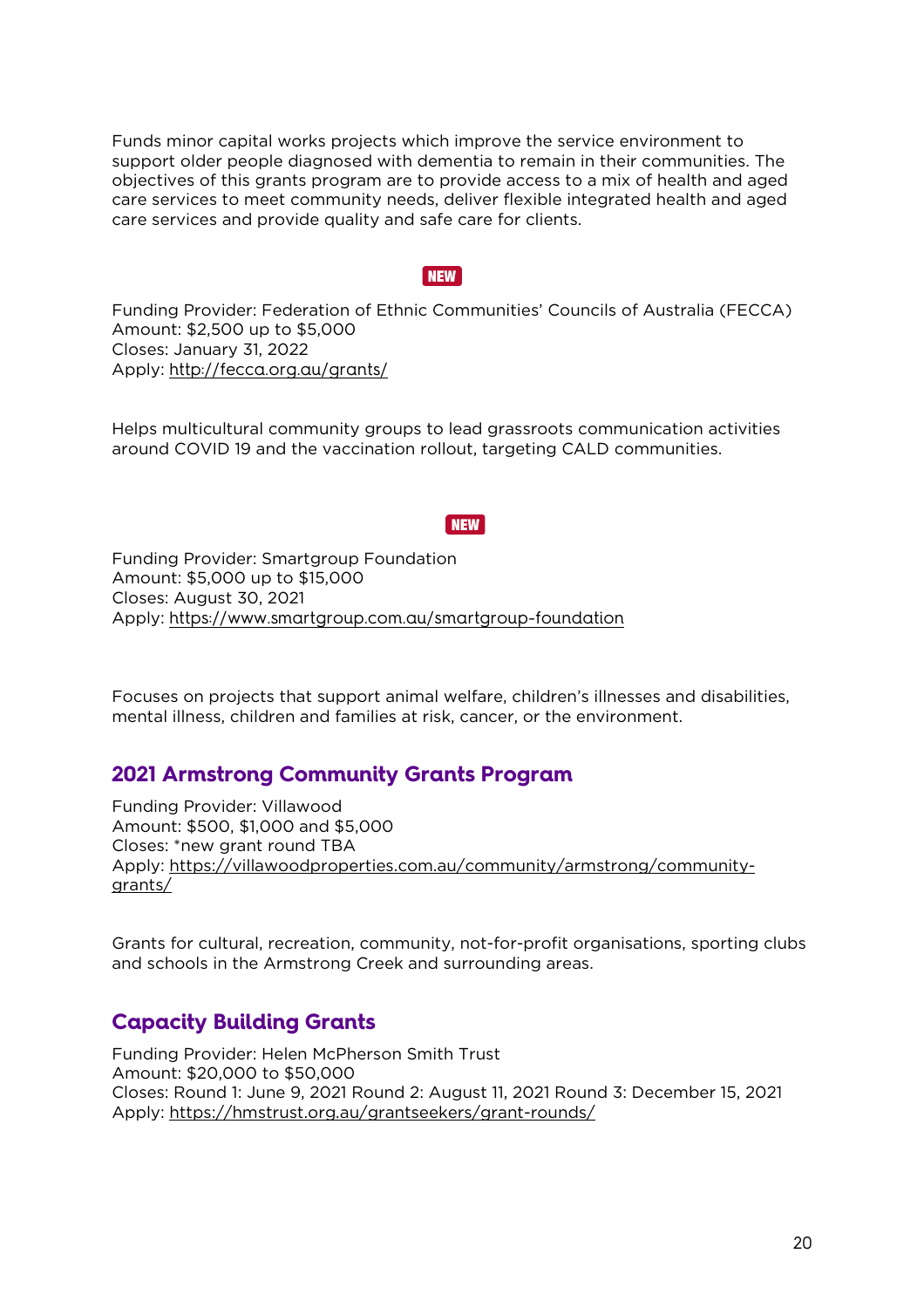Funds projects that develop and strengthen the skills, processes and resources required by an organisation to deliver its mission effectively now and in the future. It also funds projects that require early support to incubate initiatives which address entrenched community need.

#### <span id="page-20-0"></span>**Damien Greer Lawyers Community Grant Program**

Funding Provider: Damien Greer Lawyers Amount: up to \$2,500 Closes: June 30, 2021 Apply:<https://damiengreer.com.au/community-grant/>

Recognises and celebrates organisations that strive to make a positive impact within their local community. This program supports organisations that help the community in times of need, build a sense of belonging, promote health and wellbeing, nurtures the local environment and supports community services and groups.

# <span id="page-20-1"></span>**Australia Post Community Grants Program**

Funding Provider: Australia Post Amount: up to \$10,000 Closes: July 4, 2021 Apply: [https://auspost.com.au/about-us/supporting-communities/local](https://auspost.com.au/about-us/supporting-communities/local-support/community-grants-program)[support/community-grants-program](https://auspost.com.au/about-us/supporting-communities/local-support/community-grants-program)

Funds community-led, local projects that connect individuals and communities to improve mental health and wellbeing. Aims of the grants program include to support projects that improve mental health and wellbeing outcomes of a community and help people meaningfully connect in their local community.

# <span id="page-20-2"></span>**Saluting their Service**

Funding Provider: Australian Department of Veterans' Affairs Amount: \$10,000 to \$150,000 Closes: Round 2: June 10, 2021 Round 3 October 7, 2021 Round 4: February 8, 2022 Apply:<https://www.communitygrants.gov.au/grants/saluting-service>

Funds significant projects, usually at a national or state/territory level that contribute to Australia's understanding of its wartime heritage and honour the service and sacrifice of its servicemen and women.

# <span id="page-20-3"></span>**Saluting their Service – Community Commemorative Grants**

Funding Provider: Australian Department of Veterans' Affairs Amount: up to \$10,000 Closes: Round 2: June 10, 2021 Round 3 October 7, 2021 Round 4: February 8, 2022 Apply: [https://www.grants.gov.au/Go/Show?GoUuid=1f7a2931-4fd3-44b4-a02f-](https://www.grants.gov.au/Go/Show?GoUuid=1f7a2931-4fd3-44b4-a02f-0bcbaa6754ad)[0bcbaa6754ad](https://www.grants.gov.au/Go/Show?GoUuid=1f7a2931-4fd3-44b4-a02f-0bcbaa6754ad)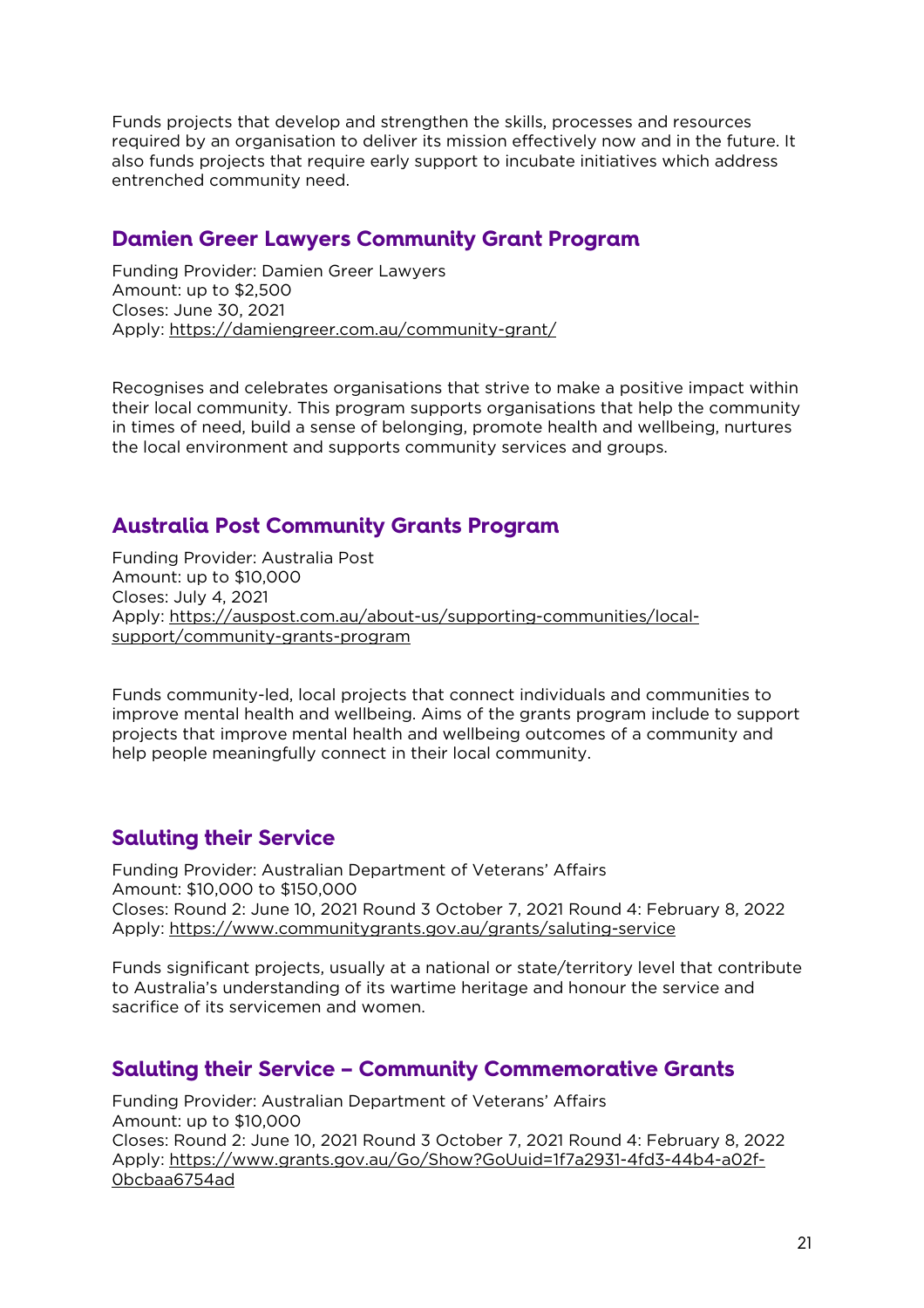Funds projects that assist people at a community level and enable small communities to build memorials and preserve wartime memorabilia that is significant locally but is not necessarily nationally significant.

#### <span id="page-21-0"></span>**Powering Communities Program**

Funding Provider: Australian Department of Industry, Science, Energy & Resources Amount: \$5,000 to \$12,000 Closes: September 20, 2021 \*opens on July 1, 2021 Apply: [Powering Communities Program | business.gov.au](https://business.gov.au/grants-and-programs/powering-communities-program)

Assists community organisations to improve their energy efficiency practices and lower their energy bills.

#### <span id="page-21-1"></span>**Grants to End Homelessness**

Funding Provider: Mercy Foundation Amount: \$5,000 to \$50,000 Closes: October 31, 2021 Apply: [Grants to End Homelessness 2021 -](https://www.mercyfoundation.com.au/social-justice-grants/grants-to-end-homelessness/) Mercy Foundation

Provides grants for seeding initiatives, services, projects, advocacy and research that will contribute to the goal of ending homelessness.

#### <span id="page-21-2"></span>**The Essie Burbridge Sub-Fund**

Funding Provider: The Victorian Women's Fund Amount: \$3,000 to \$10,000 Closes: July 31, 2021 Apply: Sub Funds - [Victorian Women's Trust \(vwt.org.au\)](https://www.vwt.org.au/grants/sub-funds/)

Supports projects that provide leadership and achievement in cross-cultural understanding and strategies for combatting racism.

#### <span id="page-21-3"></span>**Jean McCaughey Social Justice Sub-Fund**

Funding Provider: The Victorian Women's Fund Amount: \$3,000 to \$10,000 Closes: July 31, 2021 Apply: Sub Funds - [Victorian Women's Trust \(vwt.org.au\)](https://www.vwt.org.au/grants/sub-funds/)

Supports research projects that relate to women in the areas of homelessness, poverty and family well-being or strengthening local communities.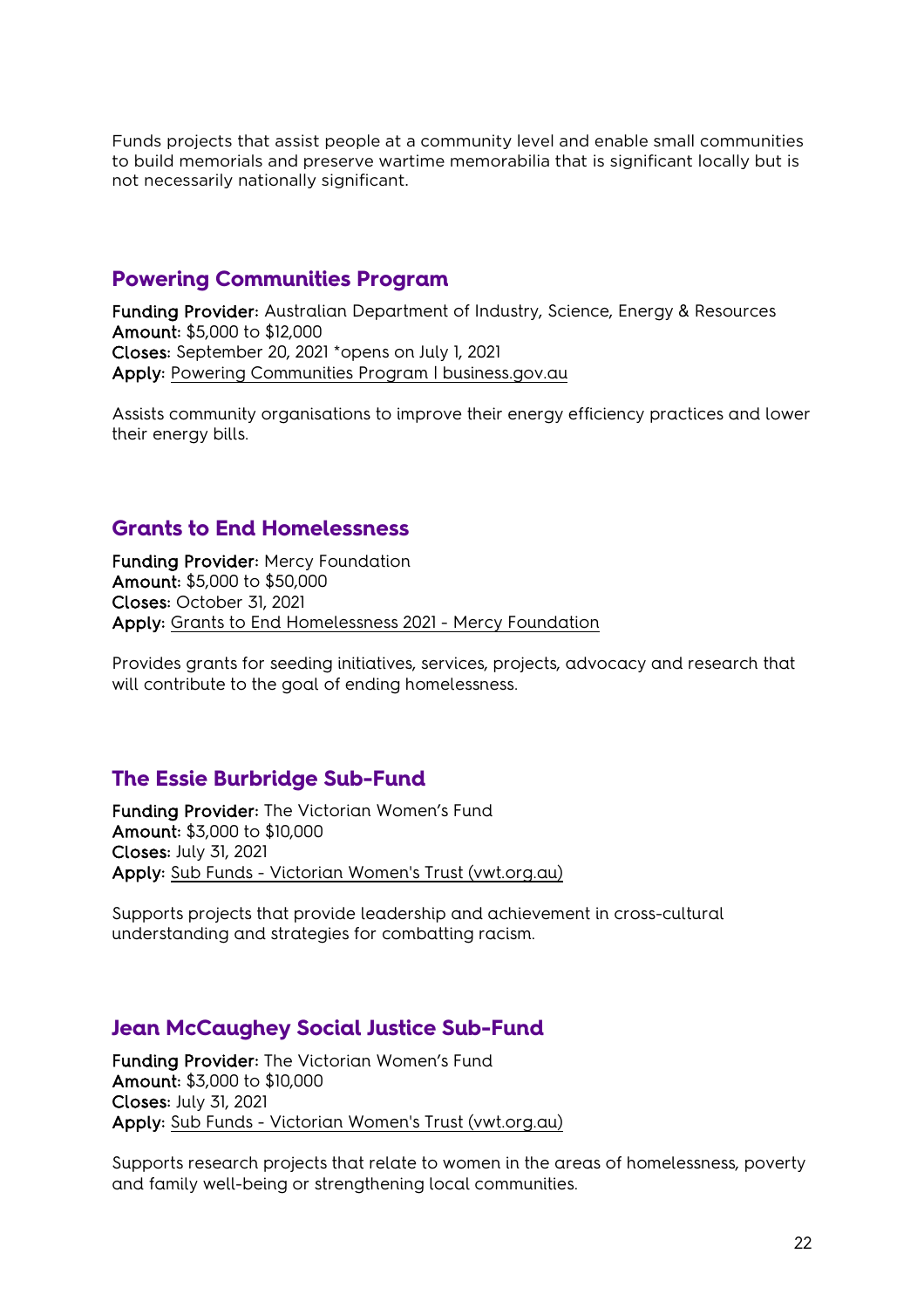# <span id="page-22-0"></span>**Fay Marles Equal Opportunity Sub-Fund**

Funding Provider: The Victorian Women's Fund Amount: \$3,000 to \$10,000 Closes: July 31, 2021 Apply: Sub Funds - [Victorian Women's Trust \(vwt.org.au\)](https://www.vwt.org.au/grants/sub-funds/)

Supports projects that that provide leadership training, research and education on equal opportunity issues.

# <span id="page-22-1"></span>**The Loula Rodopoulos Sub-Fund**

Funding Provider: The Victorian Women's Fund Amount: \$3,000 to \$10,000 Closes: July 31, 2021 Apply: Sub Funds - [Victorian Women's Trust \(vwt.org.au\)](https://www.vwt.org.au/grants/sub-funds/)

Supports projects that assist women recovering from mental illness or programs which encourage young and established writers.

# <span id="page-22-2"></span>**Collier Charitable Fund**

Funding Provider: Collier Charitable Fund Amount: \$5,000 to \$80,000 Closes: June 30, 2021 Apply: [About the grant system \(colliercharitable.org\)](https://www.colliercharitable.org/CCFWebsite/Grants/About_the_grant_system/CCFWebsite/Grant_Application/About_the_grant_system.aspx?hkey=a0181991-cd6e-44ca-879d-044f4e513b16)

Funds worthwhile organisations and projects in Victoria.

#### <span id="page-22-3"></span>**In a Good Place**

Funding Provider: Foundation for Rural and Regional Renewal Amount: up to \$20,000 Closes: June 8, 2021 \*new grant round TBA Apply: [In a Good Place \(IAGP\) | FRRR](https://frrr.org.au/funding/place/in-a-good-place/)

Supports community-driven initiatives that reduce social isolation, increase social participation and connectedness, and encourage people at risk of experiencing mental health issues to seek help.

#### <span id="page-22-4"></span>**QBE Foundation Local Grants**

Funding Provider: QBE Foundation Amount: \$15,000 to \$25,000 Closes: June 7, 2021 Apply: [Australia Pacific QBE Foundation local grants | QBE AU](https://www.qbe.com/au/about/sponsorship-community/the-qbe-foundation/local-grants)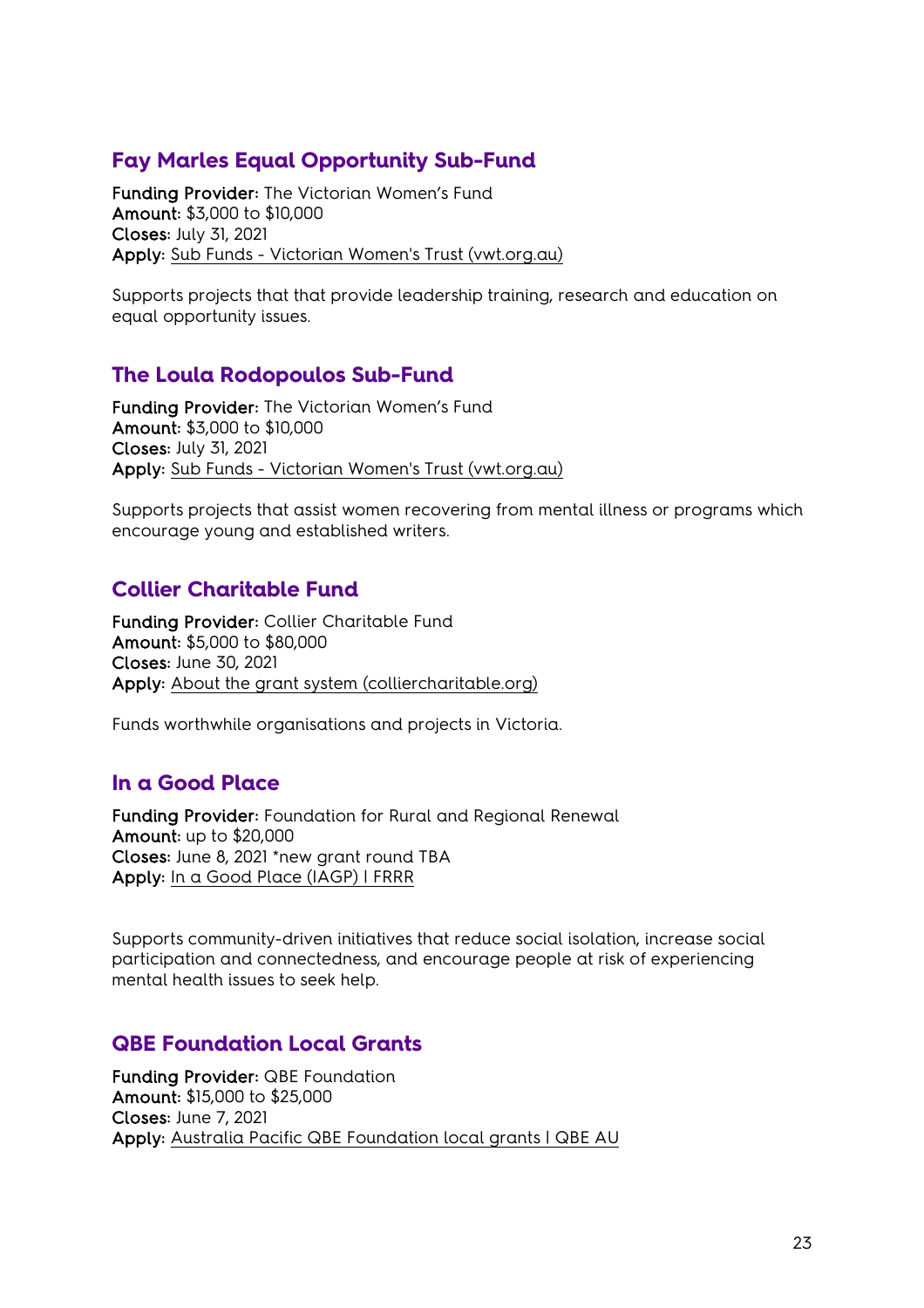Provides support for community initiatives addressing one of the following specific areas of need: climate action, diversity, equality and inclusion; financial inclusion and resilience.

#### <span id="page-23-0"></span>**Tucker Foundation Grants**

Funding Provider: Albert & Barbara Tucker Foundation Amount: \$1,000 to \$25,000 Closes: July 31, 2021 Apply:<https://www.tuckerfoundation.org.au/application/>

Supports a variety of causes, including advancement of public art galleries and museums; relief of poverty and the suffering of children, protection of women from abuse, social change, protection of wildlife and habitat, prevention of cruelty to animals.

# <span id="page-23-1"></span>**Community Grants Program - Geelong**

Funding Provider: Energy Australia Amount: \$1,000 to \$10,000 Closes: July 31, 2021 Apply: [https://www.energyaustralia.com.au/about-us/sustainability/our](https://www.energyaustralia.com.au/about-us/sustainability/our-community/geelong-community-grants)[community/geelong-community-grants](https://www.energyaustralia.com.au/about-us/sustainability/our-community/geelong-community-grants)

Provides funding for local initiatives that aim to deliver sustainable benefits to the Geelong and Western District region.

# <span id="page-23-2"></span>**Health Smart Grants**

Funding Provider: NIB Foundation Amount: \$40,000 Closes: June 30, 2021 \*new grant round TBA Apply:<https://www.nib.com.au/foundation/health-smart-grants>

A grant program focussed on partnering with Australian charities that empower youth and young adults to make smarter health choices.

# <span id="page-23-3"></span>**Tomorrow Fund**

Funding Provider: AMP Foundation Amount: \$5,000-\$100,000 Closes: June 9, 2021 \*new grant round TBA Apply:<https://www.ampstomorrowfund.com.au/>

Gives amazing Australians doing great things the chance to share in \$1 million in grants. Individuals of all ages, walks of life, interests and abilities who are working towards a goal that will have a positive impact on the community can apply.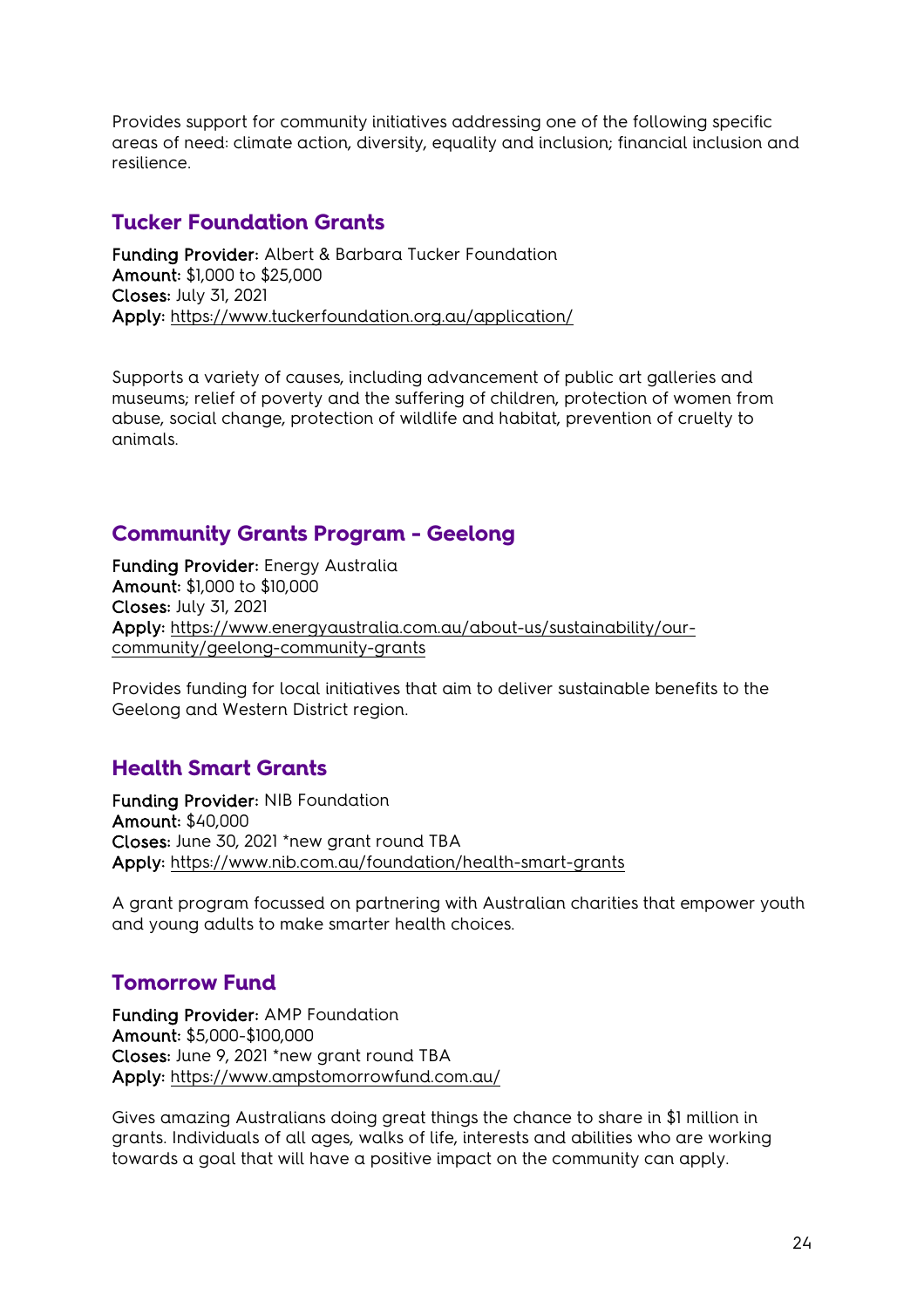#### <span id="page-24-0"></span>**The William Angliss Charitable Fund**

Funding Provider: The William Angliss Charitable Fund Amount: up to \$50,000 Closes: May 30, 2021 \*new grant round TBA Apply:<http://www.wacf.net.au/>

Offers grants to tax charity endorsed organisations in the fields of children and family, youth, ageing, research, health and disability.

#### <span id="page-24-1"></span>**GLOBE Small Business Grants**

Funding Provider: GLOBE Amount: up to \$4,000 Closes: May 23, 2021 \*new grant round TBA Apply:<https://globevictoria.com.au/about-globe/community-grants-2/>

Provides GLOBE members who are small business owners with the opportunity to develop, expand and promote their business.

#### <span id="page-24-2"></span>**GLOBE Community Grant**

Funding Provider: GLOBE Amount: up to \$2,000 Closes: May 23, 2021 \*new grant round TBA Apply:<https://globevictoria.com.au/about-globe/community-grants-2/>

Supports small LGBTI community initiatives from LGBTI community groups and organisations. Applicants are required to demonstrate the positive social impact of their proposed activities.

#### <span id="page-24-3"></span>**Strengthening Rural Communities – Small and Vital**

Funding Provider: Foundation for Rural and Regional Renewal Amount: up to \$10,000 Closes: August 24, 2021 (opens May 26, 2021) Apply:<https://frrr.org.au/funding/place/strengthening-rural-communities/>

Aims to give thousands of small, rural, regional and remote communities across Australia an opportunity to access funding to support broad community needs. Grants are for a broad range of grassroots, community-led initiatives that benefit local communities.

#### <span id="page-24-4"></span>**Volunteering Innovation Fund**

Funding Provider: Parks Victoria Amount: up to \$50,000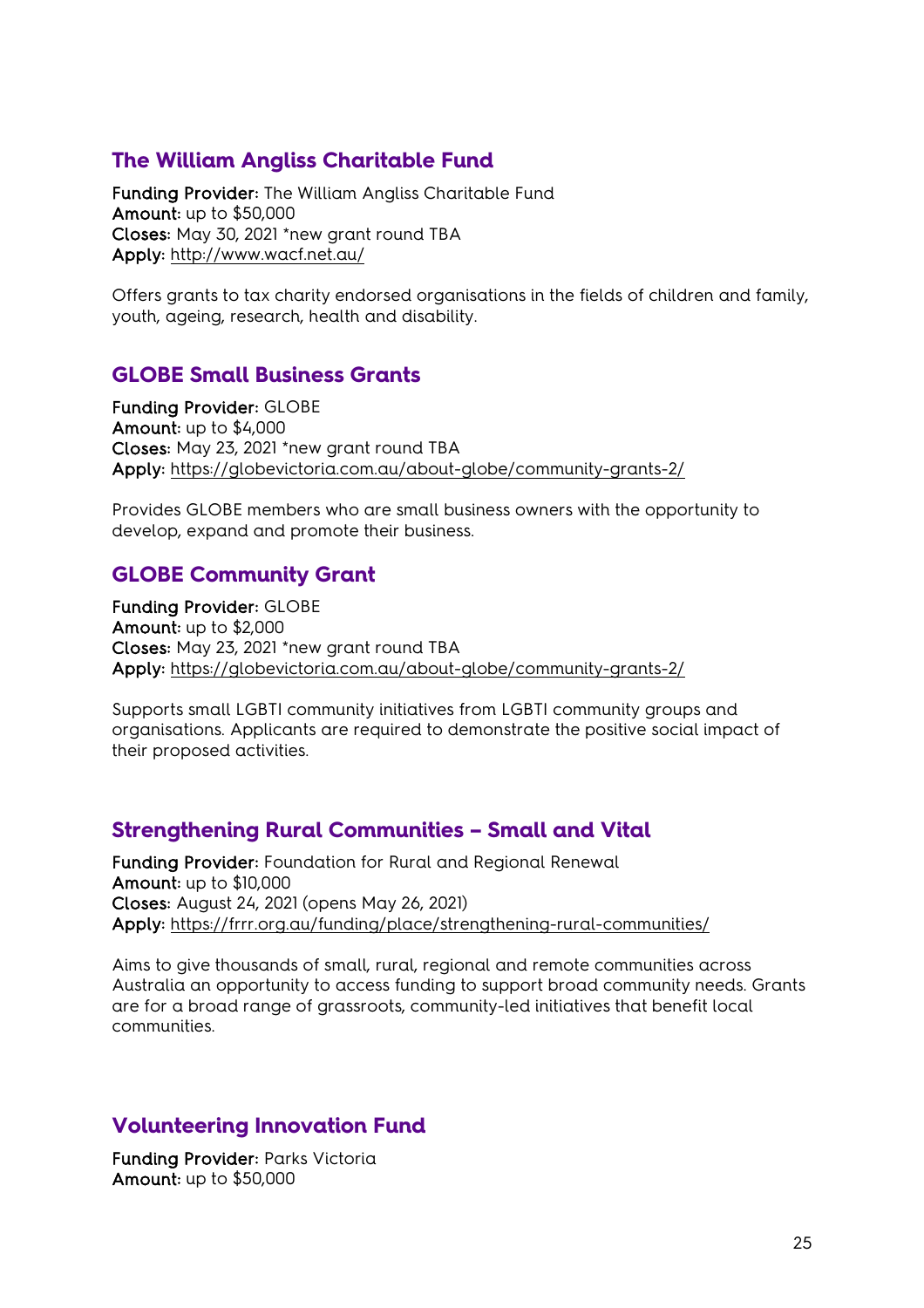Closes: May 6, 2021 \*new grant round TBA Apply: [https://www.parks.vic.gov.au/get-into-nature/volunteering/volunteering](https://www.parks.vic.gov.au/get-into-nature/volunteering/volunteering-innovation-fund)[innovation-fund](https://www.parks.vic.gov.au/get-into-nature/volunteering/volunteering-innovation-fund)

Funding for community-led projects that consider new ways of volunteering in and for the environment. Multiple rounds will be offered between 2020 and 2023.

#### <span id="page-25-0"></span>**Grants-in-Aid**

Funding Provider: Australian Department of Veterans Affairs Amount: up to \$10,000 Closes: May 6, 2021 \*future rounds will be offered Apply:<https://www.communitygrants.gov.au/grants/grants-aid-2>

The Grants-In-Aid (GIA) program aims to support the role of national ex-service organisations to provide coordinating and representational support for the Australian veteran and Defence community.

#### <span id="page-25-1"></span>**Create Your Future Grants**

Funding Provider: Create Foundation Amount: \$300 to \$3,000 Closes: May 10, 2021 \*new grant round TBA Apply:<https://create.org.au/create-your-future-grant-scheme/>

Provides grants to clubCREATE members aged 15-25 in the areas of driving lessons and information technology.

# <span id="page-25-2"></span>**Community Customer Grants**

Funding Provider: Bank Australia Amount: up to \$20,000 Closes: \*new rounds TBA Apply: https://www.bankaust.com.au/responsible-banking/bank-australia-impactfund/customer-grants

Supports projects that do good for people and the planet. These grants fund projects that have a positive impact on: climate change, environmental conservation, supporting First Nations communities, asylum seekers, homelessness and animal welfare.

#### <span id="page-25-3"></span>**Felton Bequest Small Grants**

Funding Provider: The Alfred Felton Bequest Amount: up to \$20,000 Closes: \*new rounds TBA Apply: [Equity Trustees | The Alfred Felton Bequest \(eqt.com.au\)](https://www.eqt.com.au/philanthropy/the-alfred-felton-bequest)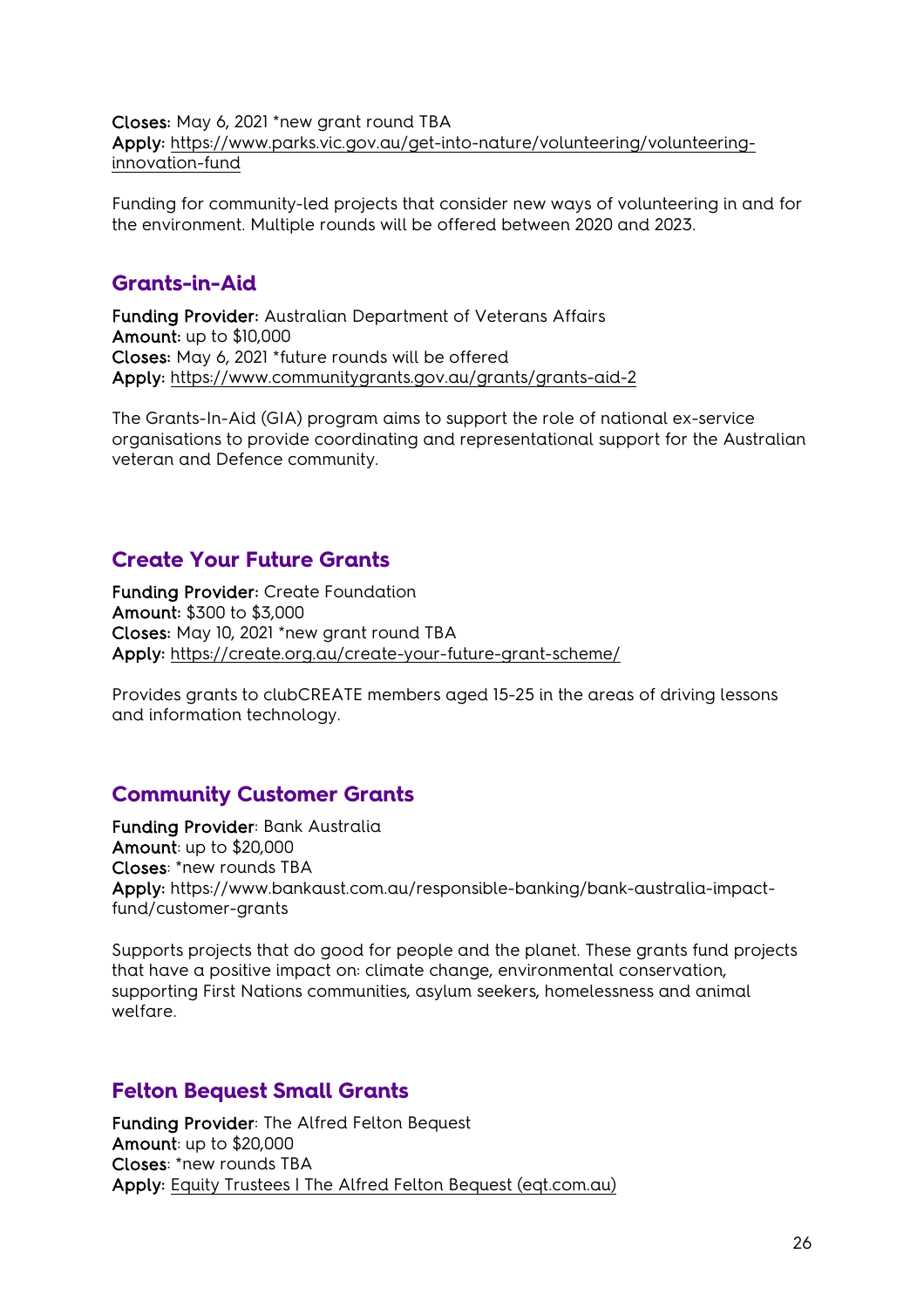Supports the development of ideas and projects that have the potential to enhance the physical and emotional health of women, children and young people in Victoria. Grants are given to projects that assist vulnerable or disadvantaged children or young people, assist women in need; support the health care of women or children or their access to health care.

#### <span id="page-26-0"></span>**Active Australia Innovation Challenge**

Funding Provider: Heart Foundation Amount: \$10,000 Closes: \*new rounds TBA Apply:<https://campaigns.heartfoundation.org.au/aaic/>

Aims to improve community participation in and to raise community awareness of the value of physical activity and increase the number of Australians becoming more physically active.

# <span id="page-26-1"></span>**AFA Foundation Grants**

Funding Provider: Association of Financial Advisers Amount: \$2,000 to \$5,000 Closes: \*new rounds TBA Apply: Foundation Grants 2021 – [Association of Financial Advisers \(afa.asn.au\)](https://www.afa.asn.au/foundation-grants-2021)

Provides grants to member-nominated charities or organisations who make a significant difference in their community but may be challenged in finding funding through other avenues such as government assistance or larger organisations.

#### <span id="page-26-2"></span>**Lendlease FutureSteps Community Grants Program**

Funding Provider: Community Enterprise Foundation Amount: \$20,000 - \$100,000 Closes: \*new rounds TBA Apply: Grant - [Foundation \(communityenterprisefoundation.com.au\)](https://cia.communityenterprisefoundation.com.au/Program/Index/1)

Aids not-for-profit community organisations to increase the supply of accommodation with support services that assist individuals and families experiencing homelessness and housing stress.

#### <span id="page-26-3"></span>**Westfield Local Heroes**

Funding Provider: Victorian Government Amount: \$10,000 Closes: \*new round TBA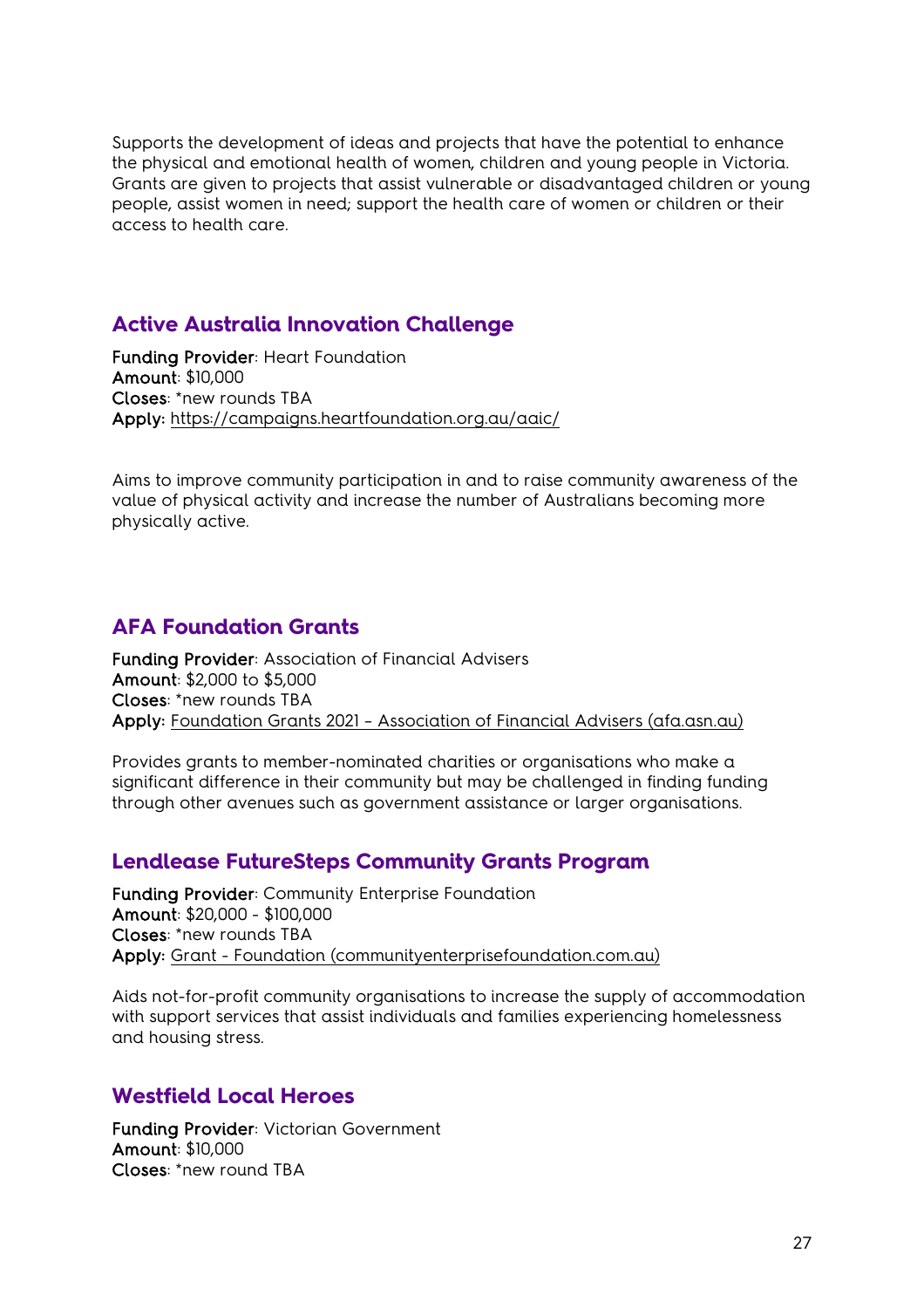#### Apply: [Nominate your local hero today. \(westfield.com.au\)](https://www.westfield.com.au/local-heroes)

Funds community nominated individuals with a \$10,000 grant to support their affiliated organisation's work, programs or activities. Individuals are nominated and voted for by their communities, with three successful heroes per Westfield Centre each awarded a \$10,000 grant for their affiliated organisation or group.

# <span id="page-27-0"></span>**NAB Community Grants**

Funding provider: NAB Foundation Amount: up to \$10,000 Closes: Round 1 March 31, 2021 Round 2 July 30, 2021 Apply: [https://www.nab.com.au/about-us/social-impact/community/nab-foundation](https://www.nab.com.au/about-us/social-impact/community/nab-foundation-and-grants)[and-grants](https://www.nab.com.au/about-us/social-impact/community/nab-foundation-and-grants)

Grants to specifically support communities safeguard against future disasters. This includes: preparation for natural disasters; short and long term recovery efforts; build community resilience to natural disasters; help communities reduce their climate risk.

### <span id="page-27-1"></span>**The Andrews Foundation – Small Grants for Smaller Community Organisations**

Funding provider: The Andrews Foundation Amount: up to \$5,000 Closes: ongoing Apply:<https://andrewsfoundation.org.au/>

Aims to help community organisations that are locally based to either get started or enhance an existing project.

#### <span id="page-27-2"></span>**The Andrews Foundation – Social Disadvantage, Needs and Problems**

Funding provider: The Andrews Foundation Amount: up to \$10,000 Closes: ongoing Apply:<https://andrewsfoundation.org.au/>

Seeks to assist organisations that work in the area of social disadvantage, needs and problems in order to help individuals and groups to find sustainable solutions to their issues.

#### <span id="page-27-3"></span>**The Andrews Foundation – Environmental Needs and Problems**

Funding provider: The Andrews Foundation Amount: \$5,000 Closes: ongoing Apply:<https://andrewsfoundation.org.au/>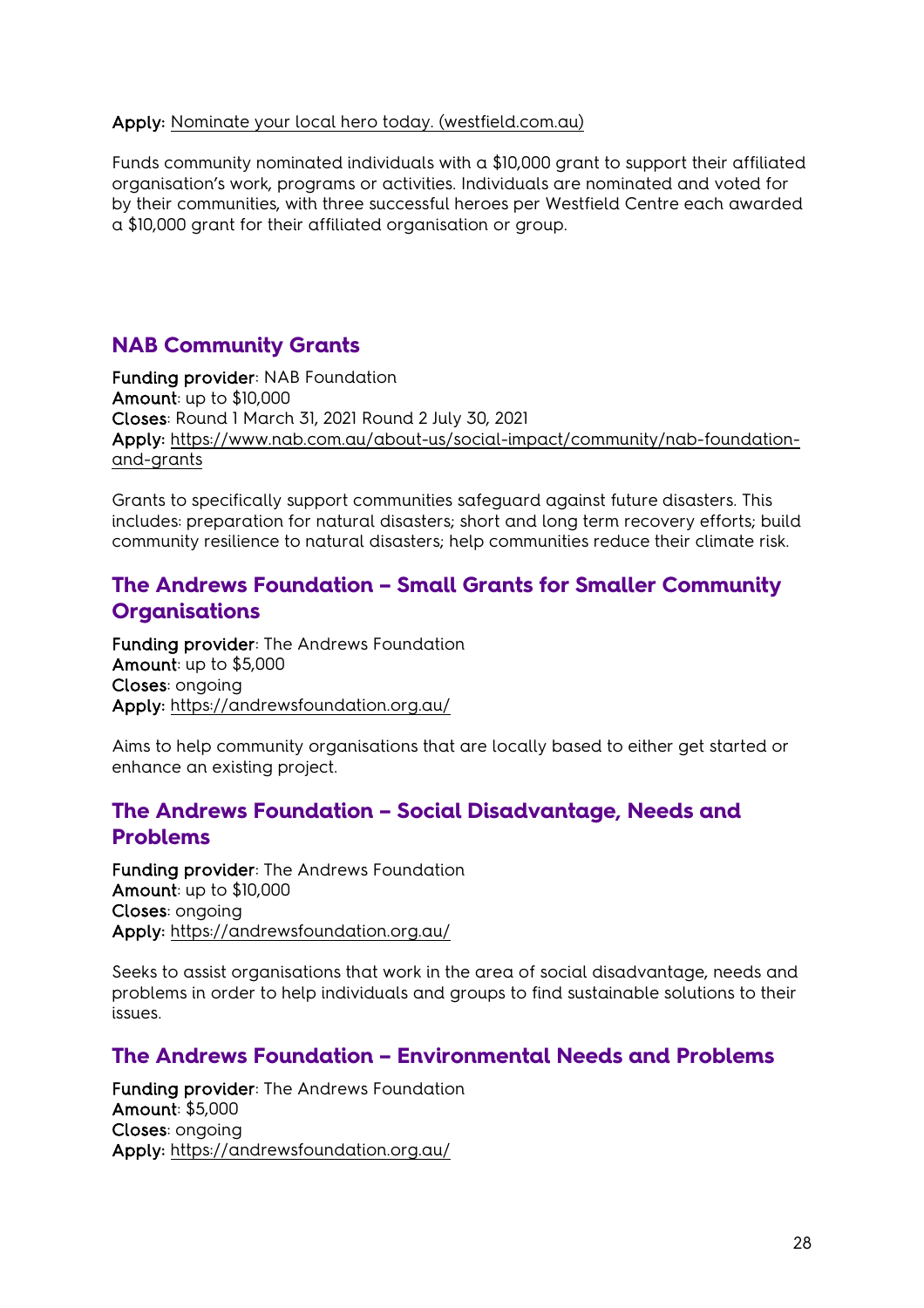Aims to help community organisations to either get started or enhance an existing project.

# <span id="page-28-0"></span>**Stronger Regional Communities Plan**

Funding provider: Regional Development Victoria Amount: up to \$50,000 Closes: ongoing Apply: [https://www.rdv.vic.gov.au/grants-and-programs/stronger-regional](https://www.rdv.vic.gov.au/grants-and-programs/stronger-regional-communities-program)[communities-program](https://www.rdv.vic.gov.au/grants-and-programs/stronger-regional-communities-program)

Aims to attract groups such as businesses, families and young people to regional Victoria by supporting projects that promote relevant lifestyles and employment opportunities.

# <span id="page-28-1"></span>**Stronger Regional Communities Plan: Community Capacity**

#### **Building Program**

Funding provider: Regional Development Victoria Amount: up to \$50,000 Closes: ongoing Apply: [https://www.rdv.vic.gov.au/grants-and-programs/stronger-regional](https://www.rdv.vic.gov.au/grants-and-programs/stronger-regional-communities-program)[communities-program](https://www.rdv.vic.gov.au/grants-and-programs/stronger-regional-communities-program)

Aims to develop and strengthen local people's capacity to make a difference in their communities by increasing participation and diversity in priority projects, processes and planning that address local challenges.

# <span id="page-28-2"></span>**Victorian Property Fund**

Funding provider: Consumer Affairs Victoria Amount: up to \$20,000 Closes: ongoing Apply: [https://www.consumer.vic.gov.au/clubs-and-fundraising/funded-services-and](https://www.consumer.vic.gov.au/clubs-and-fundraising/funded-services-and-grants/victorian-property-fund-grants)[grants/victorian-property-fund-grants](https://www.consumer.vic.gov.au/clubs-and-fundraising/funded-services-and-grants/victorian-property-fund-grants)

Supports housing development projects that will increase the supply of affordable accommodation for low income and disadvantaged Victorians.

# <span id="page-28-3"></span>**Bennelong Foundation Grants**

Funding provider: Bennelong Foundation Amount: up to \$25,000 Closes: February 5, 2021 \*new grant round TBA Apply: https://www.bennelongfoundation.com/

Aims to enhance community wellbeing and provide opportunities for positive and lasting change in our community. Priority focus areas include: education, training and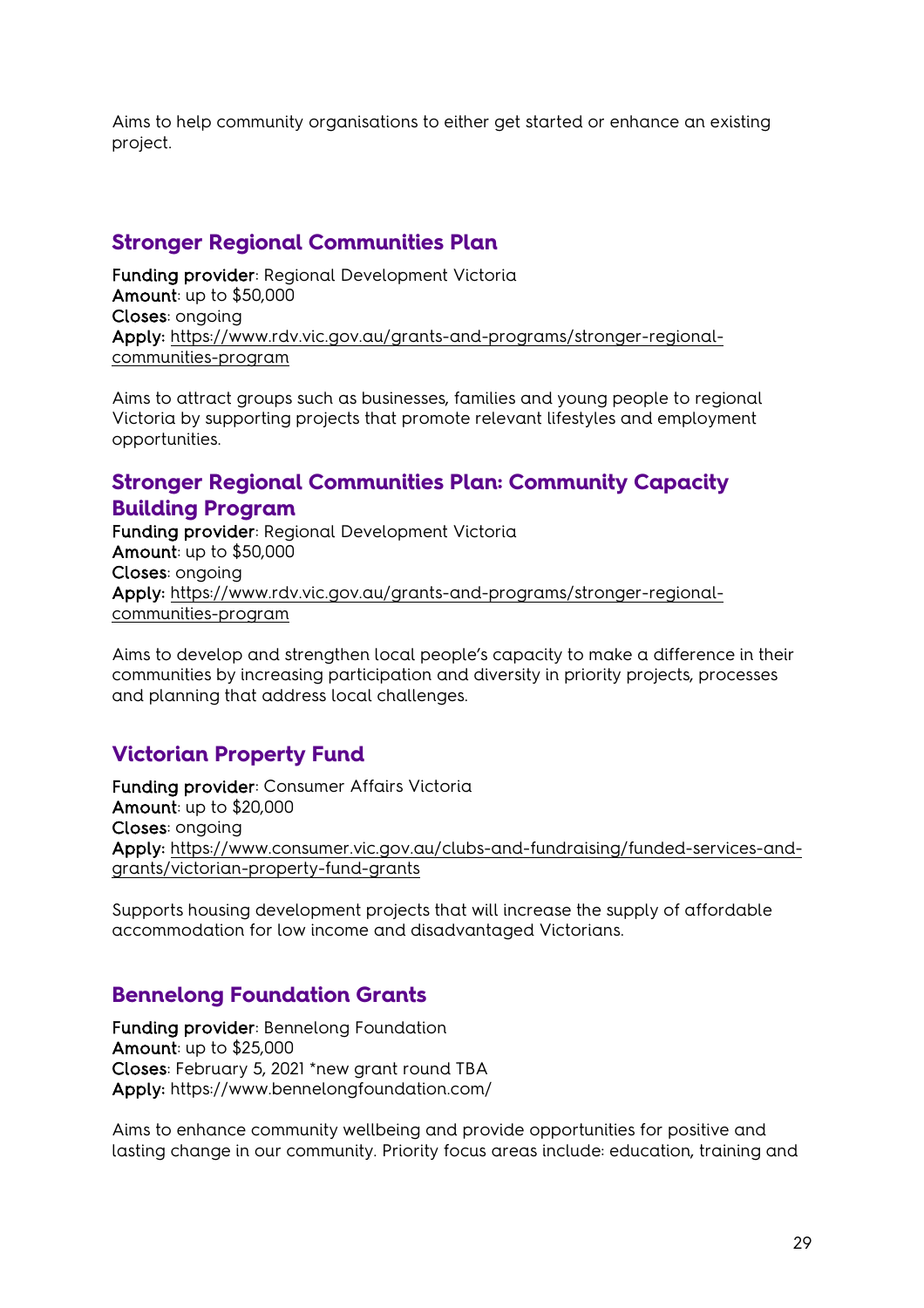employment programs providing access, equity and inclusion opportunities; and community health and wellbeing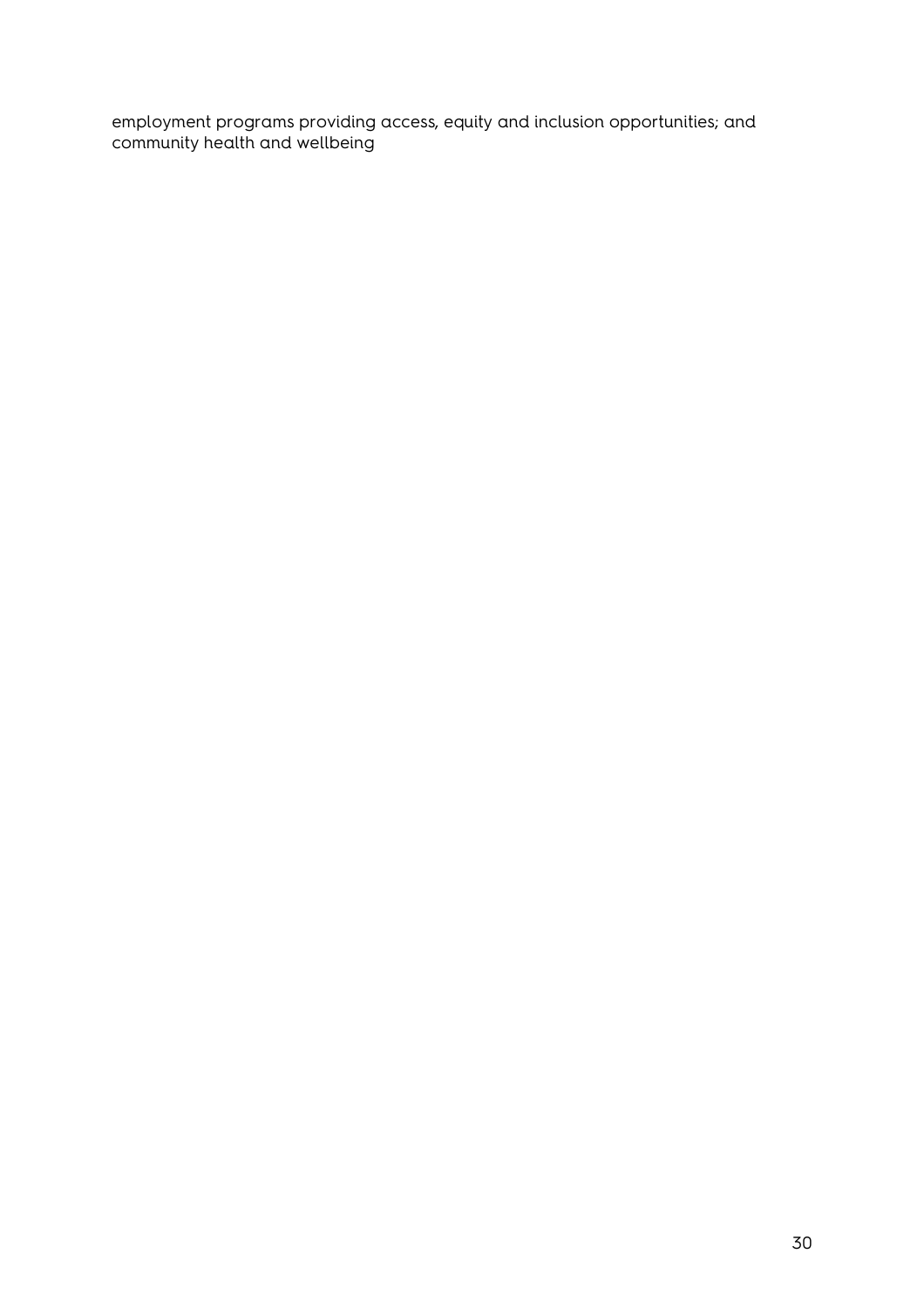# <span id="page-30-0"></span>**Back to Work Scheme**

Funding provider: State Revenue Office Victoria Amount: up to \$7,000 Closes: ongoing Apply:<https://www.sro.vic.gov.au/backtowork>

Provides employers with up to \$11,000 for hiring and training eligible employees.

# <span id="page-30-1"></span>**Jobactive Wage Subsidy**

Funding provider: Australian Government Amount: up to \$10,000 Closes: ongoing Apply:<https://jobsearch.gov.au/employer-info/wage-subsidies>

Provides financial incentives through wage subsidies to enable businesses to hire and keep employees.

# <span id="page-30-2"></span>**Community Partnership Scheme**

Funding provider: Nous Group Amount: up to \$50,000 Closes: new grant round TBA Apply:<https://www.nousgroup.com/about/community-partnership-scheme/>

Seeks applications for consulting projects that build the capability of organisations to make evidence-based decisions to contribute to positive social, cultural, economic and/or environmental outcomes in Australia.

# <span id="page-30-3"></span>**The Enterprise Fund**

Funding provider: Sage Foundation Amount: \$5,000 up to \$25,000 Closes: ongoing Apply: [https://www.sage.com/en-gb/company/sage-foundation/support-and](https://www.sage.com/en-gb/company/sage-foundation/support-and-funding/)[funding/](https://www.sage.com/en-gb/company/sage-foundation/support-and-funding/)

Aims to deliver real change to young people, women and military veterans lives around the world. The Foundation is interested in applications that demonstrate innovative solutions to issues in your community which inspires others.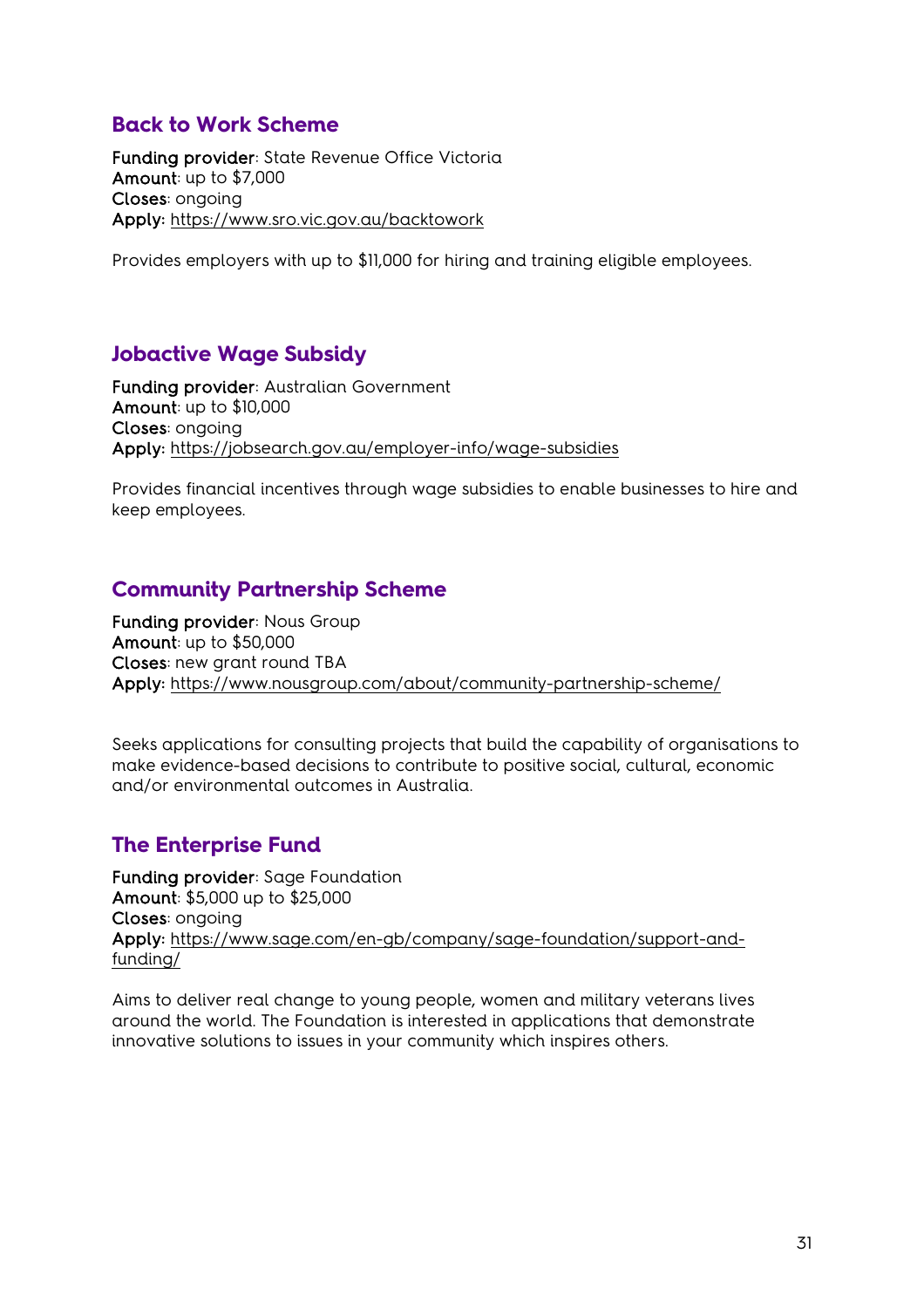### <span id="page-31-0"></span>**EastWeb Grants**

Funding provider: EastWeb Amount: up to \$500,000 Closes: new grant round TBA Apply:<http://eastweb.org.au/grants/>

Funds projects within Victoria working with Indigenous, Asylum Seeker or Refugee communities in the areas of health care, employment, education, cultural heritage promotion and maintenance.

# <span id="page-31-1"></span>**Community Education Program Grants**

Funding provider: Ansvar Insurance Amount: up to \$50,000 Closes: new grant round TBA Apply:<https://www.ansvar.com.au/community-education-program/>

Supports sustainable programs for Australians under the age of 25, promoting ongoing education and skills making a significant difference to the lives of participants. This program provides a range of grants to organisations supporting Australian youth through programs that fall under two categories – Empowerment and Education, and Outreach and Support.

#### <span id="page-31-2"></span>**IMPACT Philanthropy Program**

Funding provider: Perpetual Amount: up to \$120,000 Closes: new grant round TBA Apply: [https://www.perpetual.com.au/advice-and-trustee-services/impact](https://www.perpetual.com.au/advice-and-trustee-services/impact-philanthropy/impact-funding)[philanthropy/impact-funding](https://www.perpetual.com.au/advice-and-trustee-services/impact-philanthropy/impact-funding)

This program is for not-for-profits that improve outcomes for the communities in which they operate. Organisations that operate nationally may submit up to three applications in total, provided each application relates to an activity in a different state or territory.

#### <span id="page-31-3"></span>**Veterans and First Responders Program**

Funding provider: The Movember Foundation Amount: up to \$250,000 Closes: new grant round TBA Apply:<https://au.movember.com/about/vfr-grants>

Provides Mental Health Grants Funding Program in support of Veterans and First Responders: both of these groups experience higher rates of mental ill-health and suicide compared with the general population.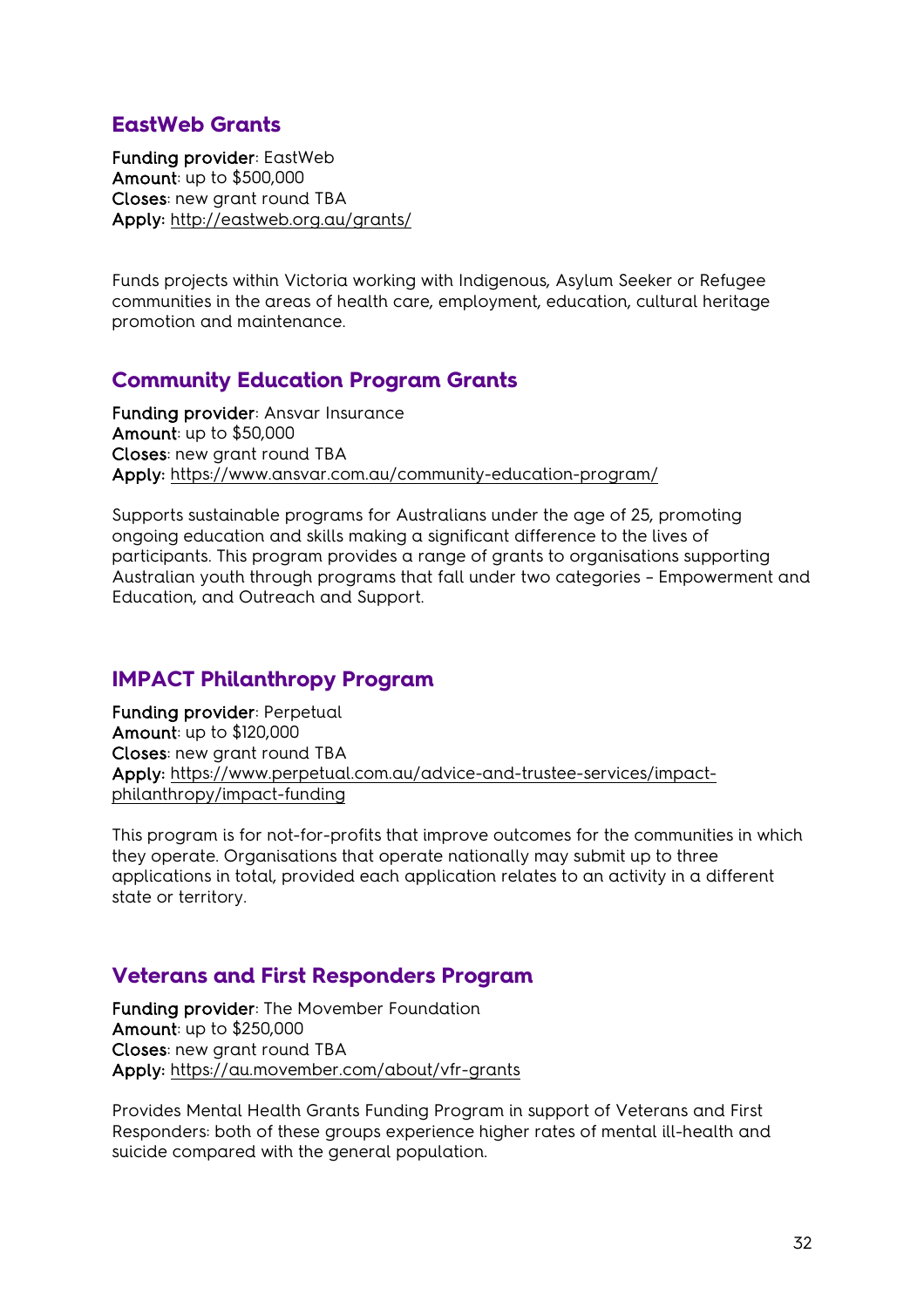# <span id="page-32-0"></span>**2020-2022 ANROWS Core Grant Research Program**

Funding provider: Anrows Amount: unspecified Closes: new grant rounds TBA Apply: [https://www.anrows.org.au/research-program/grants/call-for-grant](https://www.anrows.org.au/research-program/grants/call-for-grant-applications/)[applications/](https://www.anrows.org.au/research-program/grants/call-for-grant-applications/)

This program supports policy and practice design responding to the needs of children and young people within marginalized populations. Grant applications should focus on prevention strategies that identify and address the impacts on children and young people of exposure to violence against women.

# <span id="page-32-1"></span>**Copland Foundation Grants – Interpretation**

Funding provider: Copland Foundation Amount: up to \$50,000 Closes: new grant round TBA Apply:<https://www.coplandfoundation.com.au/grants>

Awards grants for the conservation, research and/or interpretation of historic houses or gardens, or collections and individual pieces already held by an institution.

#### <span id="page-32-2"></span>**Utility Relief Grant Scheme**

Funding provider: Victorian Department of Health & Human Services Amount: up to \$500 Closes: Ongoing Apply:<https://services.dhhs.vic.gov.au/concessions-and-benefits>

The Utility Relief Grant Scheme and the Non-Mains Utility Relief Grant Scheme provide assistance for domestic customers who are unable to pay their utility bills due to a temporary financial crisis.

# <span id="page-32-3"></span>**Borough of Queenscliffe Grants**

Funding provider: Borough of Queenscliffe Amount: up to \$2,000 Closes: Ongoing \*temporarily on hold Apply: <https://www.queenscliffe.vic.gov.au/community/grants-and-funding>

The Borough provides grants to community organisations that support community, art and cultural projects and activities that enhance the wellbeing and quality of life of residents living in the Borough of Queenscliffe.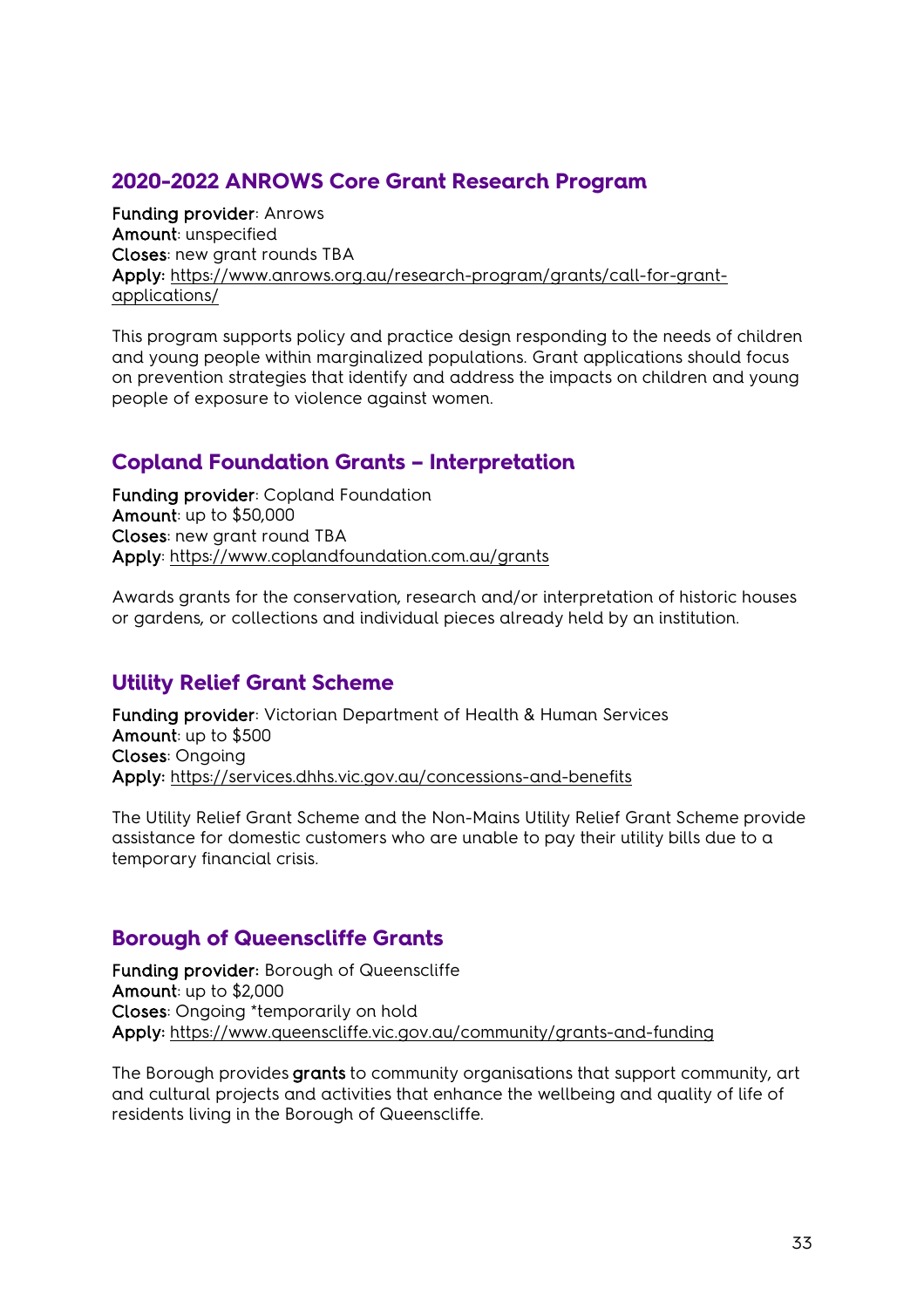# <span id="page-33-0"></span>**Grants to End Homelessness 2021**

Funding provider: Mercy Foundation Amount: \$5,000 to \$50,000 Closes: new grant rounds TBA in 2021 Apply: [https://www.mercyfoundation.com.au/social-justice-grants/grants-to-end](https://www.mercyfoundation.com.au/social-justice-grants/grants-to-end-homelessness/)[homelessness/](https://www.mercyfoundation.com.au/social-justice-grants/grants-to-end-homelessness/) 

Provides grants for seeding initiatives, services, projects, advocacy and research that will contribute to the goal of ending homelessness for women, by supporting housing first and permanent supportive housing solutions.

# <span id="page-33-1"></span>**Family Support Funding Program (FSFP)**

Funding provider: Australian Government Department of Defence Amount: \$5,000 to \$20,000 Closes: new grant round TBA Apply: [https://www.grants.gov.au/Go/Show?GoUuid=4244F9AC-CBE3-6F2E-683F-](https://www.grants.gov.au/Go/Show?GoUuid=4244F9AC-CBE3-6F2E-683F-1C389C70101A)[1C389C70101A](https://www.grants.gov.au/Go/Show?GoUuid=4244F9AC-CBE3-6F2E-683F-1C389C70101A) 

Aims to build the capacity of individuals, families and communities to contribute to the local community in which they are posted through the theme of Thriving Communities. The focus is on supporting Defence families and the Defence community.

#### <span id="page-33-2"></span>**Financial Capability Open Grants**

Funding provider: Ecstra Foundation Amount: \$5,000 to \$100,000 Closes: Ongoing Apply:<https://www.ecstra.org.au/funding-principles-and-grant-guidelines>

Funds projects that equip Australians with the support and access to resources they need to make confident money decisions now, and for their financial future.

Ecstra Foundation is a new not-for-profit organisation committed to building the financial capability of all Australians within a fair financial system.

#### <span id="page-33-3"></span>**Westfund Community Grants**

Funding provider: Amount: \$10,000 Closes: TBC. Opens on November 15, 2020 Apply: <https://admin.westfund.com.au/grants/>

Grants for organisations that inspire the principles of health and wellbeing, fitness for life, family and community.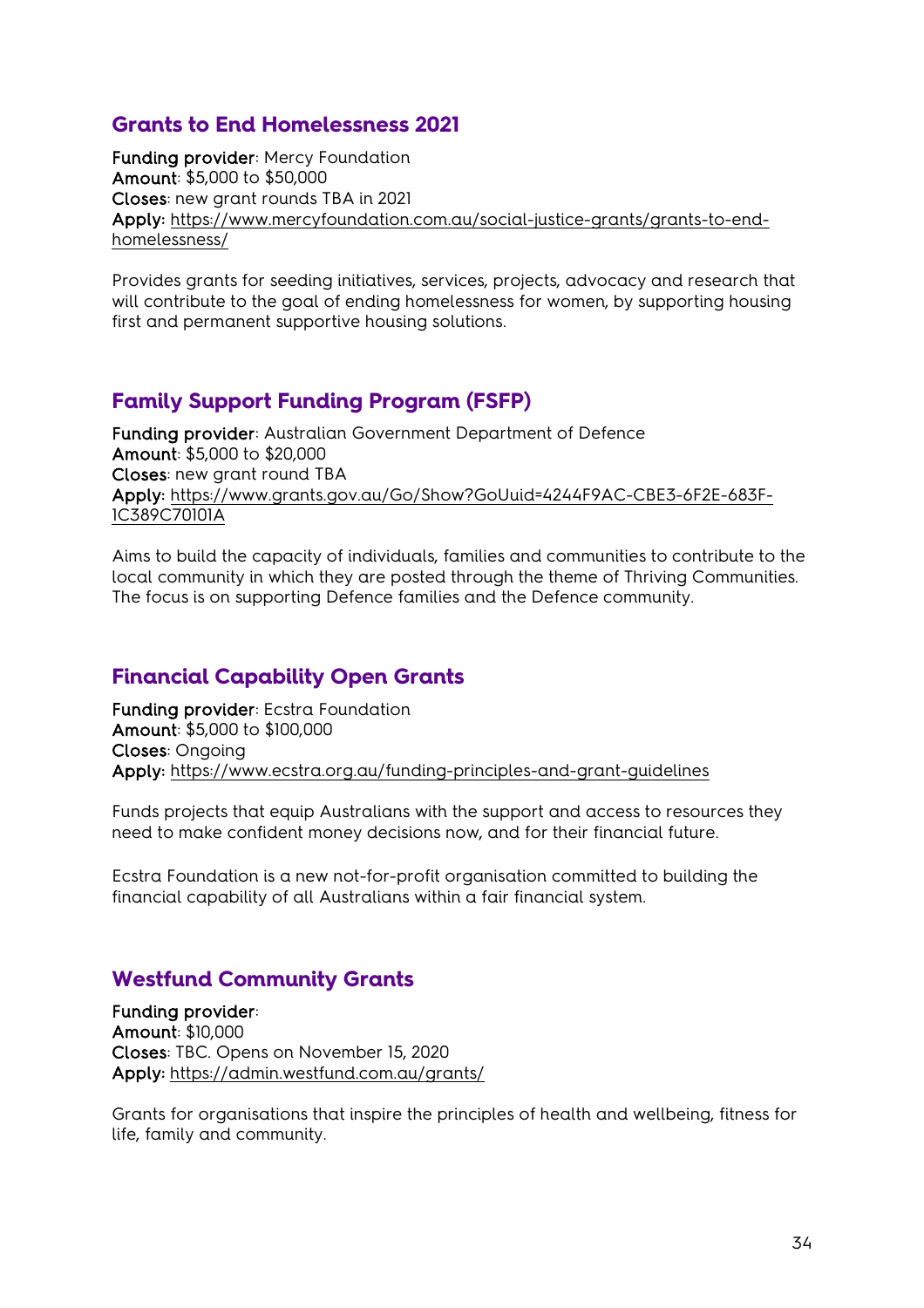# <span id="page-34-0"></span>**Compassionate Matched Grant Funding**

Funding provider: Rotary Australia Benevolent Society Amount: \$1,000 up to \$10,000 Closes: always open Apply: [http://rawcs.org.au/projects-2/rotary-australia-benevolent-society/dick-smith](http://rawcs.org.au/projects-2/rotary-australia-benevolent-society/dick-smith-matched-funding-grant/)[matched-funding-grant/](http://rawcs.org.au/projects-2/rotary-australia-benevolent-society/dick-smith-matched-funding-grant/)

Distributes grants to disadvantaged Australians identified by local Rotary clubs or Rotary districts.

Projects to be considered for grants must meet RABS criteria for registration which are that the project provides direct relief to people in need.

# <span id="page-34-1"></span>**Feed Geelong Grant**

Funding provider: Give Where you Live Amount: up to \$5,000 Closes: new grant round TBA Apply:<https://www.feedgeelong.org.au/grants/apply-for-a-grant>

Helps organisations improve food supply and access to nutritional food. The funding can be used for kitchen and storage infrastructure, major capital works and transportation of food.

# <span id="page-34-2"></span>**Community Connections Grants**

Funding provider: Give Where you Live Amount: up to \$10,000 Closes: new grant rounds TBA Apply:<https://www.givewhereyoulive.com.au/community-connections/>

Focuses on projects, programs and services that reduce social isolation and/or support people who are vulnerable and marginalised community members.

#### <span id="page-34-3"></span>**Social Investments Grants**

Funding provider: Community Sector Banking Amount: \$25,000 to \$50,000 Closes: new grant round TBA Apply:<https://www.communitysectorbanking.com.au/grants>

This grants program aims to assist not-for-profits to build capacity within their organisations which can include hiring new staff to deliver a project, or training and development of existing staff to deliver a project or software development.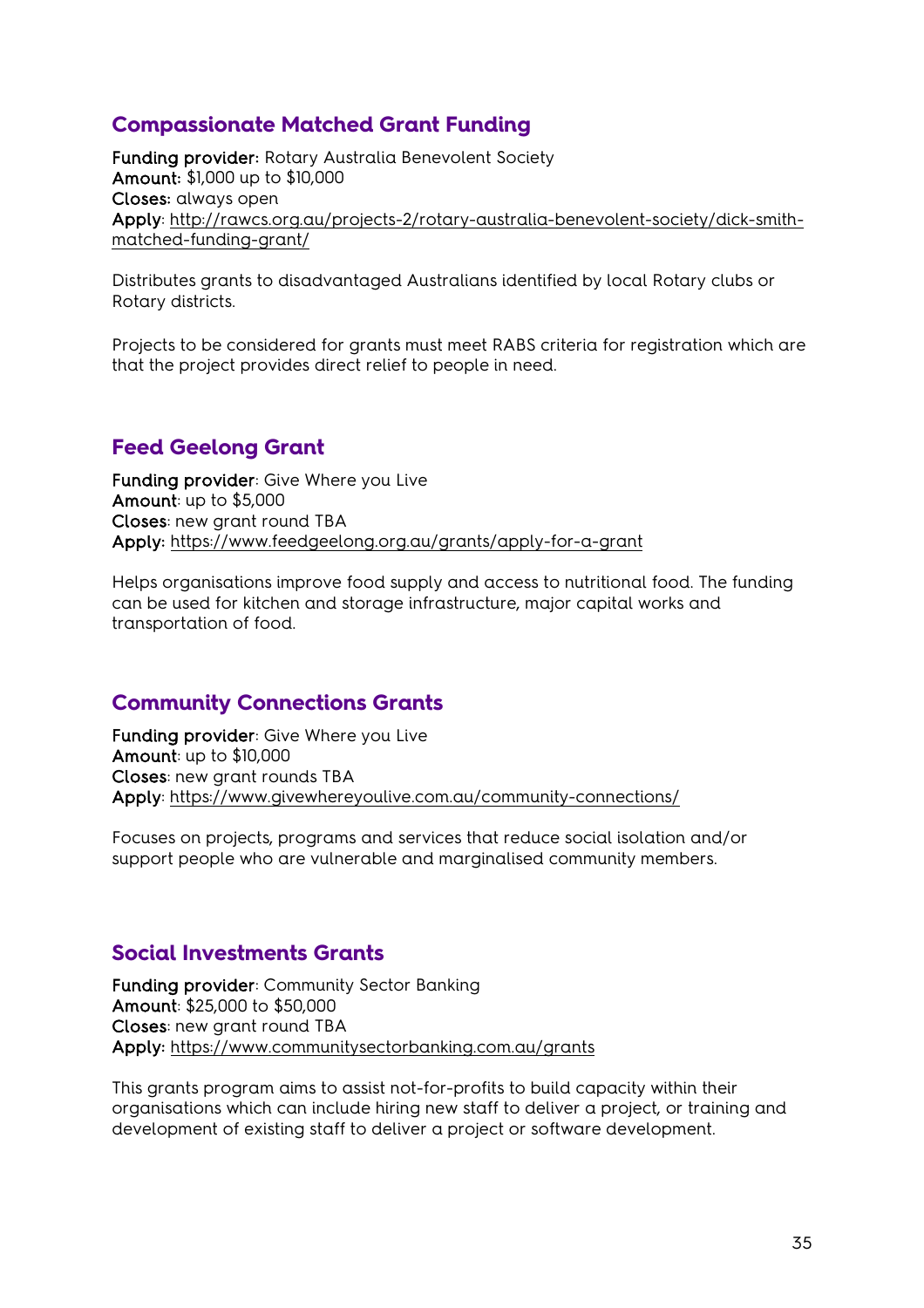### <span id="page-35-0"></span>**Small Grants Program**

Funding provider: CCI Giving Amount: up to \$10,000 Closes: new grant round TBA Apply:<https://ccigiving.org.au/programs/small-grants-program>

These grants assist Catholic organizations and other groups carrying out Catholic mission anywhere in Australia in response to needs in their local communities. /

#### <span id="page-35-1"></span>**Mary MacKillop Today's Community Grants Program**

Funding provider: Mary MacKillop Today Amount: up to \$10,000 Closes: new grant round TBA Apply:<https://www.marymackilloptoday.org.au/what-we-do/our-projects/grants/>

This grants program creates positive change by supporting small, local organisations to assist some of the most vulnerable groups in their communities, including homeless women, people living with disability and asylum seekers to become more empowered to engage in Australian society.

#### <span id="page-35-2"></span>**Scanlon Foundation Community Grants**

Funding provider: Scanlon Foundation Amount: up to \$25,000 Closes: September 18, 2021 Apply: Grants - [Scanlon Foundation](https://scanlonfoundation.org.au/grants/)

These grants are to fund projects that actively support migrants into employment and may include people who have lost their jobs due to COVID-19.

#### <span id="page-35-3"></span>**Budget Direct Sponsorship Program**

Funding provider: Budget Direct Amount: \$1,000 to \$5,000 Closes: new grant round TBA Apply:<https://www.budgetdirect.com.au/about-us/sponsorships.html>

These grants are to support organisations that provide a service or other benefit for the community, such as providing awareness and education, promoting health and wellbeing and helping people in need, or other services that improve the lives of **Australians** 

#### <span id="page-35-4"></span>**Bank of Melbourne Neighbourhood Fund**

Funding provider: Bank of Melbourne Amount: up to \$50,000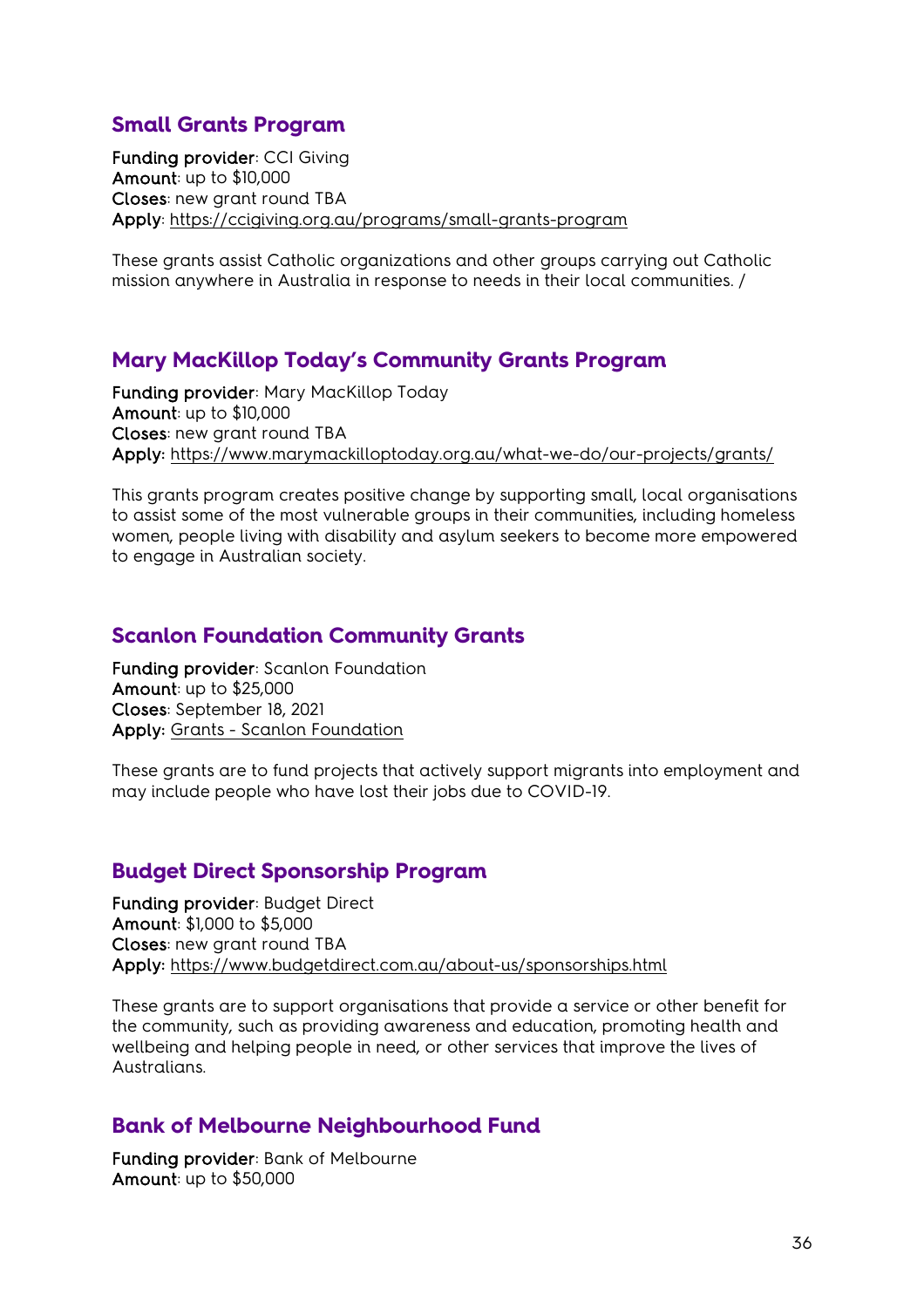#### Closes: new grant round TBA Apply:<http://info.bankofmelbourne.com.au/foundation/>

Identifies and invests in innovative ideas and organisations that deliver benefits for the local community. The Bank of Melbourne aims to provide support for smaller groups who attract little government funding and aren't large enough to generate fundraising income of their own.

### <span id="page-36-0"></span>**Charity TV Global Grants**

Funding Provider: Charity TV Global Amount: Various Closes: Ongoing Apply: [Charity TV Global | Make a Difference](https://www.charitytvglobal.com/)

Applications from Australian charities and not for profits are now being accepted to be official recipients of the funds and exposure generated by Charity TV Global's projects.

#### <span id="page-36-1"></span>**Small Grants Program (Pride Foundation Australia)**

Funding Provider: Pride Foundation Amount: \$500 Closes: Funding offered 4 x year (see below) Apply: https://pridefoundation.org.au/pages/small-grants/

Grant funding to support projects and initiatives to assist, involve or benefit the LGBTQIA+ people and promote positive social outcomes and mental health in the community. Rounds close in 2020: Third Round: 13 September Fourth Round: 6 December

#### <span id="page-36-2"></span>**IGA Community Chest**

Funding provider: Independent Grocers Australia (IGA) Amount: Case by case basis Closes: ongoing Apply here: [IGA Community Chest](https://www.iga.com.au/community-chest/)

These grants support local communities, charities and other worthwhile causes. If you are looking for funding for a local project or equipment for your organisation, consider applying. Applications can be made at any time!

#### <span id="page-36-3"></span>**Mazda Foundation Grants Program**

Funding provider: Mazda Foundation Amount: Case by case basis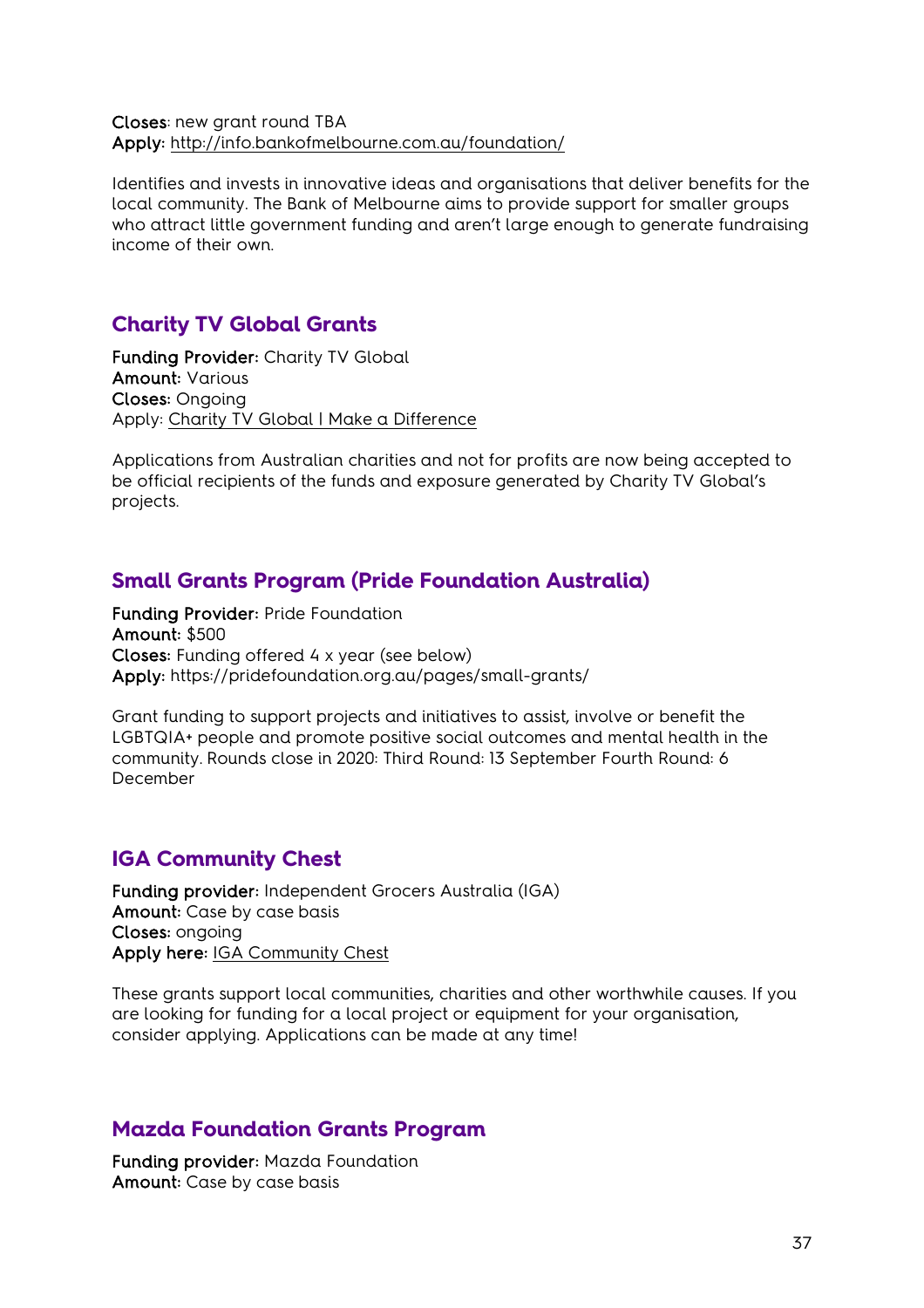Closes: Applications to be made by 31 March and 30 September each year Apply here: [Apply Now](http://mazdafoundation.org.au/obtaining-funding/)

Grant program to support organisations with community advancement, education, development of technology and protection of the environment. The Foundation periodically identifies a priority area of focus. The Foundation currently has one priority area of focus, being: community-based organisations with projects supporting primary producers facing hardship.

#### <span id="page-37-0"></span>**Universal Charitable Fund**

Funding provider: Universal Charitable Fund (UCF) Amount: up to \$2,000 Closes: Ongoing Apply here: [Apply for a UCF small grant](http://ucf.org.au/apply/)

If you are a small, tax deductible, not-for-profit agency doing a terrific job in helping those in need here in Australia or overseas, then it is really easy to apply for a small grant from Universal Charitable Fund (UCF).

#### <span id="page-37-1"></span>**Harcourts Foundation**

Funding provider: Harcourts Amount: case by case basis Closes: August 3, 2021 Apply: [Australia](https://harcourtsfoundation.org/australia/)

Grant funding for small to large scale organisations to support their communities. Applications must be for a specific event, project or initiative. Priority is given to projects that have the widest community impact.

#### <span id="page-37-2"></span>**Coopers Brewery General Giving Grants**

Funding provider: Coopers Brewery Amount: up to \$30,000 Closes: Ongoing Apply here: Coopers - [Foundation](https://coopers.com.au/foundation)

Applications can be made by DGR endorsed charities who focus on Coopers values in the following areas: 1. Medical Research and Healthcare. 2. Youth Education. 3. Aged Care. 4. Fostering Family and Community Support Based on Christian Values.

#### <span id="page-37-3"></span>**Honda Foundation Grants**

Funding provider: Honda Foundation Amount: up to \$30,000 Closes: Ongoing Apply here: [The Honda Foundation: Home](https://www.thehondafoundation.com.au/)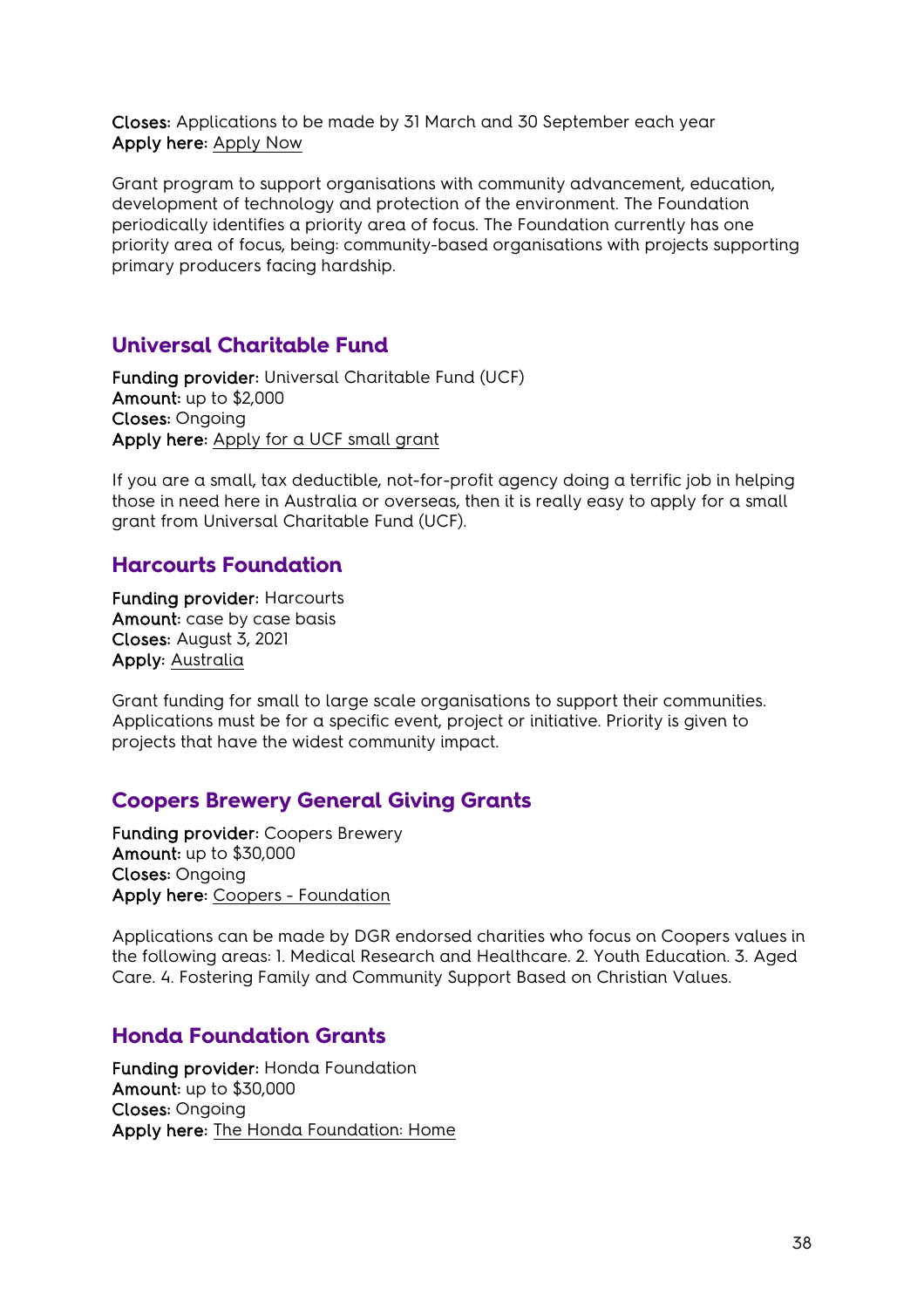Honda Foundation provides support for charities and organisations across a range of social and environmental issues including individuals who are disadvantaged, disabled or suffering illness, natural disasters and innovation and new technologies. Grants available for both cash funding as well as loan vehicle for up to 12 months. You must download the form, and have your project endorsed by your local Honda Dealer.

# <span id="page-38-0"></span>**Community Child Care Fund (CCCF) Special Circumstances Grant**

Funding provider: The Department of Education, Skills and Employment Amount: assessed on case-by-case basis Closes: ongoing Apply here: [Community Child Care Fund \(CCCF\) Special Circumstances Grant](https://www.education.gov.au/cccfspecialcircs)  **[Opportunity](https://www.education.gov.au/cccfspecialcircs)** 

The CCCF Special Circumstances Grant Opportunity is designed to support continuity of childcare, in particular in disadvantaged or vulnerable communities. Child care services who are approved for Child Care Subsidy (CCS) are eligible to apply for funding where there is a financial need in order to continue to provide child care in the community.

# <span id="page-38-1"></span>**Project Defib**

Funding provider: Project Defib Amount: \$1,000+ Closes: Ongoing Apply: [Apply for a Defibrillator Grant for your Sports club](https://projectdefib.com.au/apply-for-grants.html)

Project Defib provides every sporting club, school and not for profit in Australia with an opportunity to access over \$1000 worth of subsidy to put towards the latest Lifeline Defibrillator package. There is no limit to the number of subsidies that any eligible sporting club, school or not for profit can receive.

# <span id="page-38-2"></span>**St George Foundation Community Grant**

Funding provider: St George Foundation Amount: up to \$50,000 Closes: New round TBA early 2021 Apply: [Apply \(stgeorgefoundation.com.au\)](https://www.stgeorgefoundation.com.au/apply)

Grants for small Australian children's charities that attract little assistance from government and that are not able to generate significant income of their own. These grants support local projects that help brighten the lives of children experiencing disadvantage.

# <span id="page-38-3"></span>**St George Foundation Inspire Grant**

Funding provider: St George Foundation Amount: up to \$600,000 (\$200,000 per year for 3 years)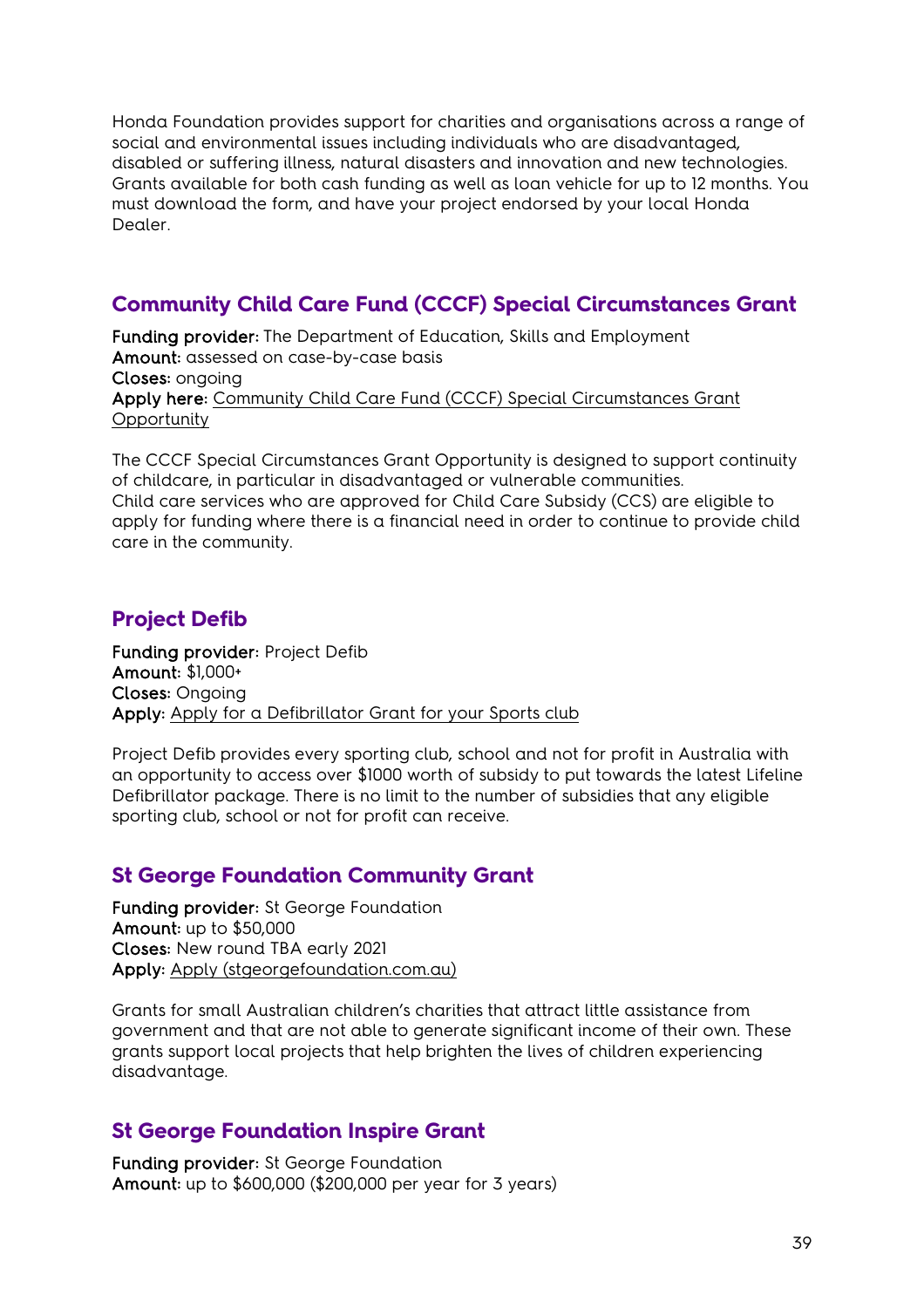Closes: New round TBA early 2021 Apply: [Apply \(stgeorgefoundation.com.au\)](https://www.stgeorgefoundation.com.au/apply)

St George Foundation awards an annual Inspire Grant to one organisation each year to support innovative, education-based programs.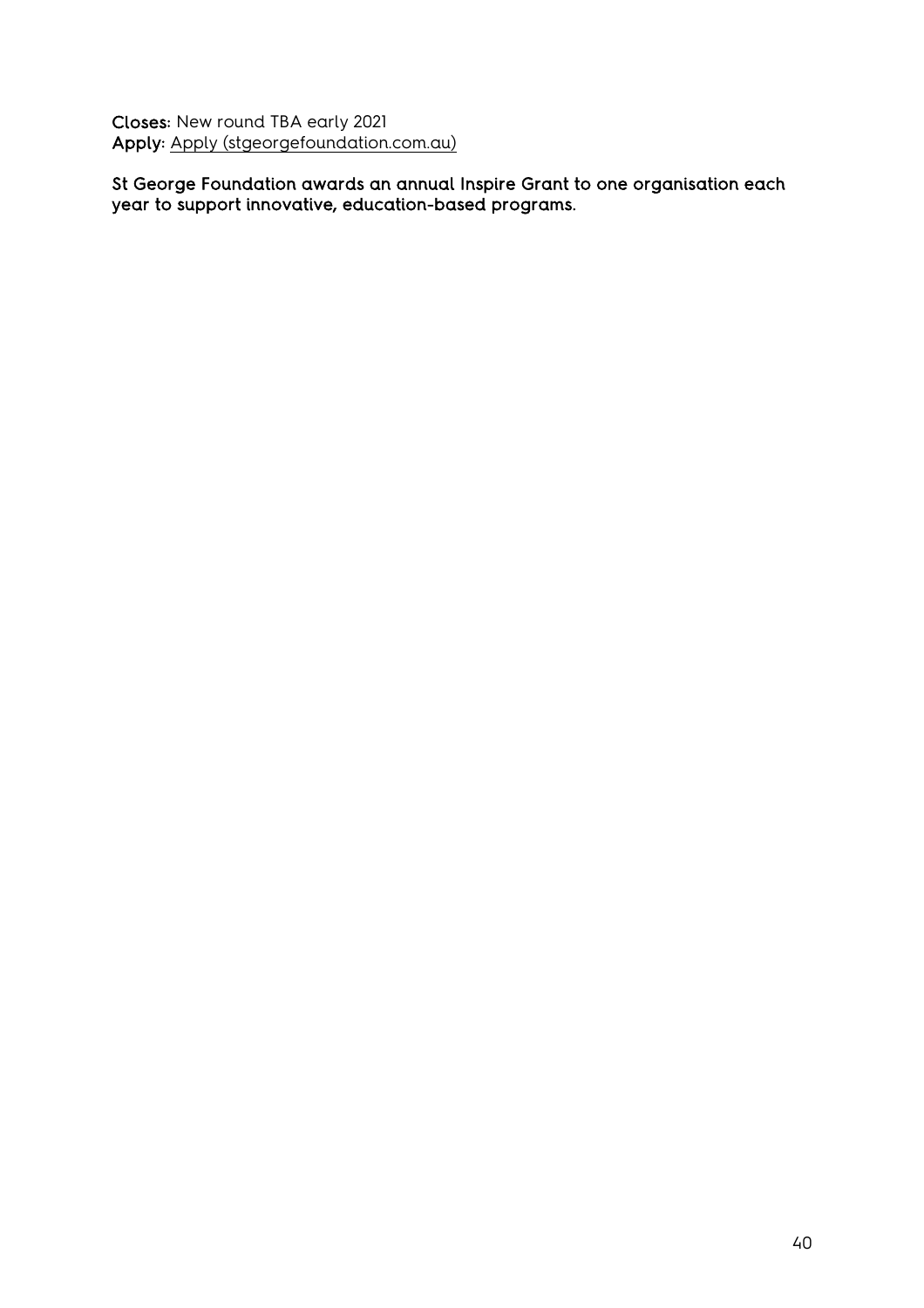# <span id="page-40-0"></span>EDUCATION AND RESEARCH



<span id="page-40-1"></span>Funding Provider: The Gilead Australia Fellowship Research Grants Program Amount: up to \$60,000 Closes: August 6, 2021 Apply: [https://www.education.vic.gov.au/childhood/Pages/beginning-ect](https://www.education.vic.gov.au/childhood/Pages/beginning-ect-conference.aspx)[conference.aspx](https://www.education.vic.gov.au/childhood/Pages/beginning-ect-conference.aspx)

This grants program enables Australian researchers to apply for funding across a range of therapeutic areas. The program aims to support projects with a real-world focus; the development of best practive to enhance patient outcomes and research in the specific disease areas of HIV and/or chronic viral hepatitis, haematological malignancies, solid tumours and invasive fungal infections.

# <span id="page-40-2"></span>**ALEA Research Grant**

Funding Provider: Australian Literacy Educators' Association (ALEA) Amount: up to \$5,000 Closes: October 15, 2021 Apply: [https:Uwww.alea.edu.au/grantsawards/alea-grants-2](https://www.alea.edu.au/grantsawards/alea-grants-2)

This grant provides funding for schools and teachers who wish to conduct researchinvestigation with a focus on literacy education with the support of an academic partner.

#### <span id="page-40-3"></span>**Moneysmart Grants for Principals**

Funding Provider: Australian Securities and Investments Commission Amount: \$3,000 to \$5,000 Closes: August 31, 2021 Apply: [Moneysmart in schools - Moneysmart.gov.au](https://moneysmart.gov.au/moneysmart-in-schools)

Provides teachers with professional learning and classroom resources to support delivery of financial literacy in the classroom.

#### <span id="page-40-4"></span>**Horizon Scholarship**

Funding provider: AgriFutures Australia Amount: up to \$5,000 per year Closes: new grant round TBA Apply:<https://www.agrifutures.com.au/people-leadership/horizon-scholarship/>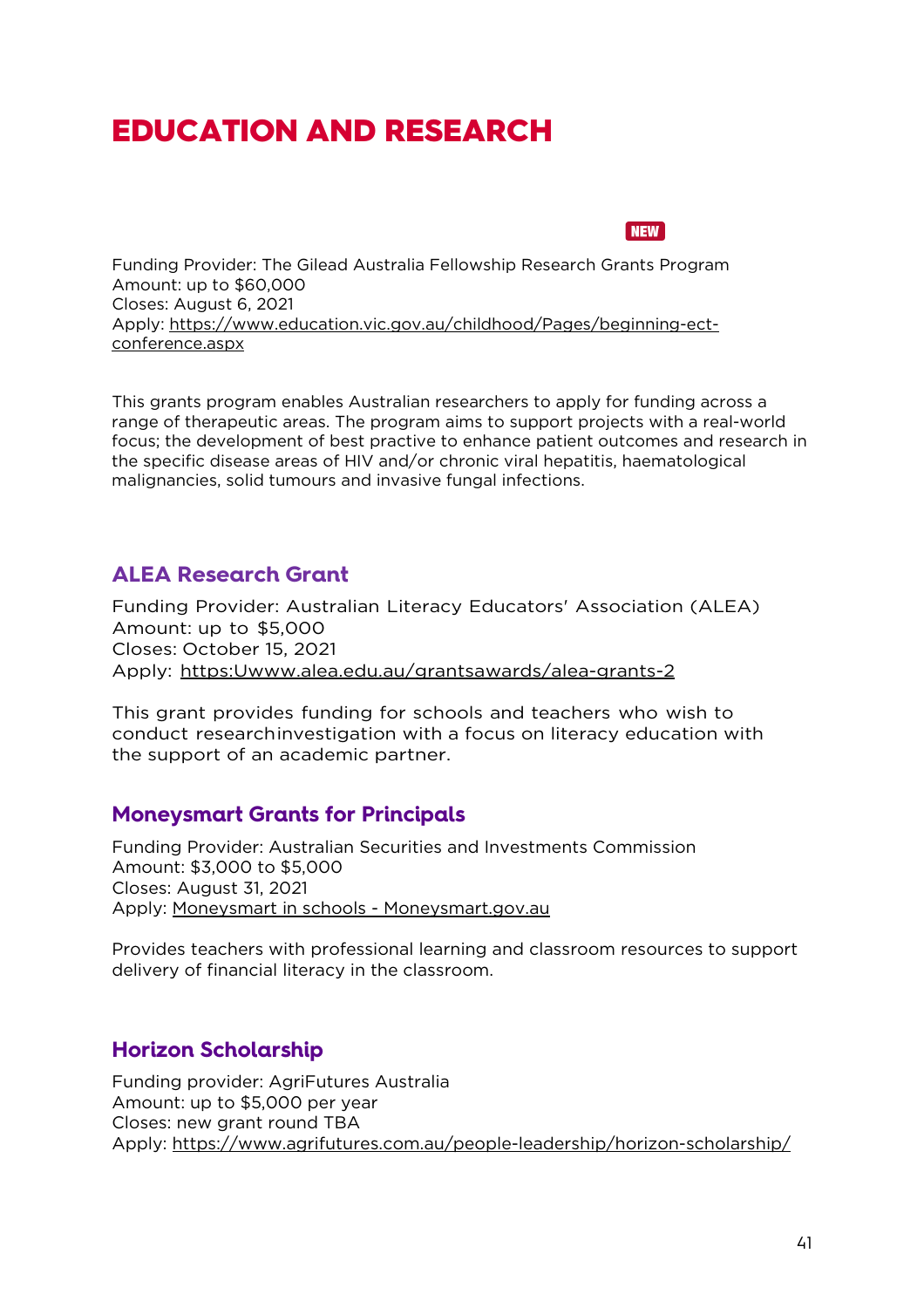Offers students industry work placements as well as a grant of \$5,000 per year of their degree for students studying agriculture-related degrees. Applications are open to first-year university students.

# <span id="page-41-0"></span>**The Andrews Foundation – Education**

Funding provider: The Andrews Foundation Amount: up to \$20,000 Closes: ongoing Apply:<https://andrewsfoundation.org.au/>

Accepts applications from kindergartens and schools for projects of building or equipment and innovative programs that will assist students.

# <span id="page-41-1"></span>**iMove Industry PhD Program**

Funding provider: iMove Amount: up to \$40,000 Closes: ongoing Apply:<https://imoveaustralia.com/industry-phd-program/>

Provides an opportunity for companies and government to work closely with the best and brightest students to develop new technology, processes and thinking.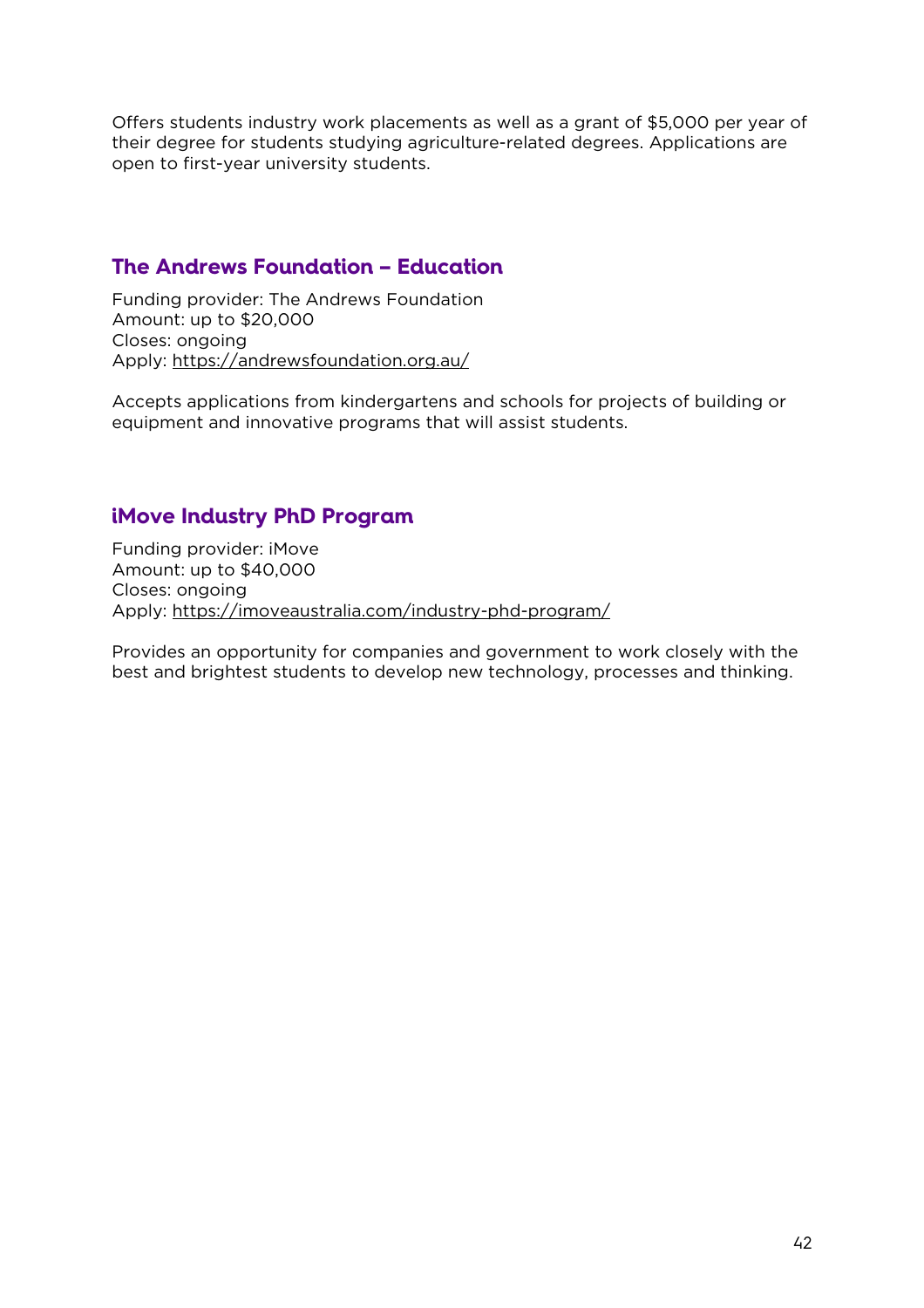## <span id="page-42-0"></span>**Change Our Game Research Grants Program**

Funding provider: Victorian Department of Jobs, Precincts and Regions Amount: up to \$25,000 Closes: ongoing Apply:<https://changeourgame.vic.gov.au/the-initiative/change-our-game-grants>

Assists Victorian researchers to undertake research relating to women and girls in sport and active recreation.

# <span id="page-42-1"></span>**Teaching Initiatives Program**

Funding provider: Bank First Amount: \$200 to \$2,000 Closes: ongoing Apply: https://www.bankfirst.com.au/about-us/corporateinformation/community-fund/grants-and-donations

Offers grants to schools and preschools across Victoria for innovative learning ideas and programs. Categories include: Indigenous culture, sustainability, engage with Asia and general curriculum.

#### <span id="page-42-2"></span>**Japanese Studies Mini Grants**

Funding provider: Japan Foundation Amount: up to \$3,000 Closes: ongoing Apply:<https://jpf.org.au/japanese-studies/grants/>

Supports academic projects such as conferences, lectures and presentations conducted by non-profit organisations.

#### <span id="page-42-3"></span>**Women in STEM and Entrepreneurship Program**

Funding provider: Australian Department of Industry, Science, Energy and Resources Amount: \$5,000 to \$250,000 Closes: new grant round TBA Apply: [https://www.business.gov.au/grants-and-programs/women-in-stem-and](https://www.business.gov.au/grants-and-programs/women-in-stem-and-entrepreneurship)[entrepreneurship](https://www.business.gov.au/grants-and-programs/women-in-stem-and-entrepreneurship)

Provides funding to support women in STEM, to eliminate barriers for women's participation in STEM education and careers, including entrepreneurship.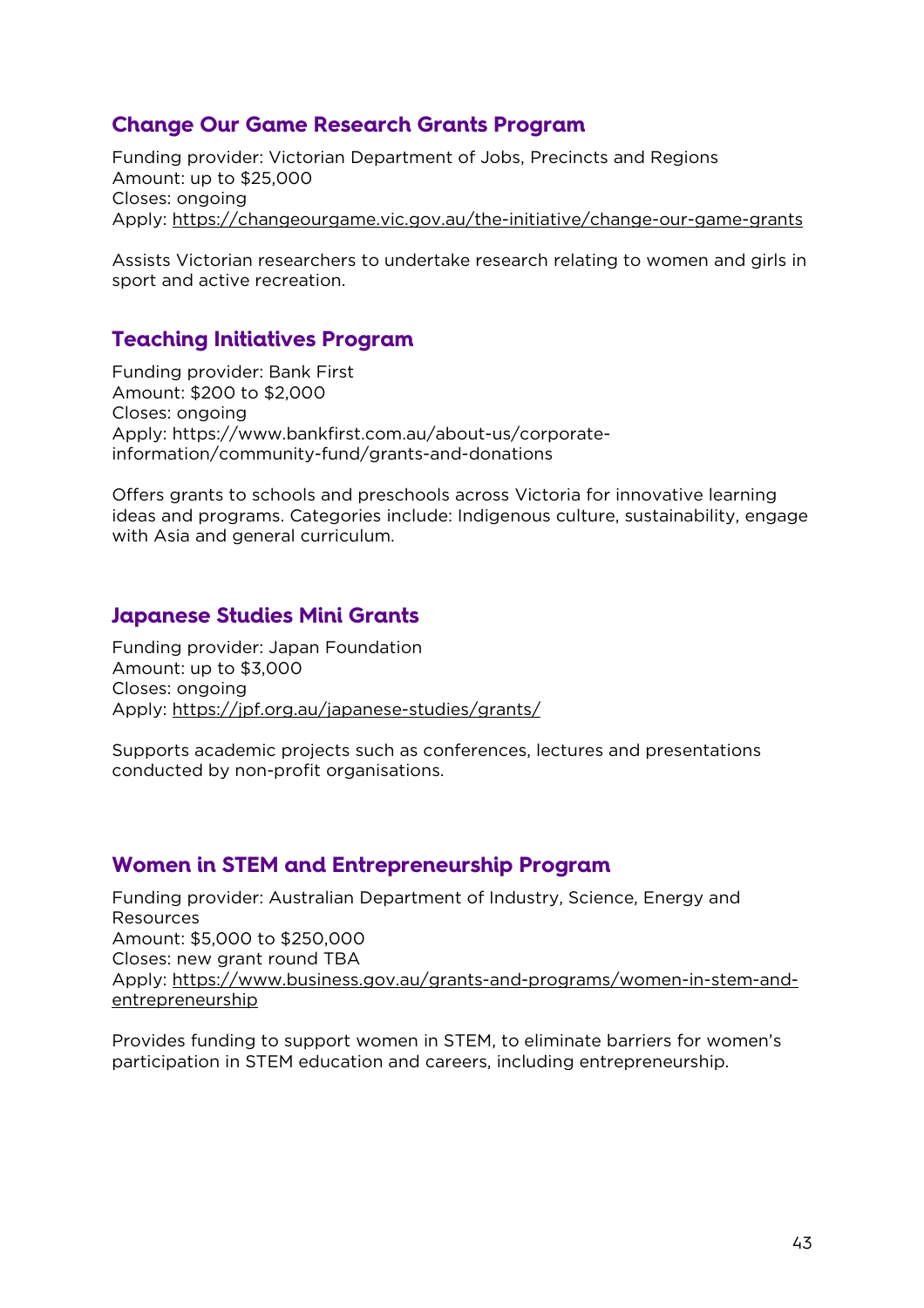# <span id="page-43-0"></span>**Centres of Research Excellence**

Funding provider: National Health and Medical Research Council (NHMRC) Amount: up to \$3,000,000 Closes: new grant round TBA Apply: [https://www.grants.gov.au/Go/Show?GoUuid=4adff0e1-a403-47b5-beb8-](https://www.grants.gov.au/Go/Show?GoUuid=4adff0e1-a403-47b5-beb8-0fe5d0e596aa) [0fe5d0e596aa](https://www.grants.gov.au/Go/Show?GoUuid=4adff0e1-a403-47b5-beb8-0fe5d0e596aa)

Provides support for teams of researchers to pursue collaborative research and develop capacity in clinical, population health and health services research. Funding will support three streams: clinical research, health services research and public health research.

#### <span id="page-43-1"></span>**Discovery Early Career Researcher Award**

Funding provider: Australian Research Council Amount: unspecified Closes: new grant round TBA Apply: [https://www.arc.gov.au/grants/discovery-program/discovery-early](https://www.arc.gov.au/grants/discovery-program/discovery-early-career-researcher-award-decra)[career-researcher-award-decra](https://www.arc.gov.au/grants/discovery-program/discovery-early-career-researcher-award-decra)

Provides more focused support for researchers and create more opportunities for early-career researchers in both teaching and research, and research-only positions.

#### <span id="page-43-2"></span>**Sponsorship Grants for Student Science Engagement and International Competitions**

Funding provider: Australian Government Amount: \$1,000 to \$20,000 Closes: Ongoing Apply: [https://www.business.gov.au/Grants-and-Programs/Sponsorship-Grants](https://www.business.gov.au/Grants-and-Programs/Sponsorship-Grants-for-Student-Science-Engagement-and-International-Competitions)[for-Student-Science-Engagement-and-International-Competitions](https://www.business.gov.au/Grants-and-Programs/Sponsorship-Grants-for-Student-Science-Engagement-and-International-Competitions)

Provides schools and community groups with grants to sponsor eligible Australian students under the age of 18 to attend or participate in STEM related events, activities and competitions in Australia and overseas.

#### <span id="page-43-3"></span>**Women and Leadership Female Leader's Scholarship**

Funding provider: Women and Leadership Australia Amount: \$1,000 to \$5,000 Closes: new grant round TBA Apply:<https://www.wla.edu.au/funding.html>

All women currently employed in Australia are invited to apply for a limited pool of scholarship funding for participation in a range of leadership courses. The intention is to provide powerful development opportunities for women across Australia.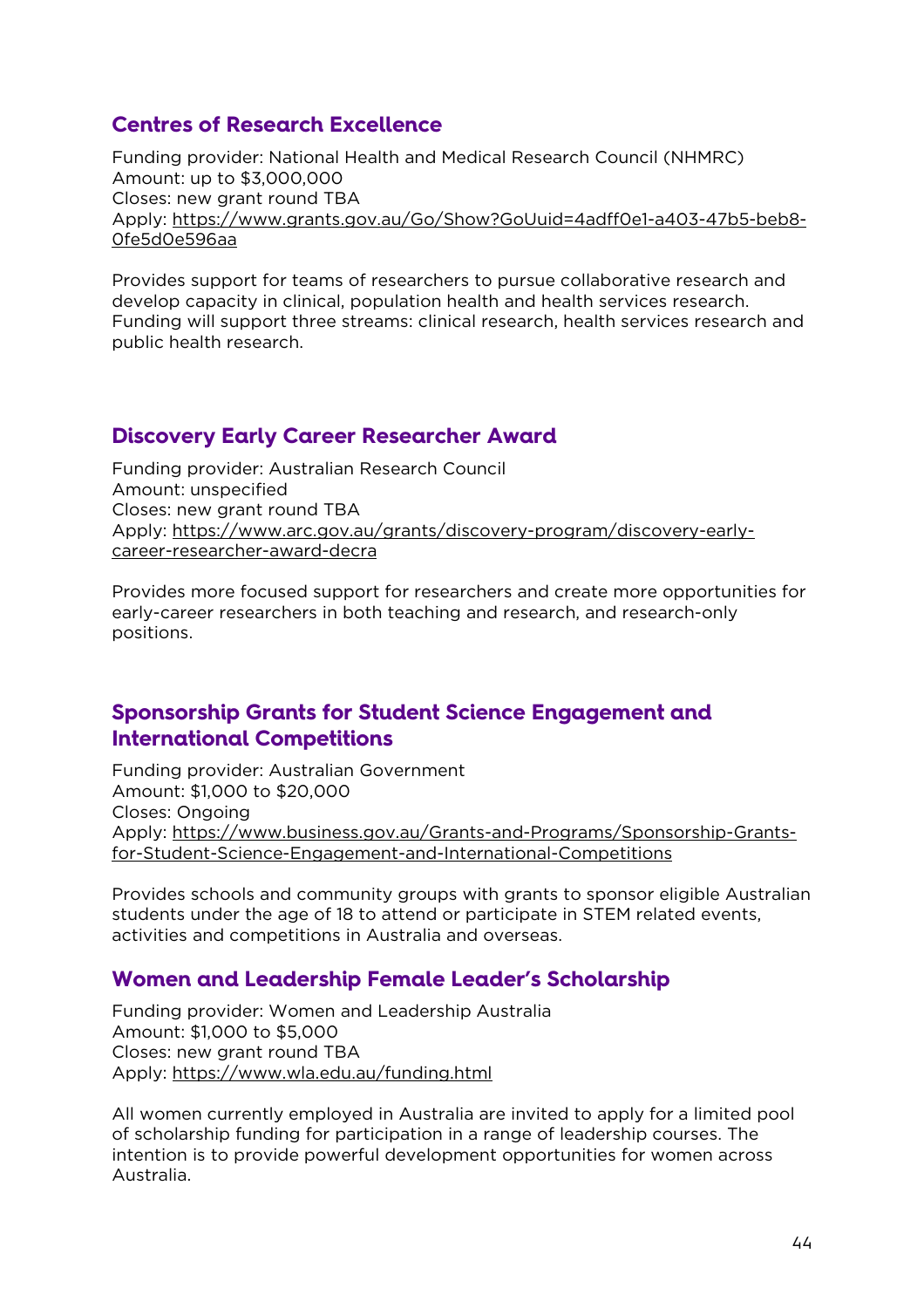# <span id="page-44-0"></span>**Education: Round 3**

Funding provider: Helen Macpherson Smith Trust Amount: \$91,000 up to \$200,000 Closes: new grant round TBA Apply:<https://hmstrust.org.au/applying-for-a-grant/>

Aims to improve access to quality, relevant and supportive education through initiatives that provide disadvantaged Victorians with the opportunity to reach their full potential.

# <span id="page-44-1"></span>**Smart Giving 2020 (Schools Plus)**

Funding Provider: Schools Plus Amount: Up to \$30,000 Closes: Program opens 20 July for Term 4 2020 and Term 1 2021 Programs Apply:<https://www.schoolsplus.org.au/for-schools/smart-giving/>

Expressions of Interest are sought for funding to improve learning outcomes for students facing disadvantage and to design and deliver projects that are innovative, creative, and progressive.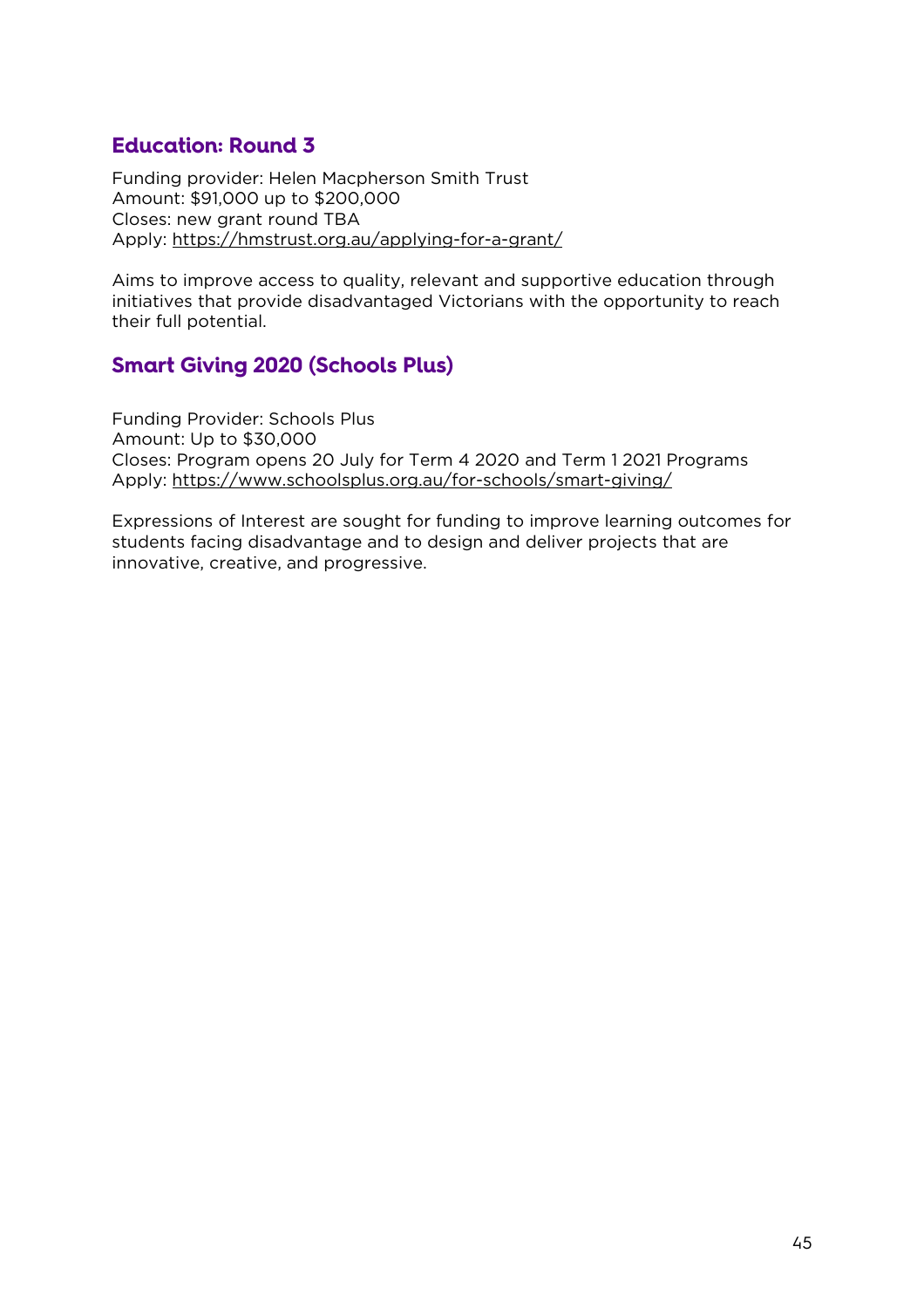# <span id="page-45-0"></span>ENVIRONMENT, CONSERVATION AND **SUSTAINABILITY**

#### <span id="page-45-1"></span>**NEW**

Funding Provider: Sustainability Victoria Amount: up to \$300,000 Closes: July 16, 2021 Apply: [https://www.sustainability.vic.gov.au/grants-funding-and](https://www.sustainability.vic.gov.au/grants-funding-and-investment/grants-and-funding/recycling-victoria-research-and-development-fund-organics)[investment/grants-and-funding/recycling-victoria-research-and-development](https://www.sustainability.vic.gov.au/grants-funding-and-investment/grants-and-funding/recycling-victoria-research-and-development-fund-organics)[fund-organics](https://www.sustainability.vic.gov.au/grants-funding-and-investment/grants-and-funding/recycling-victoria-research-and-development-fund-organics)

Supports businesses and research organisations to research and develop innovative ways to improve processes, performance or systems for recycled organics.

#### <span id="page-45-2"></span>**Groundswell Grants/Campaign Funding**

Funding Provider: Groundswell Amount: up to \$50,000 Closes: July 30, 2021 Apply:<https://www.groundswellgiving.org/our-grantmaking>

Supports organisations tackling the climate crisis by providing funds to pay for specific climate advocacy projects.

#### <span id="page-45-3"></span>**Climate Action Network Small Grants**

Funding provider: Climate Action Network Amount: from \$500 up to \$10,000 Closes: \* new round TBA Apply: [https://www.cana.net.au/small\\_grants](https://www.cana.net.au/small_grants)

This grants program supports small projects that educate and organize new and/or diverse voices to advocate for a rapid transformation to net zero emissions.

#### <span id="page-45-4"></span>**Gas Efficiency Grants**

Funding provider: Sustainability Victoria Amount: Up to \$50,000 Closes: ongoing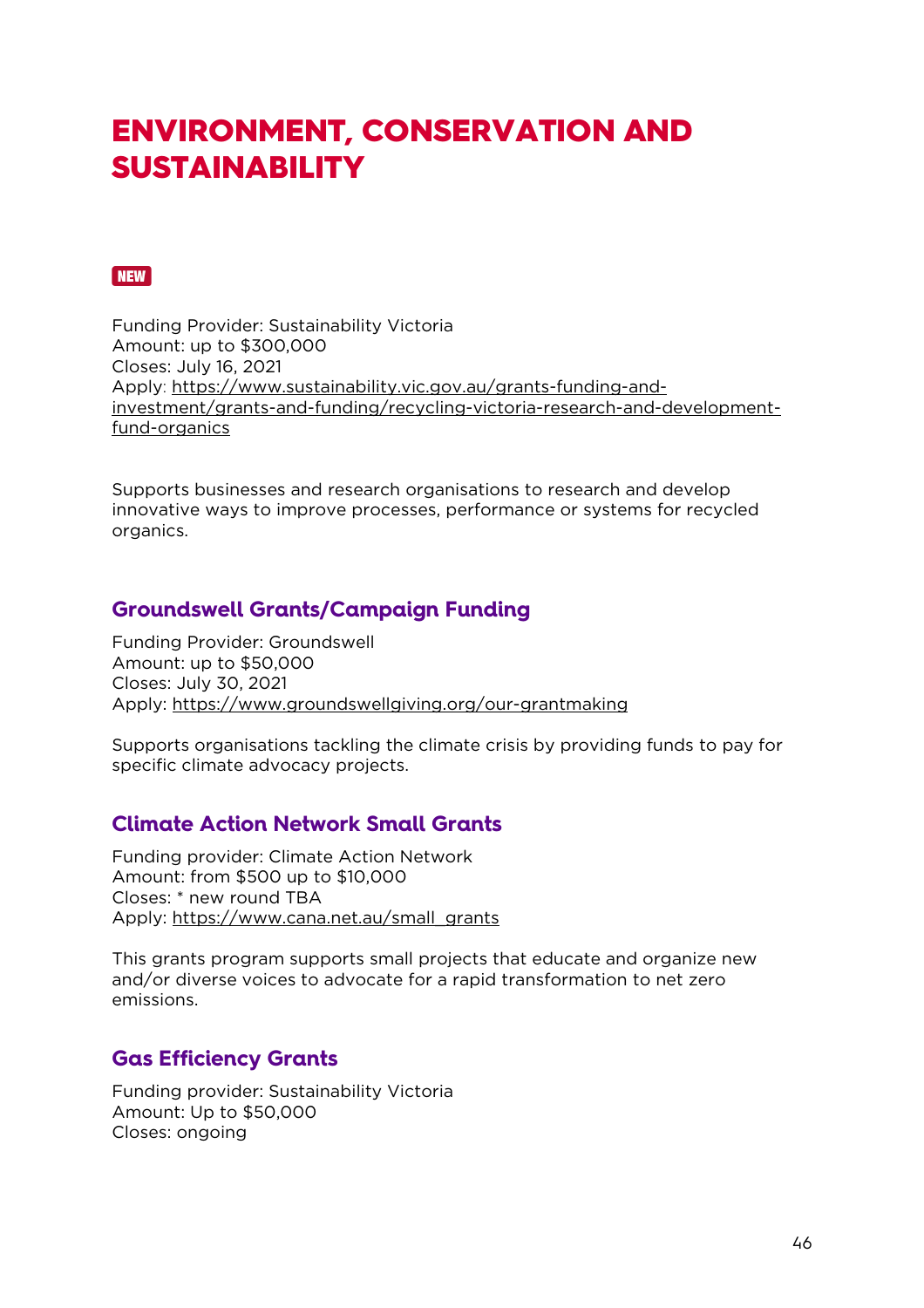Apply: [https://www.sustainability.vic.gov.au/Grants-and-funding/Gas-efficiency](https://www.sustainability.vic.gov.au/Grants-and-funding/Gas-efficiency-grants#:%7E:text=The%20gas%20efficiency%20grants%20provided,and%20relieved%20gas%20cost%20pressures)[grants#:~:text=The%20gas%20efficiency%20grants%20provided,and%20relieved](https://www.sustainability.vic.gov.au/Grants-and-funding/Gas-efficiency-grants#:%7E:text=The%20gas%20efficiency%20grants%20provided,and%20relieved%20gas%20cost%20pressures) [%20gas%20cost%20pressures.](https://www.sustainability.vic.gov.au/Grants-and-funding/Gas-efficiency-grants#:%7E:text=The%20gas%20efficiency%20grants%20provided,and%20relieved%20gas%20cost%20pressures)

Offers matched funding to assist eligible businesses with the cost of a variety of gas-related projects and to employ more efficient use of gas.

### <span id="page-46-0"></span>**The Ross Trust Grants**

Funding provider: The Ross Trust Amount: \$40,000 up to \$100,000 Closes: ongoing Apply:<https://rosstrust.org.au/grants/apply-for-a-grant>

Supports the improvement of educational outcomes for vulnerable students and on protecting, conserving and restoring the variety of living, native flora and fauna within Victoria's natural environments across land, rivers, wetlands, coasts and oceans.

# <span id="page-46-1"></span>**Holsworth Wildlife Research Endowment**

Funding provider: The Ecological Society of Australia Inc Amount: up to \$7,500 Closes: new grant round TBA Apply:<https://www.ecolsoc.org.au/awards/holsworth/application-guidelines/>

Funds post-graduate research support in ecology, wildlife management and natural history studies. Grants will be awarded for the purchase of equipment, supplies, travel to study areas and conferences.

#### <span id="page-46-2"></span>**The Australian Government's Wild Otway Initiative**

Funding provider: Corangamite Catchment Management Authority Amount: TBA Closes: TBA – register interest at website Apply:<https://ccma.vic.gov.au/what-we-do/wild-otways/>

The aim of this initiative is to improve the trajectory of threatened species targeted under the Australian Government's Threatened Species Strategy and other EPBC Act priority species.

# <span id="page-46-3"></span>**Environment: Round 3**

Funding provider: Helen Macpherson Smith Trust Amount: \$91,000 up to \$200,000 Closes: new grant round TBA Apply:<https://hmstrust.org.au/applying-for-a-grant/>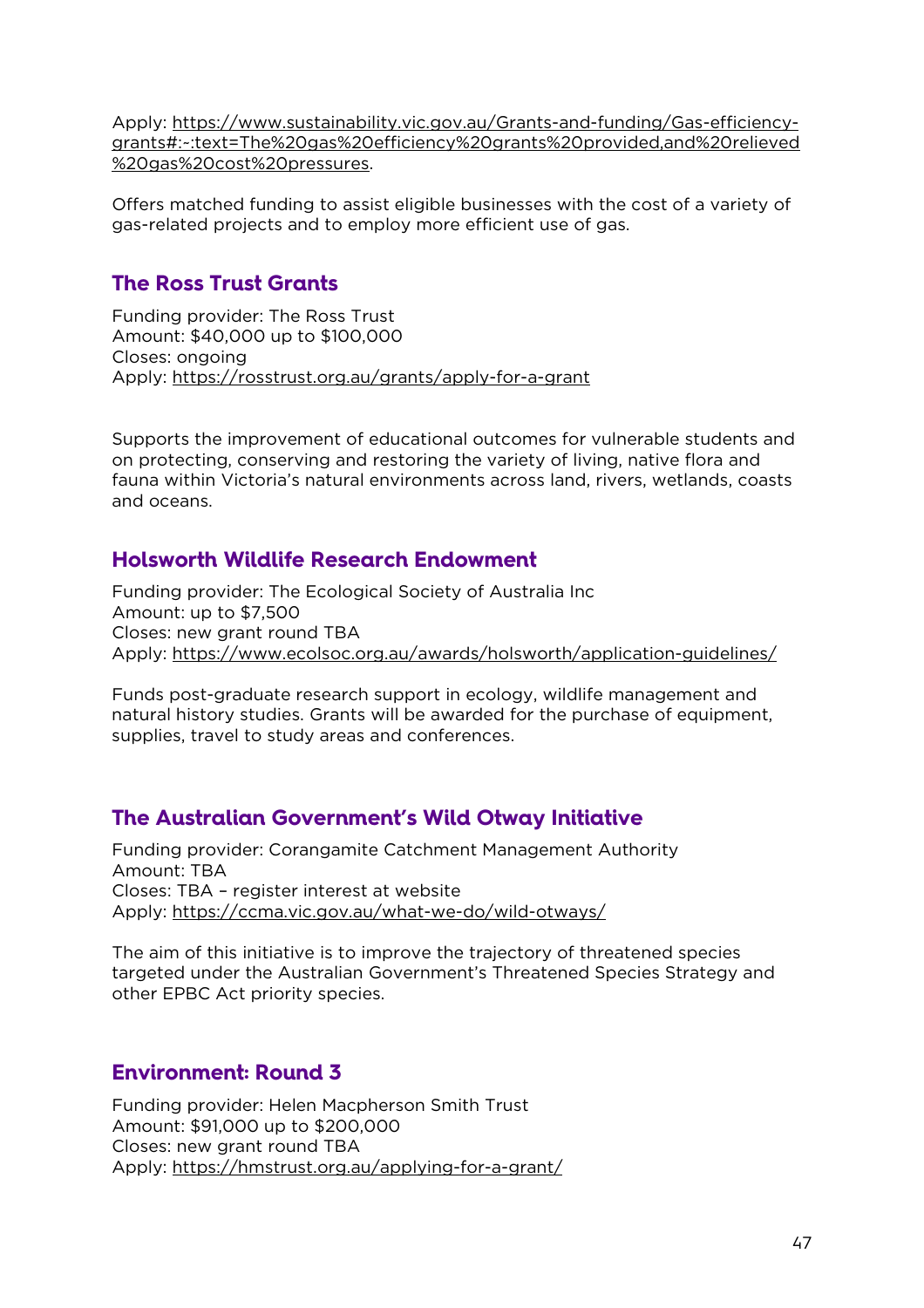Grants of up to three years in duration are provided to eligible charities for significant initiatives that can clearly demonstrate positive long-term impact. Aims to protect and improve Victoria's natural environments through conservation projects that advance sustainable practices.

### <span id="page-47-0"></span>**Environment and Sustainability Grants**

Funding provider: Golden Plains Shire Amount: unspecified Closes: new grant round TBA Apply:<https://goldenplains.smartygrants.com.au/2020Round2ESG>

Funding for projects which support the community to improve their environmentally sustainable practices and build their capacity to respond to environmental change. Council will also accept applications from community groups who wish to improve the energy and/or water efficiency of community facilities.

# <span id="page-47-1"></span>**Creative Community Grants**

Funding provider: Golden Plains Shire Amount: unspecified Closes: new grant round TBA Apply:<https://goldenplains.smartygrants.com.au/2020Round2CCG>

Funding for projects that give people opportunities to connect and engage with their local community through participation in creative experiences. The aim is to support the local artistic community.

# <span id="page-47-2"></span>**Healthy Active Living Grants**

Funding provider: Golden Plains Shire Amount: unspecified Closes: new grant round TBA Apply:<https://goldenplains.smartygrants.com.au/2020Round2HALG>

These grants are available to assist community groups and organisations undertake sport, recreation, health and wellbeing projects that benefit the Golden Plains Shire community.

# <span id="page-47-3"></span>**Community Safety Grants**

Funding provider: Golden Plains Shire Amount: unspecified Closes: new grant round TBA Apply:<https://goldenplains.smartygrants.com.au/2020Round2CSG>

These grants are available to assist community groups and organisations to undertake projects within the Golden Plains Shire which increase the community's capacity, resilience and connection to plan for, deal with and recover from emergencies or ongoing risks.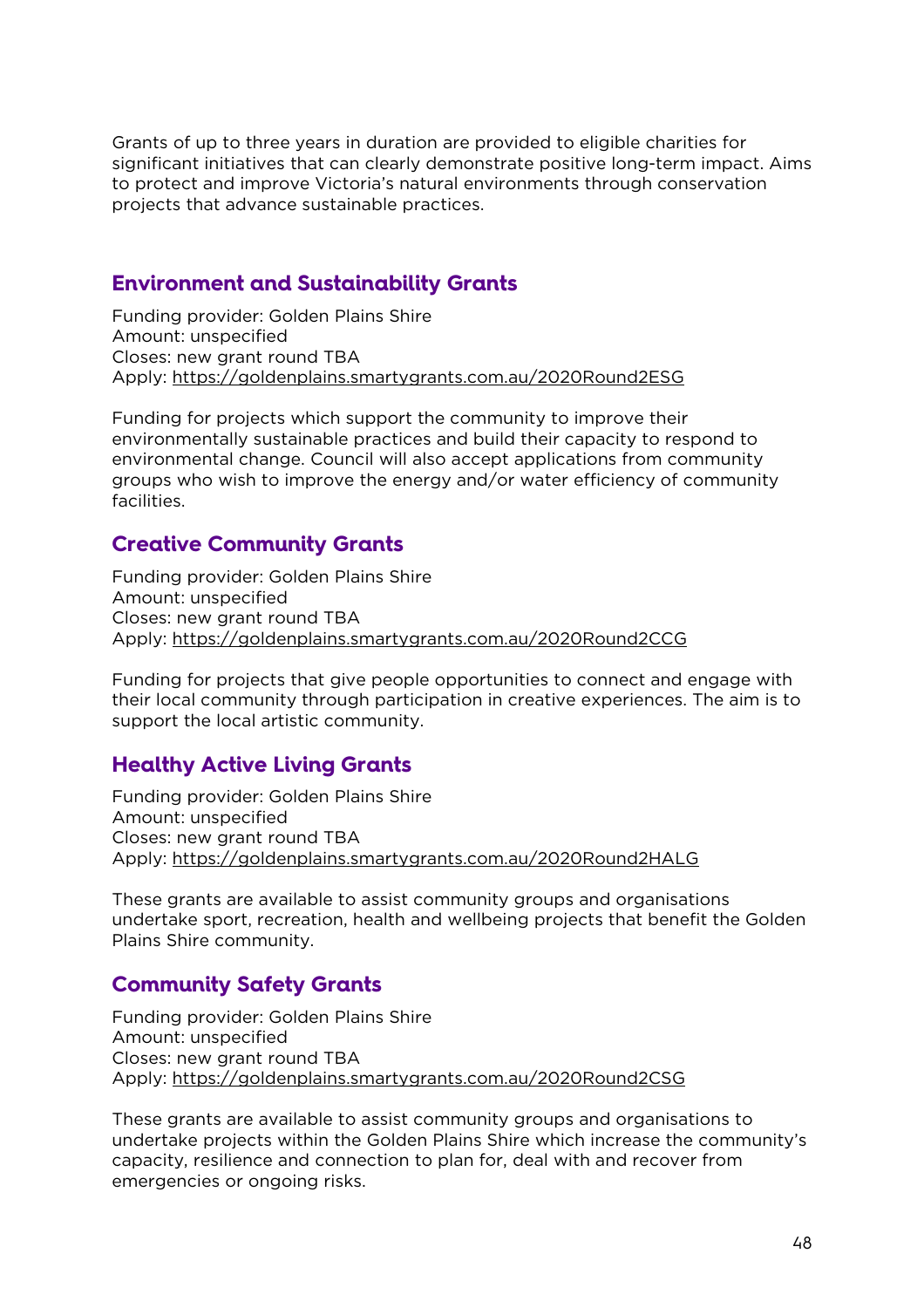# <span id="page-48-0"></span>**Project Sponsorship**

Funding provider: Australian Geographic Society Amount: up to \$10,000 Closes: new grant round TBA Apply: [How to apply for AG Society Sponsorship](https://www.australiangeographic.com.au/society/sponsorship/2019/12/apply-for-sponsorship/)

Each year the Australian Geographic Society donates generously to maintain its programme of sponsorship of Australian adventurers, scientific and environmental research, and community projects. Over the years it has spent much time and effort supporting Australian endeavour in all these fields.

Australian scientists, community organisations and individuals developing projects in Australia and abroad are welcome to apply for Society sponsorship.

# <span id="page-48-1"></span>DISABILITY

**NEW** 

<span id="page-48-2"></span>Funding provider: Victorian Department of Health & Human Services Amount: up to \$10,000 Closes: July 31, 2021 Apply:<https://providers.dffh.vic.gov.au/disability-self-help-grants-program>

Assists disability self-help groups in financing general expenses, minor works and equipment.

# <span id="page-48-3"></span>**At Home Care Grants**

Funding provider: Youngcare Amount: up to \$10,000 Closes: August 18, 2021 Apply: [At Home Care Grants - Youngcare](https://www.youngcare.com.au/what-we-do/grants/home-care-grants/#:%7E:text=Youngcare%E2%80%99s%20At%20Home%20Care%20Grants%20program%20is%20critical,unable%20to%20be%20funded%20through%20other%20means%20(eg.)

Aims to keep young people at home with their families and prevent new admissions to inappropriate housing. These grants provide funding for equipment, home modifications and essential support/respite that is unable to be funded by other means, such as NDIS.

#### <span id="page-48-4"></span>**Arthur Marsden Whiting's Sympathy Fund**

Funding provider: Equity Trustees Foundation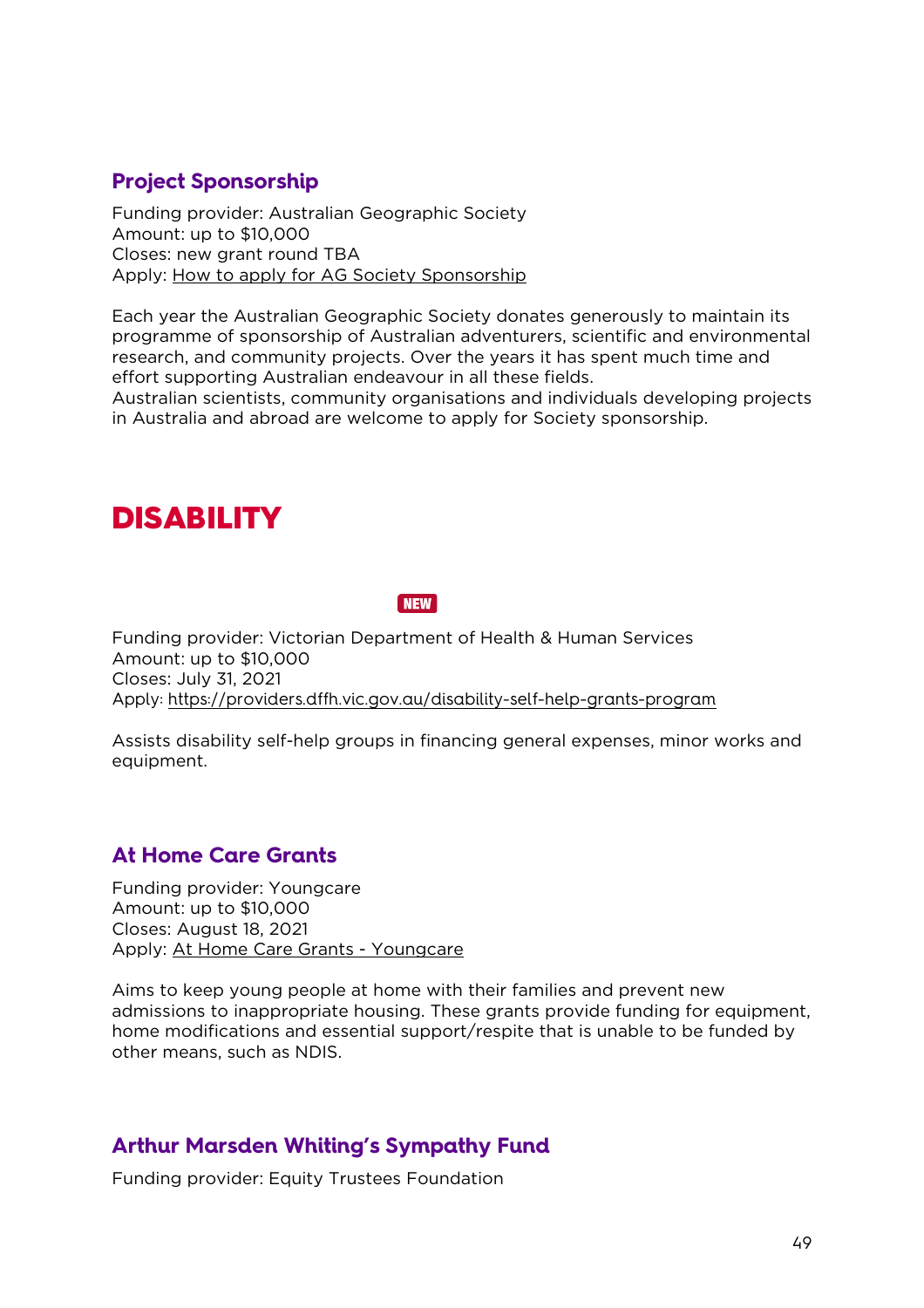Amount: up to \$3,000 Closes: new grant round TBA Apply: https://www.eqt.com.au/philanthropy/grant-funding/folder-medicalgrants/arthur-marsden-whiting-sympathy-fund

Provides assistance to people with a physical disability who are in need of financial support. There are specific criteria for this grant which can be viewed at the Equity Trustees Foundation website.

# <span id="page-49-0"></span>**Disability Donations Trust**

Funding provider: Disability Donations Trust Amount: unspecified Closes: new grant round TBA Apply:<https://providers.dhhs.vic.gov.au/disability-donations-trust>

Provides grants to individuals and organisations to improve the quality of life for people with a disability. Applicants must be aged 18 or under, Victorian residents and fall within the target group.

# <span id="page-49-1"></span>**NABS (National Auslan Interpreter Booking and Payment Service)**

Funding provider: Department of Social Services Amount: Undisclosed Closes: Ongoing Apply: [About NABS](https://www.nabs.org.au/about-nabs.html)

NABS provides interpreters for Deaf, Deafblind and hard of hearing people who use sign language and would like an interpreter for private health care appointments.

NABS is free to people who are not eligible for NDIS (National Disability Insurance Scheme).

#### <span id="page-49-2"></span>**Rehabilitation Appliance Program**

Funding provider: Department of Veterans' Affairs Amount: Undisclosed Closes: Ongoing Apply: [Equipment and modifications for you and your home](https://www.dva.gov.au/health-and-treatment/care-home-or-aged-care/equipment-and-modifications-you-and-your-home)

If you are a Gold or White Card holder (with assessed need due to an accepted disability), you can access aids or appliances to help you maintain independence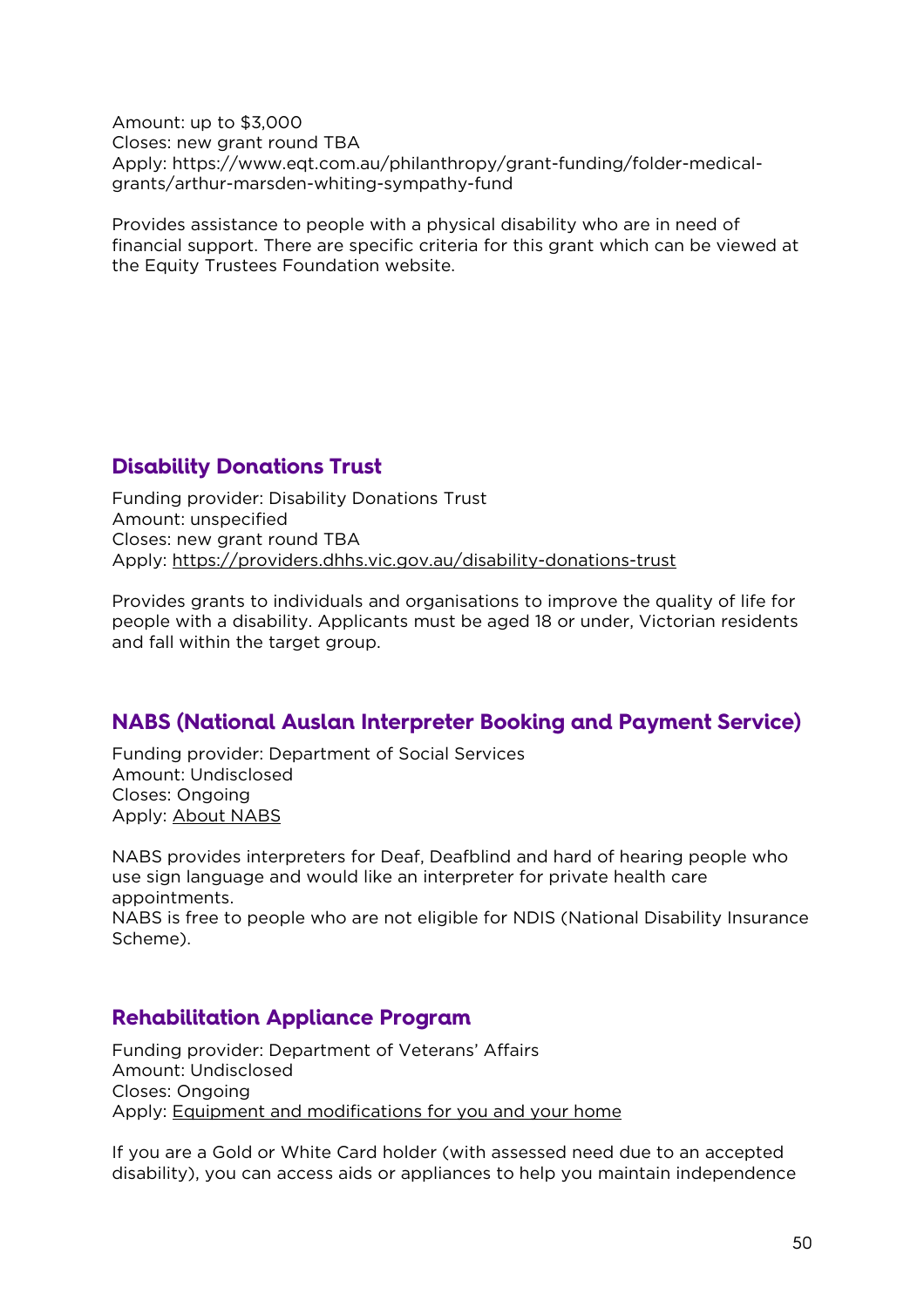in your home through the Rehabilitation Appliances Program (RAP). Items can include diabetic supplies, mobility aids, home medical oxygen, etc.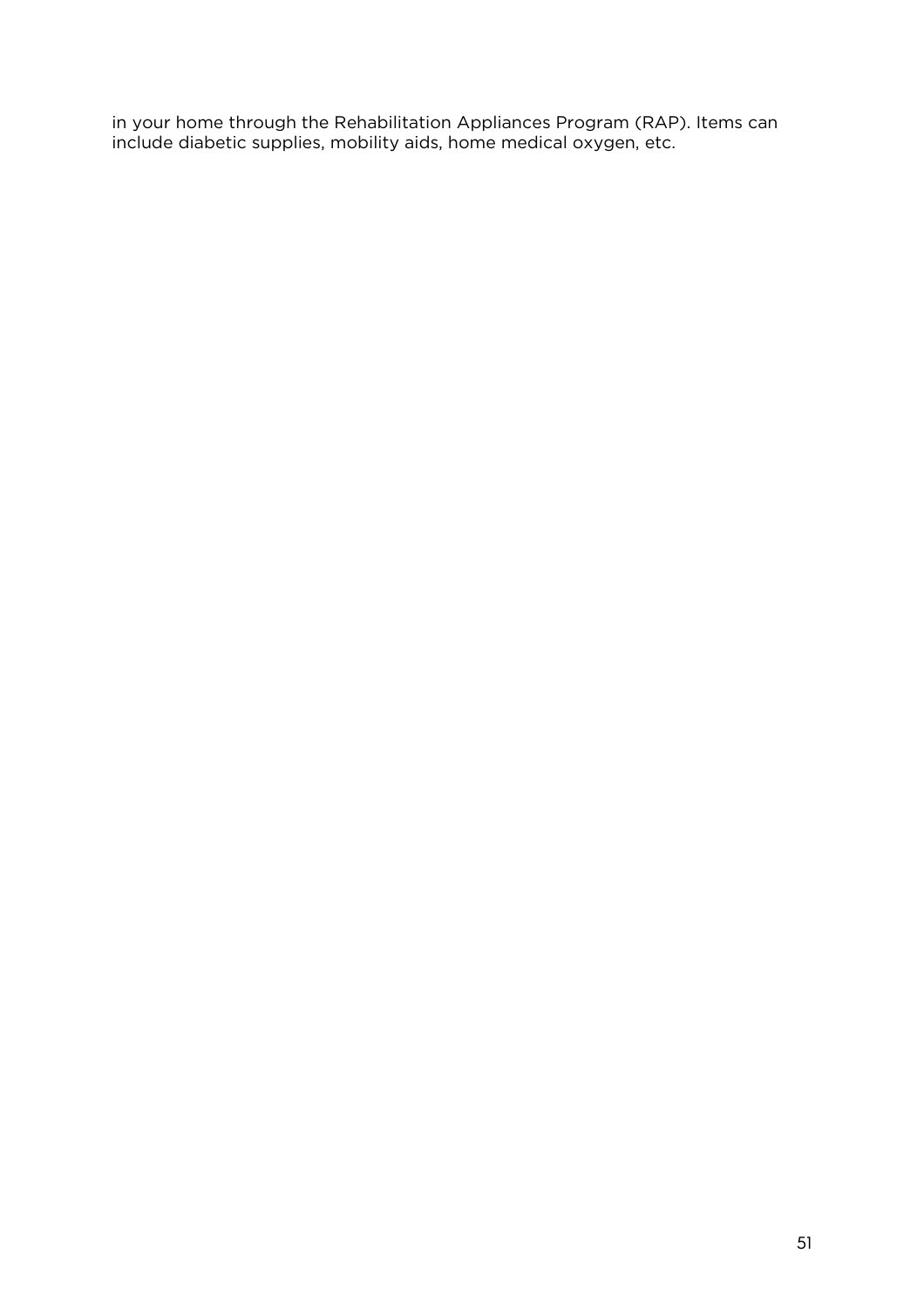# <span id="page-51-0"></span>INDIGENOUS

#### <span id="page-51-1"></span>**Futures Fund**

Funding Provider: Black Rainbow Amount: \$1,000 Closes: \*new rounds TBA Apply: [Futures Fund -](https://blackrainbow.org.au/futuresfund/) Black Rainbow

Invests in the futures of the Indigenous LGBTIQ+ community. These grants are awarded for the advancement of Indigenous LGBTIQ+ community members who can demonstrate they are high achievers and excelling in their chosen field.

# <span id="page-51-2"></span>**NAIDOC Local Grants**

Funding provider: National Indigenous Australians Agency Amount: \$200 to \$1,000 Closes: \*new rounds TBA Apply: [NAIDOC Local Grants Round open for 2021 | National Indigenous](https://www.niaa.gov.au/news-centre/indigenous-affairs/naidoc-local-grants-round-open-2021)  [Australians Agency \(niaa.gov.au\)](https://www.niaa.gov.au/news-centre/indigenous-affairs/naidoc-local-grants-round-open-2021)

Supports communities to celebrate the histories, cultures and achievements of Aboriginal and Torres Strait Islander peoples during NAIDOC week.

#### <span id="page-51-3"></span>**Aboriginal Sport Participation Grant Program**

Funding provider: Sport and Recreation Victoria Amount: up to \$1,500 Closes: new grant round TBA Apply: https://sport.vic.gov.au/grants-and-funding/our-grants/aboriginal-sportparticipation-grant-program

Assists Aboriginal Victorians to participate in Aboriginal sport carnivals, buy sports uniforms and equipment, as well as funding for travel and accommodation expenses for athletes to compete in state and national competitions.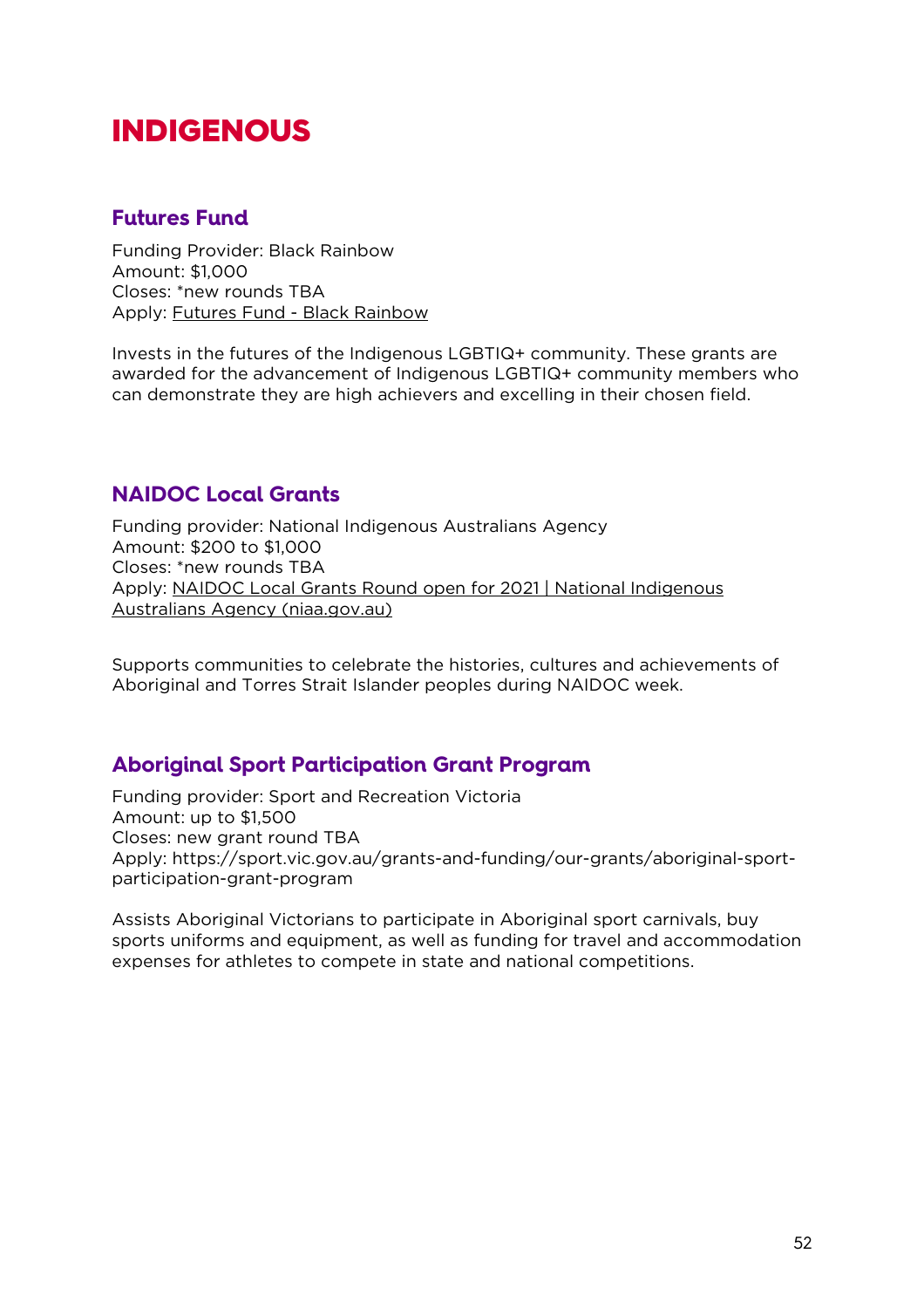# <span id="page-52-0"></span>**Indigenous Programs Practitioners Support Internship**

Funding provider: Screen Australia Amount: up to \$10,000 Closes: ongoing Apply: [https://www.screenaustralia.gov.au/funding-and](https://www.screenaustralia.gov.au/funding-and-support/indigenous/sector-development/internships)[support/indigenous/sector-development/internships](https://www.screenaustralia.gov.au/funding-and-support/indigenous/sector-development/internships)

Assists the career development of talented filmmakers who can demonstrate a strong commitment to a career in the film industry.

# <span id="page-52-1"></span>**Feature Development Funding Program**

Funding provider: Screen Australia Amount: up to \$35,000 Closes: new grant round TBA Apply: [https://www.screenaustralia.gov.au/funding-and](https://www.screenaustralia.gov.au/funding-and-support/indigenous/development/feature-development-program)[support/indigenous/development/feature-development-program](https://www.screenaustralia.gov.au/funding-and-support/indigenous/development/feature-development-program)

This grant aims to provide opportunities for Aboriginal and Torres Strait Islander filmmakers with demonstrated experience to create a short feature film.

#### <span id="page-52-2"></span>**Indigenous Languages and Arts Program Grants**

Funding provider: Australian Department of Infrastructure, Transport, Regional Development and Communications Amount: up to \$100,000 Closes: December 18, 2020 (but will be extended) Apply: [https://www.arts.gov.au/funding-and-support/indigenous-languages-and](https://www.arts.gov.au/funding-and-support/indigenous-languages-and-arts-program)[arts-program](https://www.arts.gov.au/funding-and-support/indigenous-languages-and-arts-program)

Supports Aboriginal and Torres Strait Islander peoples to express, preserve and maintain their cultures through languages and arts activities around Australia.

# <span id="page-52-3"></span>**2020 Community Sector Banking Social Investment Grants**

Funding provider: Social Change Central Amount: \$25,000 or \$50,000 Closes: new grant round TBA Apply: [https://www.socialchangecentral.com/listing-item/2020-community](https://www.socialchangecentral.com/listing-item/2020-community-sector-banking-social-investment-grants-program/)[sector-banking-social-investment-grants-program/](https://www.socialchangecentral.com/listing-item/2020-community-sector-banking-social-investment-grants-program/)

These grants are in-kind services provided to not-for-profit organisations to help improve projects such as marketing and communications, governance sessions, accounting and financial planning and government relations.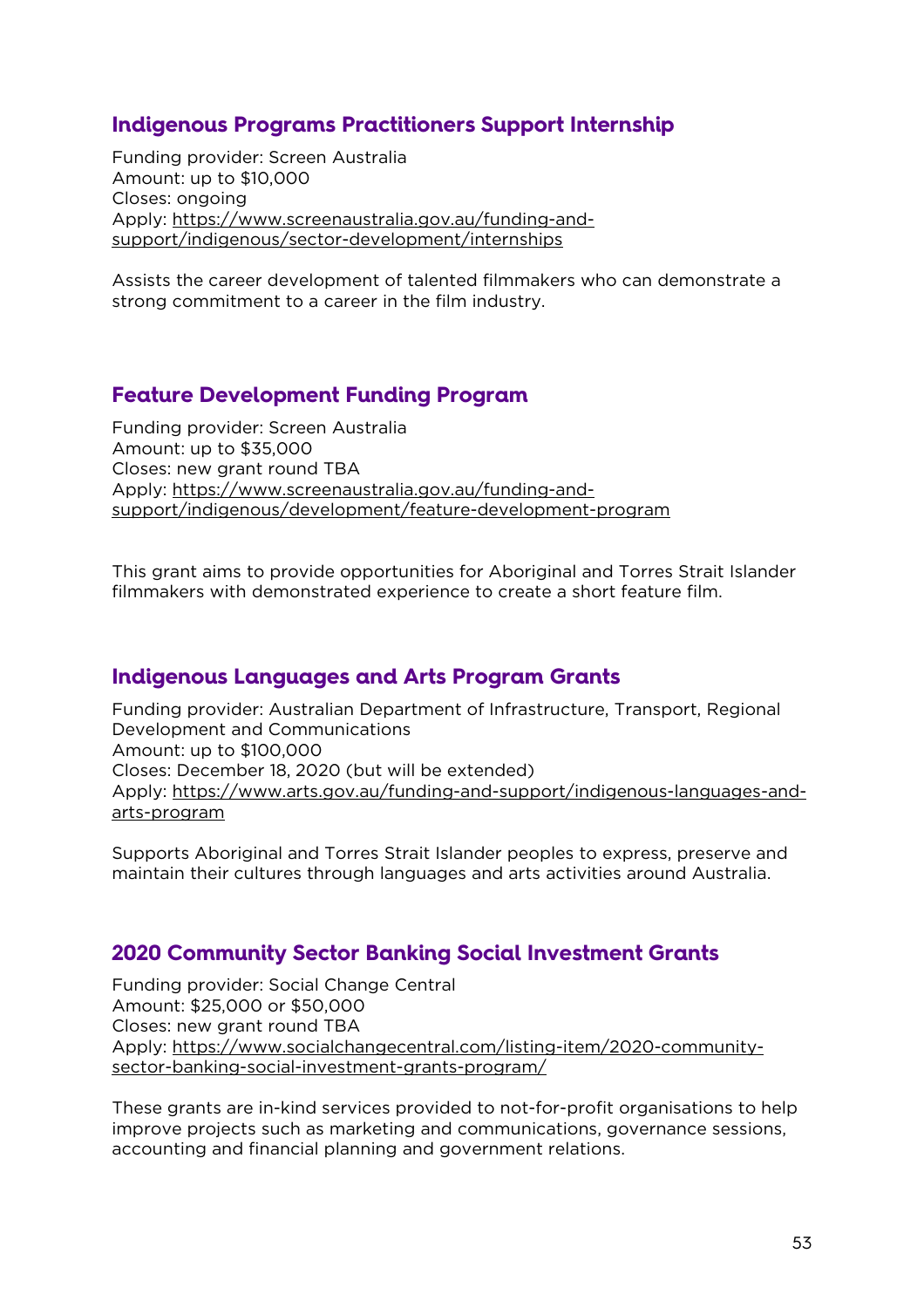# <span id="page-53-0"></span>**Capacity Building Funding for Native Title Corporations**

Funding Provider: National Indigenous Australians Agency Amount: Undisclosed Closes: Ongoing Apply: [Capacity building for native title corporations](https://www.niaa.gov.au/indigenous-affairs/grants-and-funding/capacity-building-native-title-corporations)

The Department is inviting eligible applicants to apply for Prescribed Bodies Corporate (PBCs) capacity building grant funding under the Indigenous Advancement Strategy. There are three elements to this funding include 1 Increase Capacity, 2 Support for Training and 3 Support for Native Title Agreement-making.

Applications will be accepted from individual PBCs, groups of PBCs, or third parties authorised to administer funds on behalf of PBCs. Applicants must meet other eligibility criteria outlined in the IAS Grant Guidelines and undergo financial viability checks and a risk assessment.

#### <span id="page-53-1"></span>**#ContagionofLove Community Micro-grants**

Funding provider: Black Rainbow Amount: \$300 Closes: Ongoing Apply: PROJECTS – [Black Rainbow](http://www.blackrainbow.org.au/contagion-of-love-projects/)

Black Rainbow are currently offering community micro-grants to self-identifying LGBQTI people of the Aboriginal and Torres Strait Islander community. These micro-grants are to assist with hosting Indigenous LGBQTI community events.

# <span id="page-53-2"></span>**Tailored Assistance Indigenous Employment Grants**

Funding provider: National Indigenous Australians Agency Amount: Undisclosed Closes: Ongoing Apply: [Tailored Assistance Employment Grants](https://www.niaa.gov.au/indigenous-affairs/employment/tailored-assistance-employment-grants)

Tailored Assistance Employment grants are available to provide funding support to connect working age Indigenous Australians with real and sustainable jobs, as well as support Indigenous school student's transition from education to sustainable employment. Where funding is available, organisations will be able to apply for Tailored Assistance Employment grant funding at any time. This open grant funding process will support services or activities that will have a positive impact on the Government's priority area of Employment and Increased participation of Indigenous Australians. The Department encourages applications for the funding of activities tailored to local circumstances with the involvement of Indigenous communities.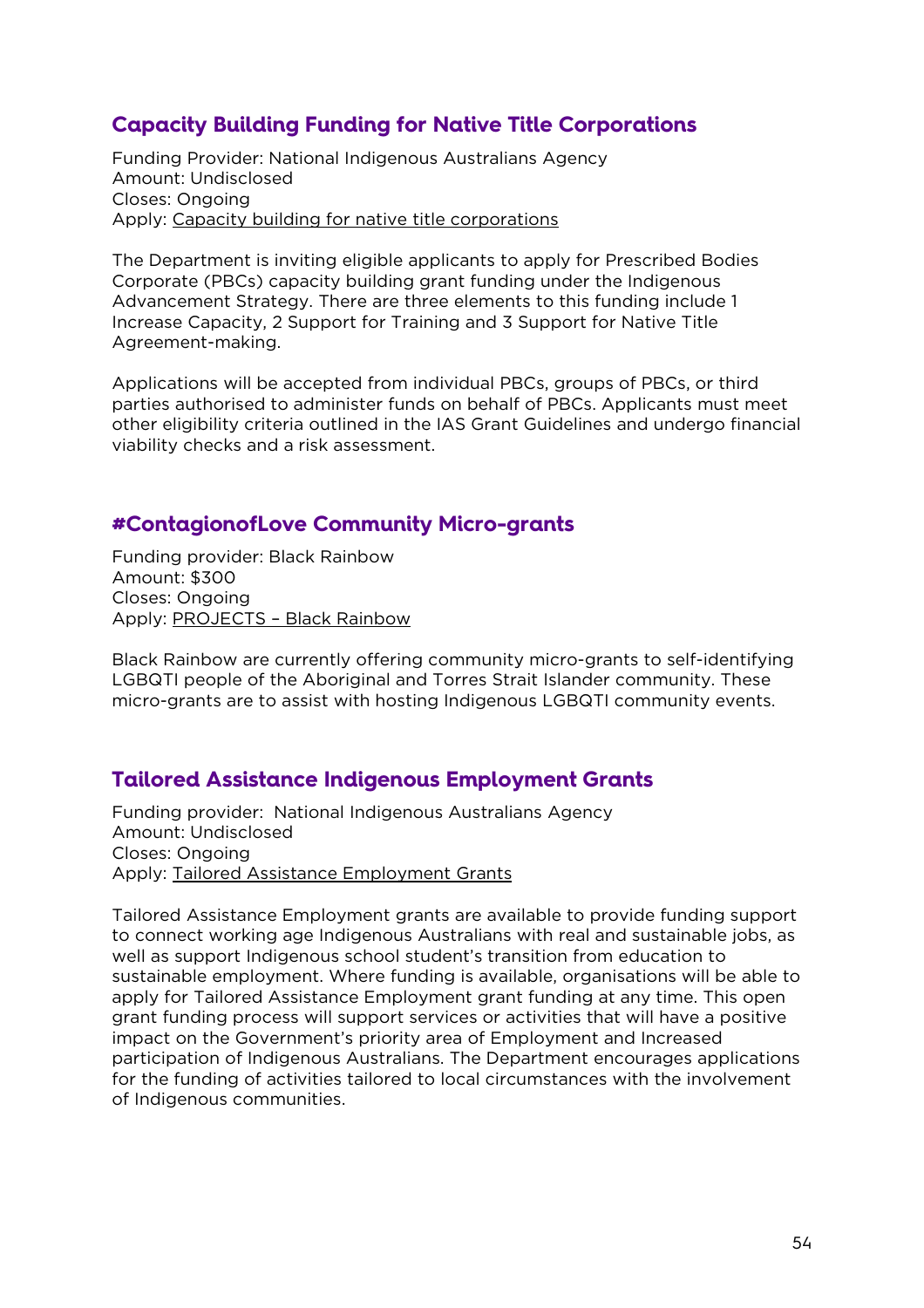<span id="page-54-1"></span><span id="page-54-0"></span>

#### **NEW**

Funding Provider: Coles Amount: \$1,000 to \$5,000 Closes: August 31, 2021 Apply: [https://www.coles.com.au/about-coles/community/our-partners/little-athletics](https://www.coles.com.au/about-coles/community/our-partners/little-athletics-fund)[fund](https://www.coles.com.au/about-coles/community/our-partners/little-athletics-fund)

Provides funding to Little Athletics centres to improve the grassroots Little Athletics experience for volunteers, participants and families by supporting the purchase of sports and safety equipment.

**NEW** 

<span id="page-54-2"></span>Funding Provider: AFL Victoria and Energy Safe Amount: up to \$1,000 Closes: July 12, 2021 Apply: [https://esv.vic.gov.au/about-esv/working-with-the-community/supporting-club](https://esv.vic.gov.au/about-esv/working-with-the-community/supporting-club-canteens/)[canteens/](https://esv.vic.gov.au/about-esv/working-with-the-community/supporting-club-canteens/)

Provides grants for the purchase of new equipment to replace old, faulty and dangerous electrical or gas appliances in football club canteens.

#### **NEW**

<span id="page-54-3"></span>Funding Provider: Victorian Transport Accident Commission Amount: up to \$10,000 Closes: July 31, 2021 Apply: [https://www.tac.vic.gov.au/about-the-tac/community/grants/tac-club](https://www.tac.vic.gov.au/about-the-tac/community/grants/tac-club-rewards-program)[rewards-program](https://www.tac.vic.gov.au/about-the-tac/community/grants/tac-club-rewards-program)

Designed to help local football and netball clubs prepare to return after the cancellation of the 2020 season.

**NEW** 

<span id="page-54-4"></span>Funding Provider: Sport & Recreation Victoria Amount: up to \$20,000 Closes: June 30, 2021 Apply: [https://sport.vic.gov.au/grants-and-funding/our-grants/significant](https://sport.vic.gov.au/grants-and-funding/our-grants/significant-sporting-events-program)[sporting-events-program](https://sport.vic.gov.au/grants-and-funding/our-grants/significant-sporting-events-program)

Supports event organisers seeking funding support to assist with general operational costs associated with hosting events.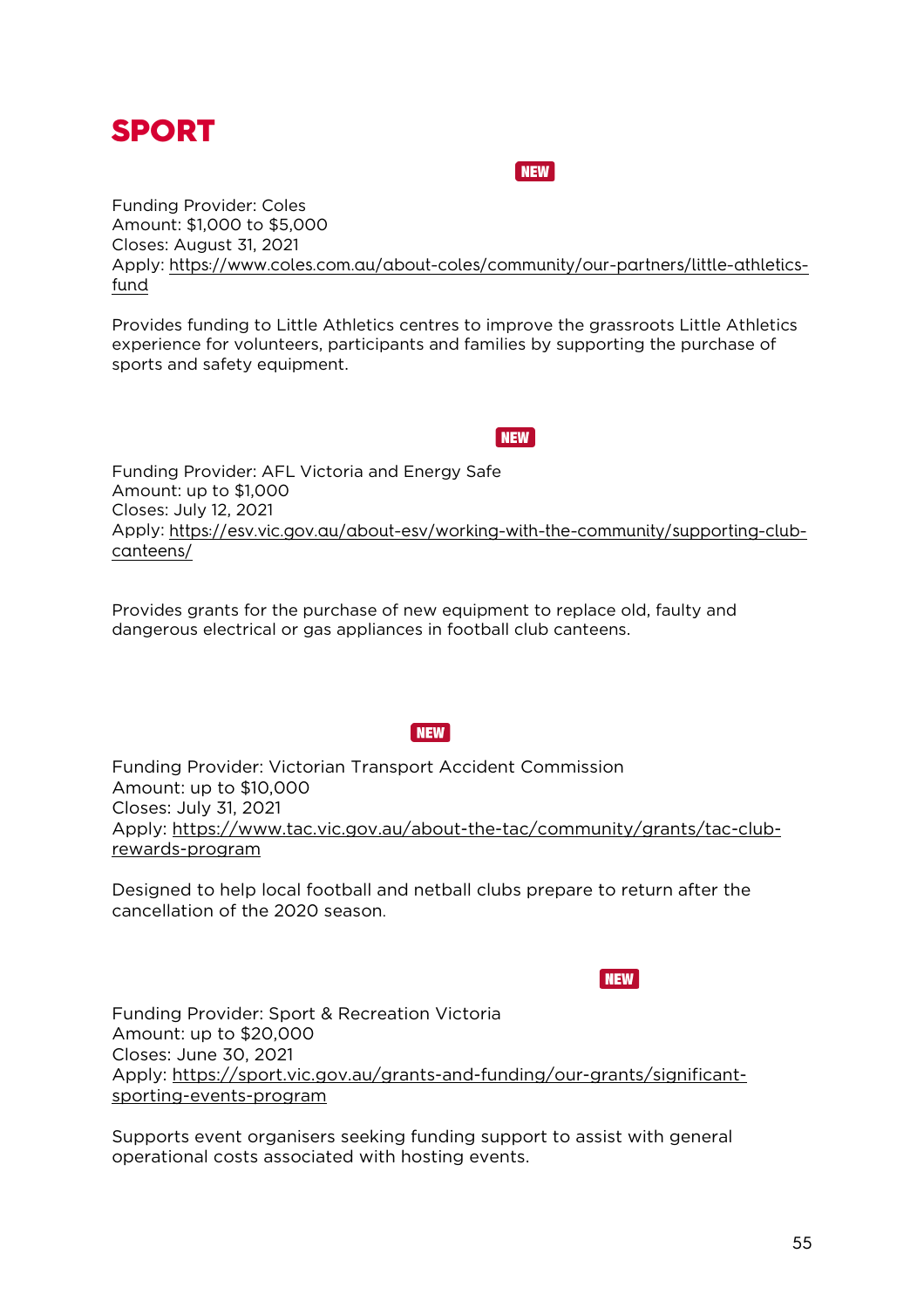# <span id="page-55-0"></span>**Change our Game Community Activation Grants**

Funding Provider: Sport & Recreation Victoria Amount: up to \$10,000 Closes: May 12, 2021 \*new grant round TBA Apply:<https://changeourgame.vic.gov.au/the-initiative/change-our-game-grants>

Funds one-off community level events that celebrate the role of women and girls in sport and active recreation.

# <span id="page-55-1"></span>**WorkSafe Club Safety Fund**

Funding Provider: Worksafe and AFL Victoria Country Amount: up to \$5,000 Closes: May 9, 2021 \*new grant round TBA Apply:<https://create.org.au/create-your-future-grant-scheme/>

Provides financial assistance for safety initiatives such as equipment that has the purpose of protecting participants while engaged in sport, or permanent or portable that provide shelter and or safety.

# <span id="page-55-2"></span>**Athlete Pathway Grants Program**

Funding provider: Sport & Recreation Victoria Amount: up to \$6,000 Closes: April 27, 2021 Apply: [https://sport.vic.gov.au/grants-and-funding/our-grants/athlete-pathway](https://sport.vic.gov.au/grants-and-funding/our-grants/athlete-pathway-grants-program)[grants-program](https://sport.vic.gov.au/grants-and-funding/our-grants/athlete-pathway-grants-program)

Provides grants to improve Victorian athlete development pathways from community to national representation level. Support is available to assist with costs of travel for high performance athletes to represent Victoria and emerging athletes travelling to train or compete at events that contribute to their development within their sporting pathway.

# <span id="page-55-3"></span>**Victorian Golf Foundation Grants**

Funding provider: Victorian Golf Foundation Amount: up to \$3,000 Closes: ongoing Apply:<https://asf.org.au/projects/victorian-golf-foundation/>

Assists individuals, projects, programs and services which benefit golf in the areas of junior development, research and development, participation initiatives and innovation.

# <span id="page-55-4"></span>**BIS Sport Funding**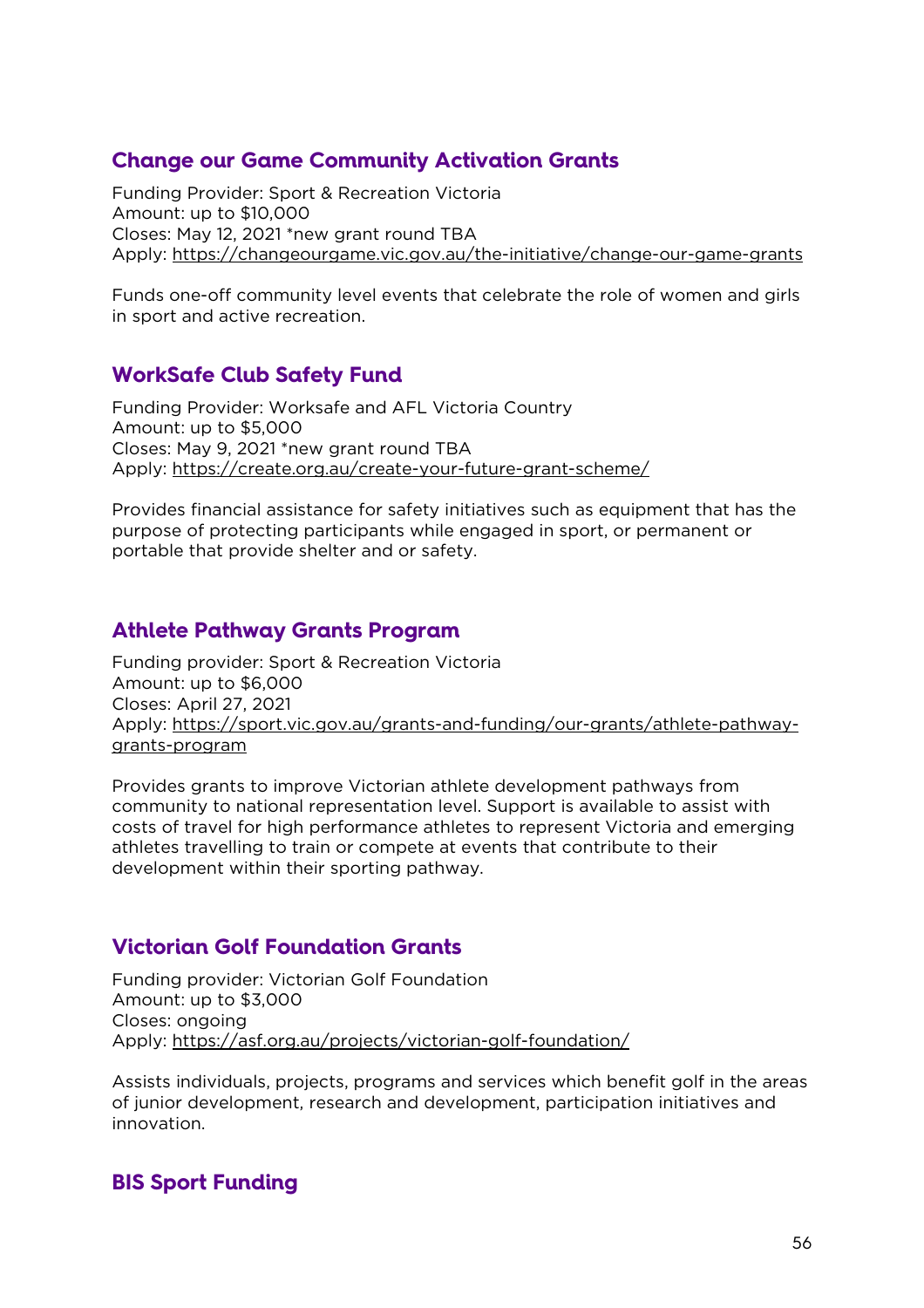Funding provider: Barwon Sports Academy Amount: up to \$500 Closes: ongoing Apply: [http://www.barwonsportsacademy.org.au/additional-information/grants](http://www.barwonsportsacademy.org.au/additional-information/grants-funding)[funding](http://www.barwonsportsacademy.org.au/additional-information/grants-funding)

Assists individual sports people who are participating in regional, state and national sporting events or competitions and who are residents of the City of Greater Geelong, Surf Coast Shire and Borough of Queenscliff.

#### <span id="page-56-0"></span>**Sporting Club Grants Program – Uniforms or Equipment**

Funding provider: Sport and Recreation Victoria Amount: up to \$1,000 Closes: \*new round TBA

Apply: [https://sport.vic.gov.au/grants-and-funding/our-grants/sporting-club](https://sport.vic.gov.au/grants-and-funding/our-grants/sporting-club-grants-program)[grants-program](https://sport.vic.gov.au/grants-and-funding/our-grants/sporting-club-grants-program)

Provides grants to purchase uniforms or other equipment essential for participation. Eligible items could include uniform items such as jumpers or tracksuits and equipment such as bats, match balls and first aid equipment.

#### <span id="page-56-1"></span>**Sporting Club Grants Program – Club Operational Capacity**

Funding provider: Sport and Recreation Victoria Amount: up to \$5,000 Closes: \*new round TBA Apply: [https://sport.vic.gov.au/grants-and-funding/our-grants/sporting-club](https://sport.vic.gov.au/grants-and-funding/our-grants/sporting-club-grants-program)[grants-program](https://sport.vic.gov.au/grants-and-funding/our-grants/sporting-club-grants-program)

Aims to improve the operational effectiveness and efficiency of clubs through strategic planning. This could include development of policy and procedural manuals or development of a club or organisation website.

#### <span id="page-56-2"></span>**Sporting Club Grants Program – Skill Development**

Funding provider: Sport and Recreation Victoria Amount: up to \$5,000 Closes: \*new round TBA Apply: [https://sport.vic.gov.au/grants-and-funding/our-grants/sporting-club](https://sport.vic.gov.au/grants-and-funding/our-grants/sporting-club-grants-program)[grants-program](https://sport.vic.gov.au/grants-and-funding/our-grants/sporting-club-grants-program)

Aims to improve the skills of club members and club sustainability through training for coaches, officials and other staff. Priority will be given to training that supports the inclusion of population groups with low levels of participation in sport and physical activity.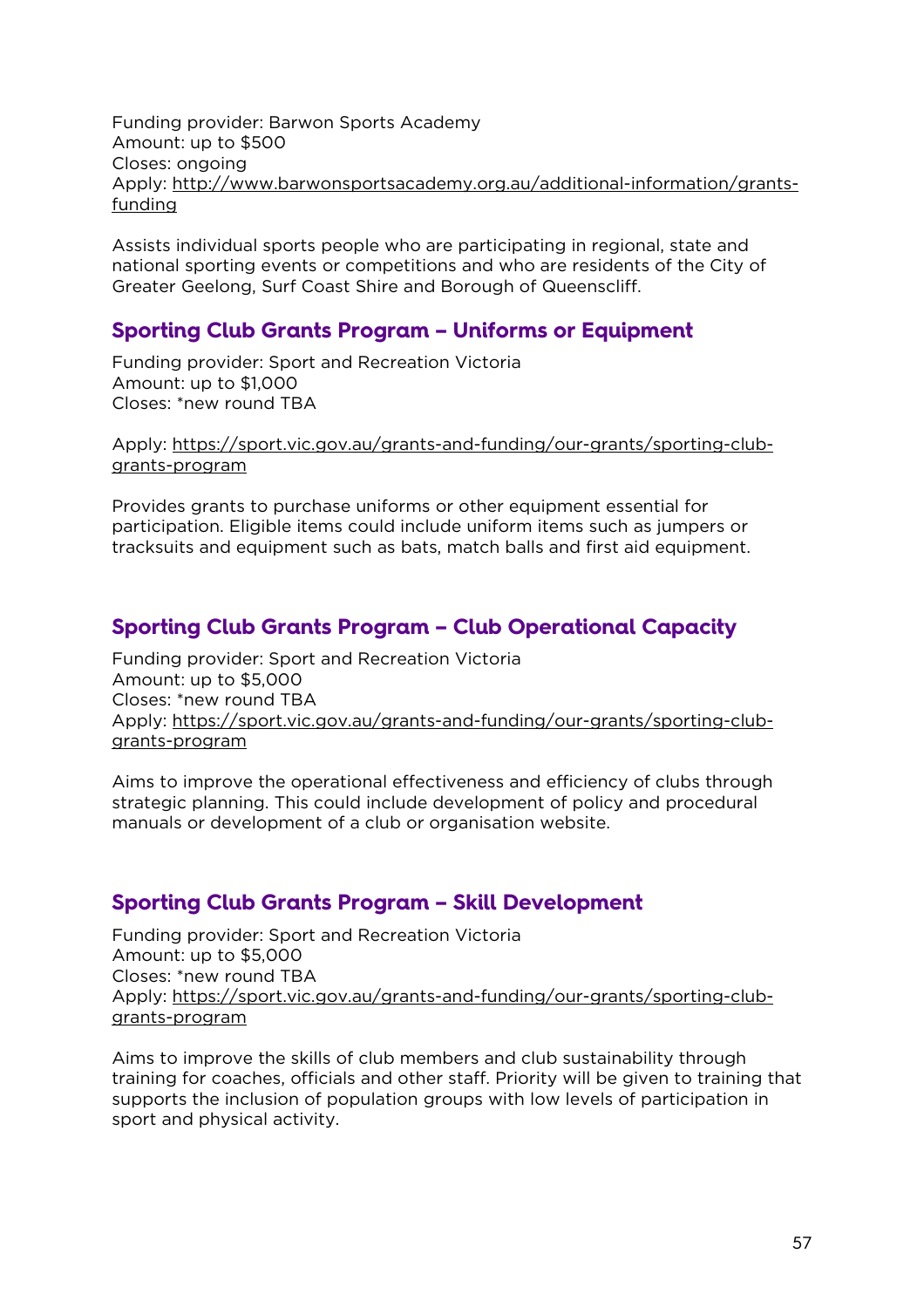# <span id="page-57-0"></span>**Facility Loan**

Funding provider: Sport Australia Amount: \$500 to \$700 Closes: new grant round TBA Apply: [Facility Loan | Funding and Facilities | Clubs](https://www.tennis.com.au/clubs/funding-and-facilities/facility-loan)

The Tennis Australia Facility Loan Scheme financially assists affiliated Australian Tennis Clubs, Centres and Associations with upgrades, replacements and improvements on their tennis facilities, by providing low interest loans.

#### <span id="page-57-1"></span>**Local Sporting Champions**

Funding provider: Sport Australia Amount: \$500 to \$700 Closes: March 31, 2021 \*new grant round TBA Apply: [https://www.sportaus.gov.au/grants\\_and\\_funding/local\\_sporting\\_champions](https://www.sportaus.gov.au/grants_and_funding/local_sporting_champions#apply_now)

The Local Sporting Champions program provides financial assistance for coaches, officials and competitors aged 12-18 participating in state, national or international championships.

# <span id="page-57-2"></span>**Sporting Schools Grants – Australian Sports Commission**

Funding Provider: Australian Sports Commission Amount: See below Closes: new grant round TBA Apply: [Schools](https://www.sportaus.gov.au/schools/schools)

Sporting schools funding is available through two funding programs for schools to deliver Sporting Schools programs before, during and after school hours. Primary Schools: \$1,000 - \$3,600 per term. Schools can apply for funding once each school term. Secondary Schools: \$1,000 - \$2,500 per term. Focus is on Years 7 and 8 with three key focus areas: 1. Tackle decline in sports participation. 2. Increase physical activity. 3. Provide access to tailored resources to tackle disadvantage.

#### <span id="page-57-3"></span>**Emergency: Sporting and Recreation Equipment**

Funding provider: Sport and Recreation Victoria Amount: up to \$2,000 Closes: ongoing, but applications must be lodged within 6 months of damage incurred Apply: [Emergency: Sporting and Recreational Equipment](https://sport.vic.gov.au/grants-and-funding/our-grants/emergency-sporting-and-recreational-equipment)

This grant provides assistance to grassroots sport and active recreation clubs and organisations to replace essential sporting or first aid equipment that has been lost or destroyed as a consequence of fire, flood, significant storm event, theft or criminal damage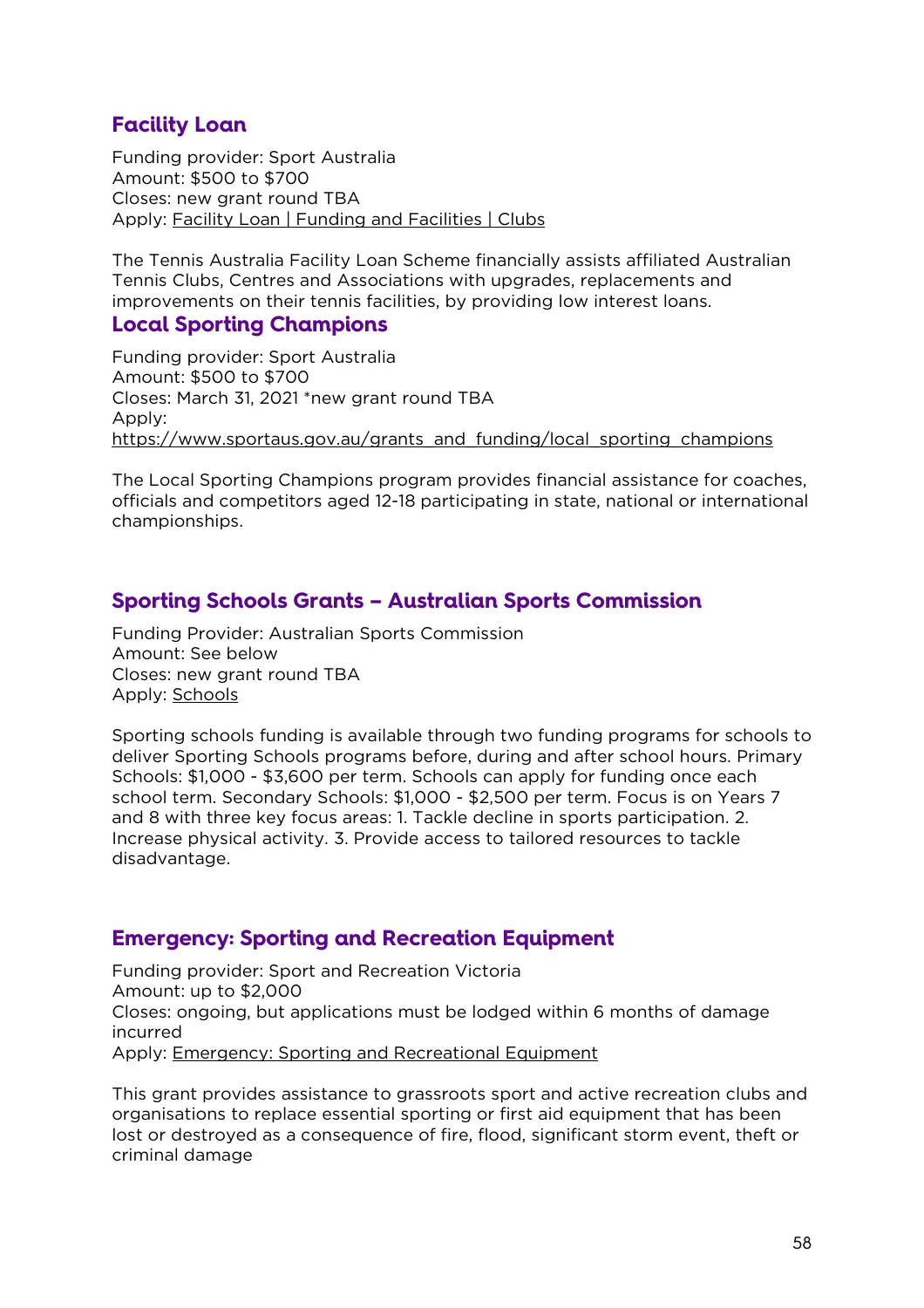# <span id="page-58-0"></span>BUSINESS

#### <span id="page-58-1"></span>**Grow Your Business- Business Development Plan – Mentoring**

Funding provider: Victorian Department of State Development, Business & Innovation Amount: up to \$7,500 Closes: ongoing Apply: [https://www.business.vic.gov.au/support-for-your-business/grants-and](https://www.business.vic.gov.au/support-for-your-business/grants-and-assistance/small-business-mentoring-program)[assistance/small-business-mentoring-program](https://www.business.vic.gov.au/support-for-your-business/grants-and-assistance/small-business-mentoring-program)

Mentoring aims to provide experienced strategic advice to a board and/or CEO, such as developing and implementing business goals and improving management skills and expertise.

# <span id="page-58-2"></span>**Grow Your Business- Business Development Plan**

Funding provider: Victorian Department of State Development, Business & Innovation Amount: up to \$7,500 Closes: ongoing Apply: https://www.business.vic.gov.au/support-for-your-business/grants-andassistance

The objective of the Business Development Plan is to provide businesses with an opportunity to undertake a comprehensive plan for future growth.

# <span id="page-58-3"></span>**Bond Business Accelerator**

Funding provider: Bond University Amount: up to \$5,000 Closes: ongoing Apply: https://bond.edu.au/bond-business-accelerator

Provides support for early stage start-ups. The BBA is a 12-week bootcamp where a business idea is researched, developed and commercialized into a ready-tolaunch enterprise.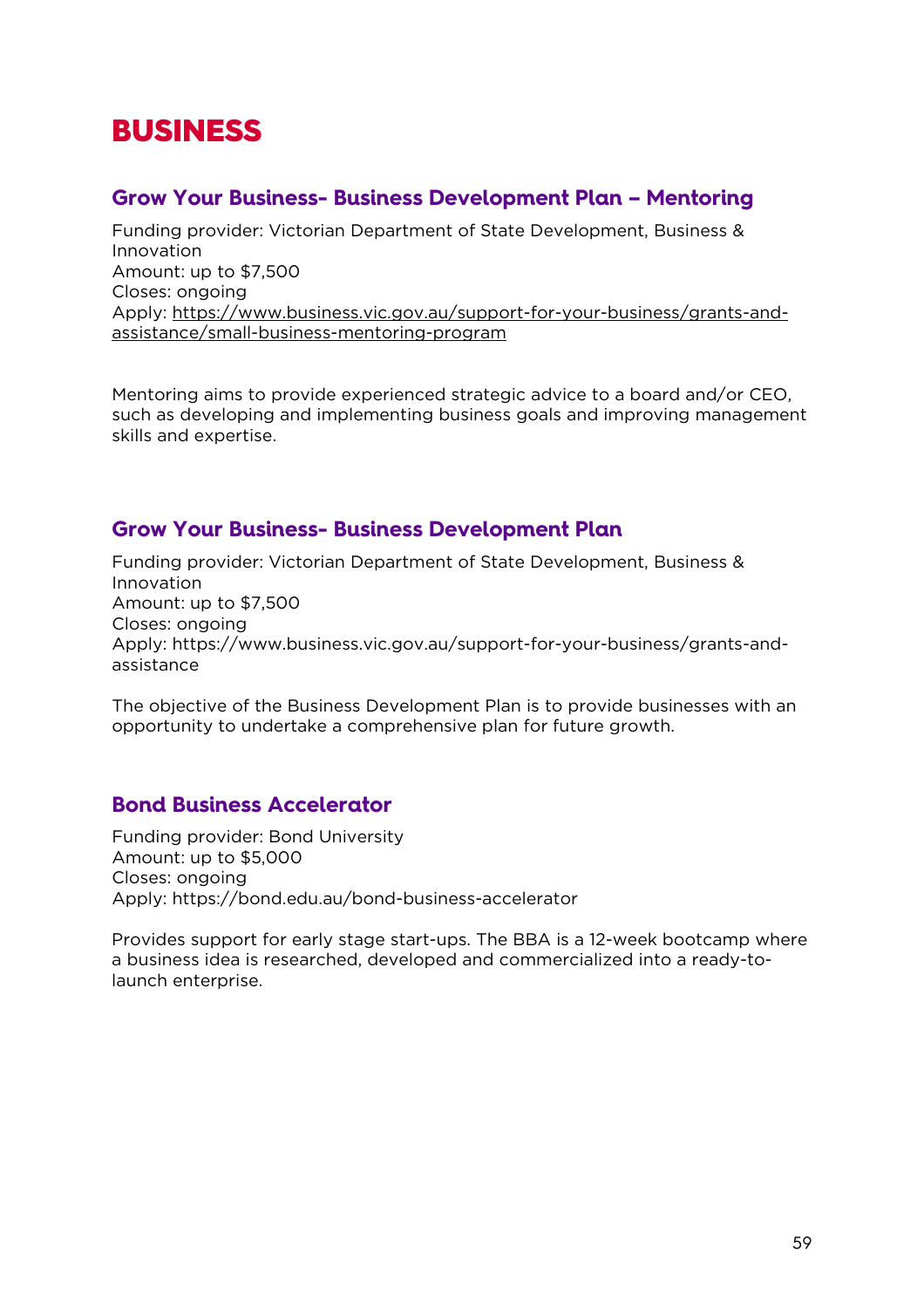# <span id="page-59-0"></span>**Skilling Australia's Defence Industry Grants Program**

Funding provider: Australian Government Department of Defence Amount: \$5,000 to \$500,000 Closes: ongoing Apply: [https://www.grants.gov.au/Go/Show?GoUuid=858B7037-F1C2-B1EB-](https://www.grants.gov.au/Go/Show?GoUuid=858B7037-F1C2-B1EB-5048-51DD50D3CB1D)[5048-51DD50D3CB1D](https://www.grants.gov.au/Go/Show?GoUuid=858B7037-F1C2-B1EB-5048-51DD50D3CB1D)

Provides grants to businesses over three years to help develop defence sector skills and human resources practices and training plans. The program aims to reduce barriers faced by Small and Medium Enterprises (SMEs) in the defence sector when upskilling or retraining staff, develop skills within SMEs in the defence sector, and support SMEs in the defence sector to establish human resources practices and training plans that will build lifelong learning activities into their business.

# <span id="page-59-1"></span>**CSIRO Kick-Start**

Funding provider: CSIRO Amount: \$10,000 to \$50,000 Closes: always open Apply: [https://www.csiro.au/en/Do-business/Solutions-for-SMEs/Our-Funding](https://www.csiro.au/en/Do-business/Solutions-for-SMEs/Our-Funding-programs/CSIRO-Kick-Start)[programs/CSIRO-Kick-Start](https://www.csiro.au/en/Do-business/Solutions-for-SMEs/Our-Funding-programs/CSIRO-Kick-Start)

Provides Australian start-ups and small to medium enterprises with matched funding to undertake research activities with CSIRO to grow and develop their business.

#### <span id="page-59-2"></span>**Better Commercial Buildings**

Funding provider: Sustainability Victoria Amount: up to \$30,000 Closes: always open, unless allocation exhausted Apply:<https://www.sustainability.vic.gov.au/betterbuildings>

Provides matched funding up to \$30,000 to make commercial buildings in Victoria more energy efficient.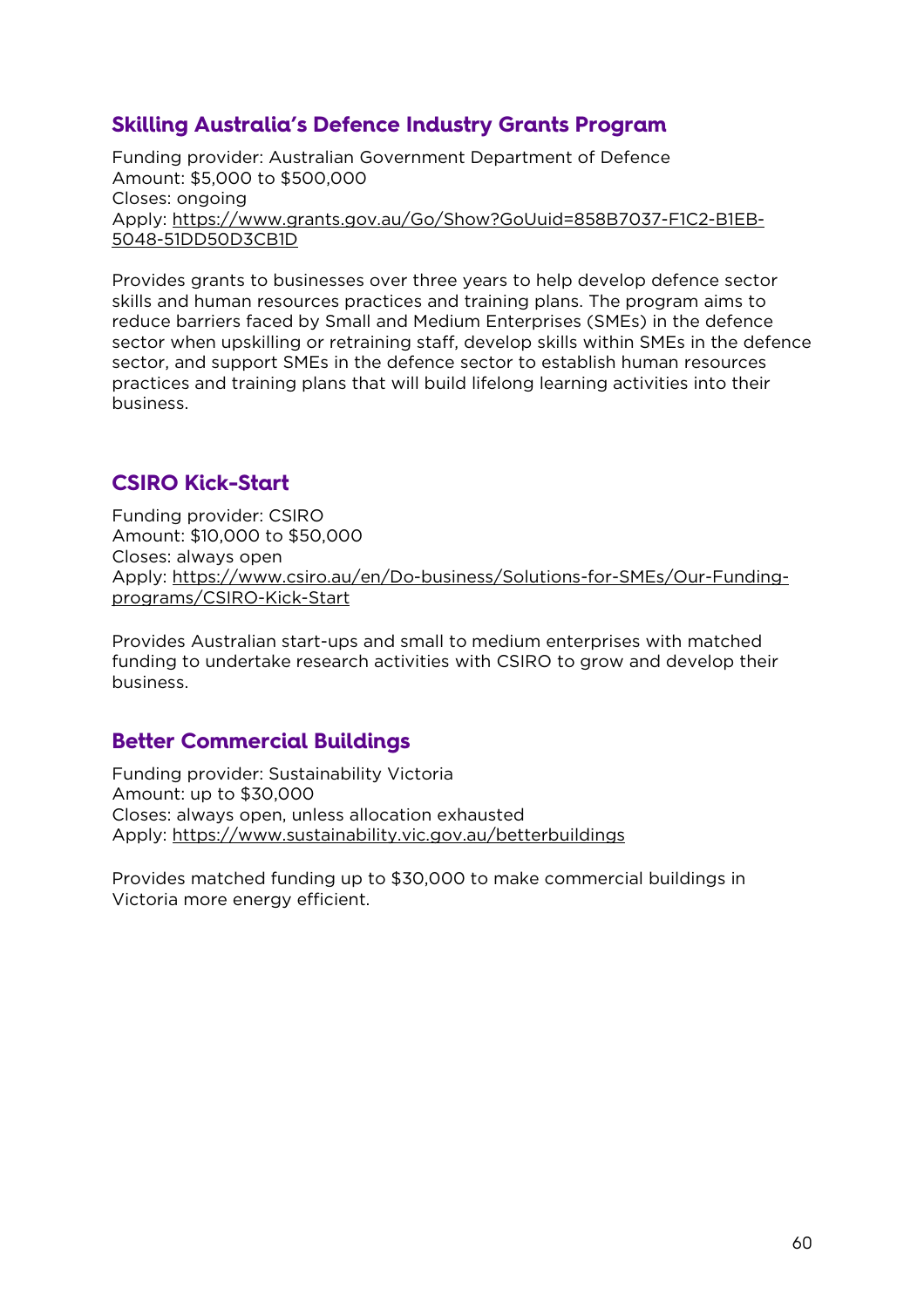# <span id="page-60-0"></span>**Games Release**

Funding provider: Film Victoria Amount: up to \$30,000 Closes: always open Apply:<https://www.film.vic.gov.au/funding/games-funding/>

Supports newer and smaller Victorian games studios and developers to engage experienced consultants to assist them to deliver a well-planned and marketed release of their project.

# <span id="page-60-1"></span>**Night Time Economy Business Support Initiative**

Funding provider: Business Victoria Amount: assessed case-by-case Closes: no closing date Apply: [Night-time Economy Business Support Initiative](https://www.business.vic.gov.au/support-for-your-business/grants-and-assistance/night-time-economy-business-support-initiative)

In order to support pubs, clubs and restaurants through coronavirus (COVID-19), the Victorian Government has announced a new package of support. \$40 million from the Business Support Fund is being made available to provide rent relief for licenced venues with an individual annual turnover of up to \$50 million, but who are not covered by the Commercial Tenancy Relief Scheme.

# <span id="page-60-2"></span>**Google Ad Grants**

Funding provider: Google Amount: USD \$10,000 free advertising per month Closes: no closing date Apply: [Apply for Non-profit Grants | Google Ad Grants –](https://www.google.com.au/grants/how-to-apply/) Google

Available for not-for-profit organisations, Google is offering in-kind advertising to the value of USD \$10,000 per month to help attract more donations and recruit volunteers.

# <span id="page-60-3"></span>**Future Industries**

Funding provider: Business Victoria Amount: assessed case-by-case Closes: ongoing Apply: [Future Industries](https://www.business.vic.gov.au/support-for-your-business/grants-and-assistance/future-industries)

Future Industries is about supporting investment in high-growth industries through industry excellence and development projects, including establishing collaborative networks and building supply chain readiness capabilities.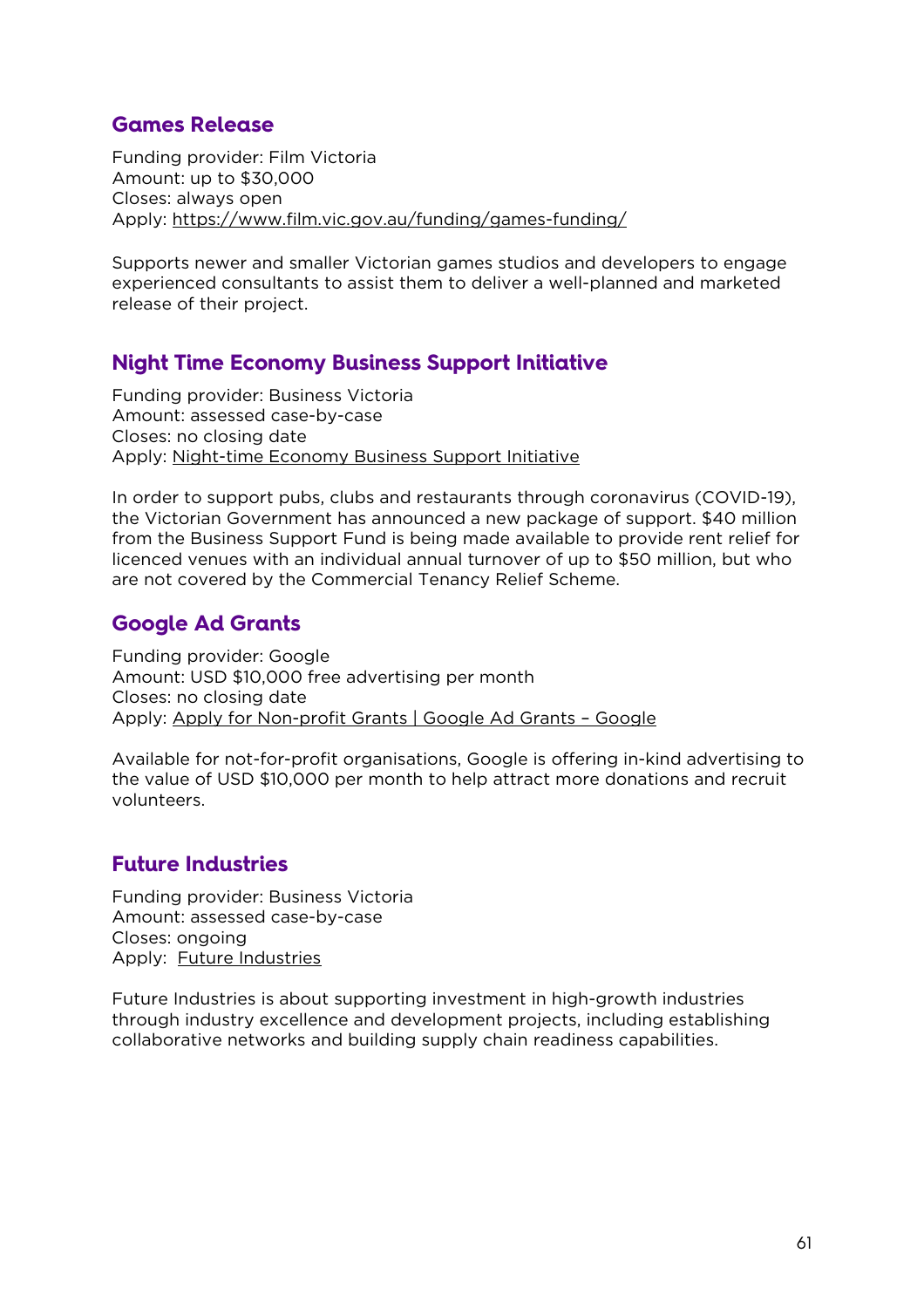# <span id="page-61-0"></span>YOUTH

# <span id="page-61-1"></span>**Tuition Fee Relief Grants**

Funding provider: Skilling Australia Foundation Amount: up to \$1,000 Closes: always open Apply: Tuition Fee Relief Grants - [Skilling Australia Foundation \(saf.org.au\)](https://saf.org.au/tuition-fee-relief-grants/)

Supports young Australians, between the ages of 17 and 24, facing disadvantage who have, or wish to, commence an apprenticeship working in traditional trades or traineeship.

# <span id="page-61-2"></span>**Hey Grants**

Funding provider: Youth Affairs Council of Victoria Amount: up to \$10,000 Closes: new grant round TBA Apply:<https://www.yacvic.org.au/get-involved/hey-grants/2020/>

Supports organisations (both specialist LGBTIQ+ and mainstream youth organisations) to undertake mental health promotion and community engagement activities which focus on LGBTIQ+ young people, aged between 14 and 25 years.

# <span id="page-61-3"></span>**Youth Action Project Grant Scheme (YAPGS)**

Funding provider: Foundation for Young Australians Amount: \$5,000 to \$20,000 Closes: new grant round TBA Apply:<https://www.fya.org.au/yapgs/>

Provides grants to projects that support young people (15-24 years) as they recover from the COVID-19 period. This grant scheme is open to individuals or organisations that recognise and uniquely respond to the hardship young people are facing now and will face in the future; or existing projects that provide an ongoing service to young people, which require additional funding to adapt or continue that work.

# <span id="page-61-4"></span>**Community Education Program Grants**

Funding provider: Ansvar Insurance Amount: up to \$50,000 Closes: new grant round TBA Apply:<https://www.ansvar.com.au/community-education-program/>

Supports sustainable programs for Australians under the age of 25, to promote ongoing education and skills. There are two categories: Empowerment and Education and Outreach Programs.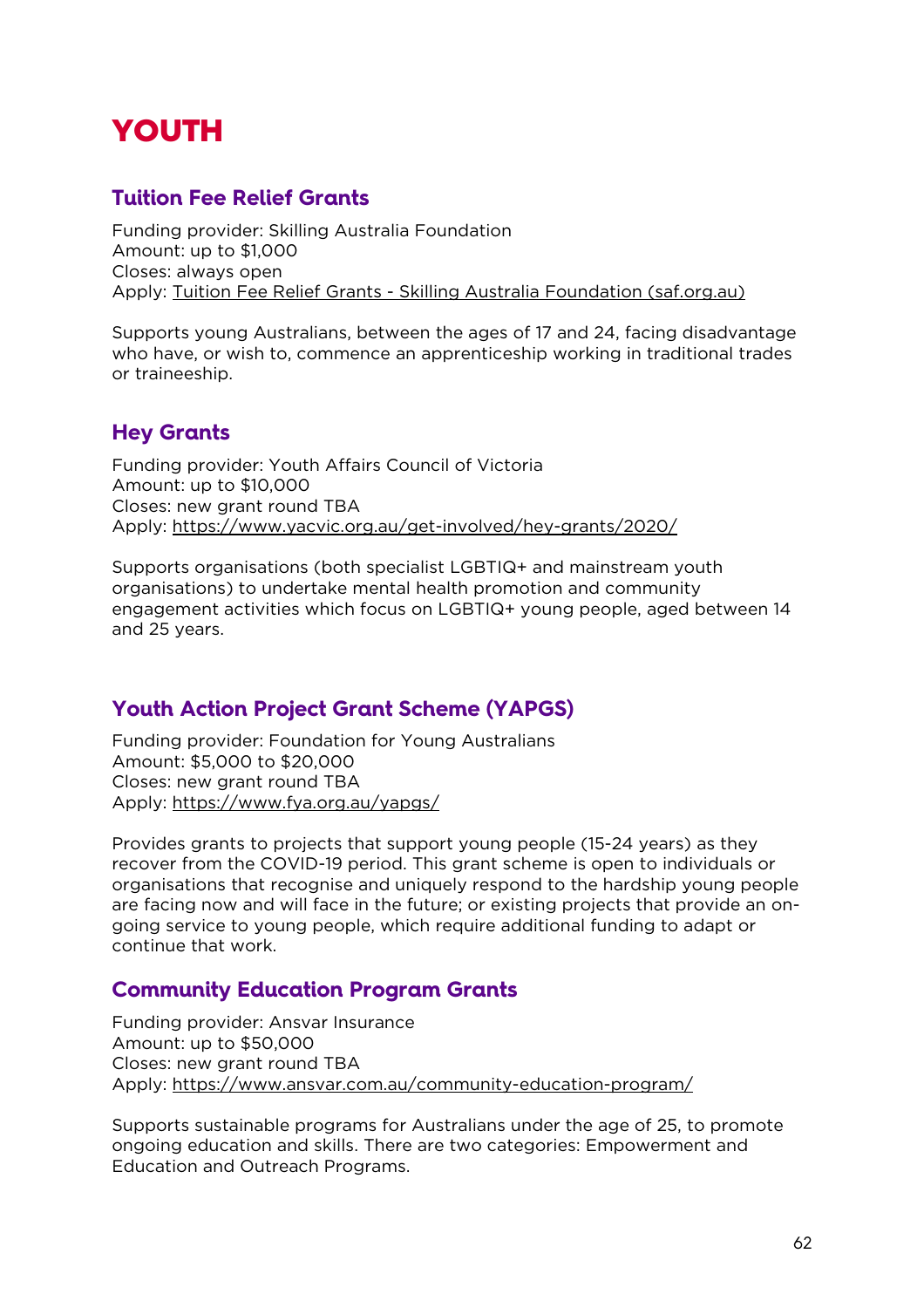# <span id="page-62-0"></span>**Transition to Independent Living Allowance**

Funding provider: Amount: \$1,500 Closes: Ongoing Apply: [Transition to Independent Living Allowance](https://www.dss.gov.au/our-responsibilities/families-and-children/benefits-payments/transition-to-independent-living-allowance-tila)

Young people aged between 15 to 25 years who are leaving or have already left formal out-of-home care may be [eligible](https://www.dss.gov.au/our-responsibilities/families-and-children/benefits-payments/transition-to-independent-living-allowance-tila/eligibility) for this payment. It is also for young people who continue to live with their foster carers after their care order expires. The payment can be used to buy items such as a fridge or couch, pay for counselling, education and training courses, medical expenses, a driver's licence or any other items or services agreed between the young person and their case worker.

# <span id="page-62-1"></span>**Youth Jobs PaTH**

Funding provider: Jobactive Amount: \$1,000 to \$10,000 Closes: Ongoing Apply: [Youth Jobs PaTH | Department of Education, Skills and Employment](https://www.employment.gov.au/youth-jobs-path)

Youth Jobs PaTH is designed to support young people to gain the skills and work experience they need to get and keep a job. It also supports employers to host internship placements and provides them with incentives when they take on a young person. Youth Jobs PaTH has three elements: Prepare - Trial - Hire. You can trial a young person for 4 to 12 weeks in an internship so you can both be sure they're the right fit for your business. You will receive \$1,000 to help cover the costs and the Australian Government provides an additional \$200 per fortnight on top of their income support payment and covers their insurance. If you decide to hire the young person you may be eligible to receive up to \$10,000 (GST inclusive).

# <span id="page-62-2"></span>**Matana Foundation for Young People**

Funding provider: Matana Foundation Amount: up to \$10,000 Closes: Ongoing Apply: [Apply for a Grant](http://matanafoundation.org.au/apply-for-a-grant)

Funding available for organisations that focus on youth programs that assist with school retention and increased education, employment skills as well as social and community connectedness.